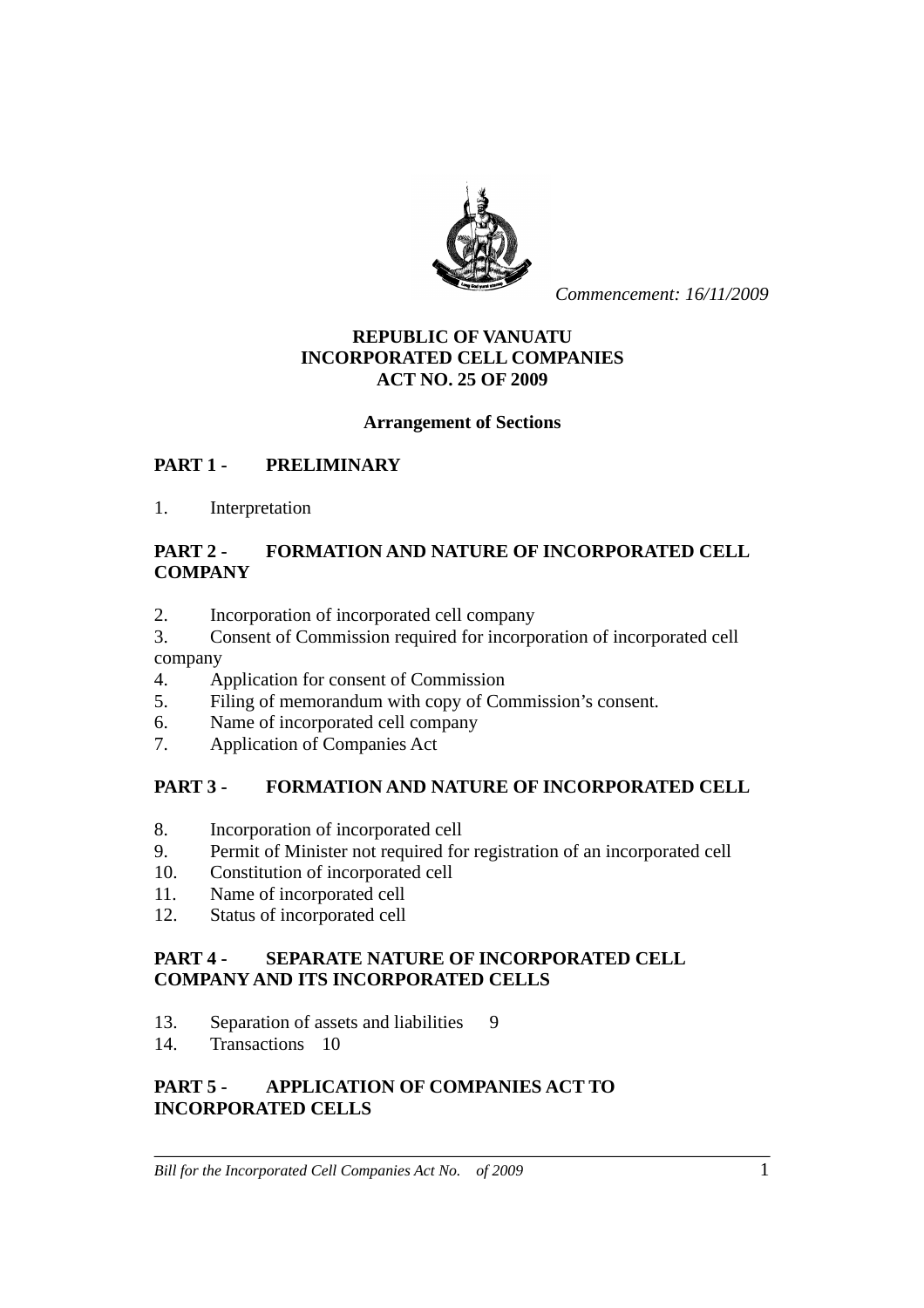- 15. General application of Companies Act to incorporated cells
- 16. Annual return of incorporated cells
- 17. Minute books of incorporated cells
- 18. Register of directors and secretaries of incorporated cells
- 19. Register of members of incorporated cells
- 20. Index of members of incorporated cells
- 21. Inspection of registers, index and minute books of incorporated cells
- 22. Books of account of incorporated cells
- 23. Profit and loss account and balance sheet
- 24. Annual general meetings of incorporated cells
- 25. Directors' report where no annual general meeting held
- 26. Auditors where no annual general meeting held
- 27. Incorporated cell company responsibility for audit of its incorporated cells

28. Combining audit of incorporated cells with their incorporated cell company

29. Relief for members of incorporated cell unfairly prejudiced by incorporated cell company

30. Striking off incorporated cells when their incorporated cell company is struck off

# **PART 6 - WINDING UP**

31. Winding up of incorporated cell company not to prejudice its incorporated cells

32. Directors of incorporated cell on winding up of its incorporated cell company

33. No dissolution of incorporated cell company until position of its incorporated cells resolved

# **PART 7 - ADMINISTRATION ORDERS**

34. Court to make administration orders

35. Administration of incorporated cell company not to prejudice its incorporated cells

- 36. Application for administration order
- 37. Effect of application for administration order
- 38. Effect of administration order
- 39. Notification of administration order
- 40. General powers and functions of administrator
- 41. General duties of administrator
- 42. Co-operation with, and by, administrator
- 43. Discharge or variation of administration order
- 44. Remuneration and swearing in, of administrator
- 45. Vacation of office
- 46. Release of administrator
- 47. Information to be given by administrator
- 48. Statement of affairs to be submitted to administrator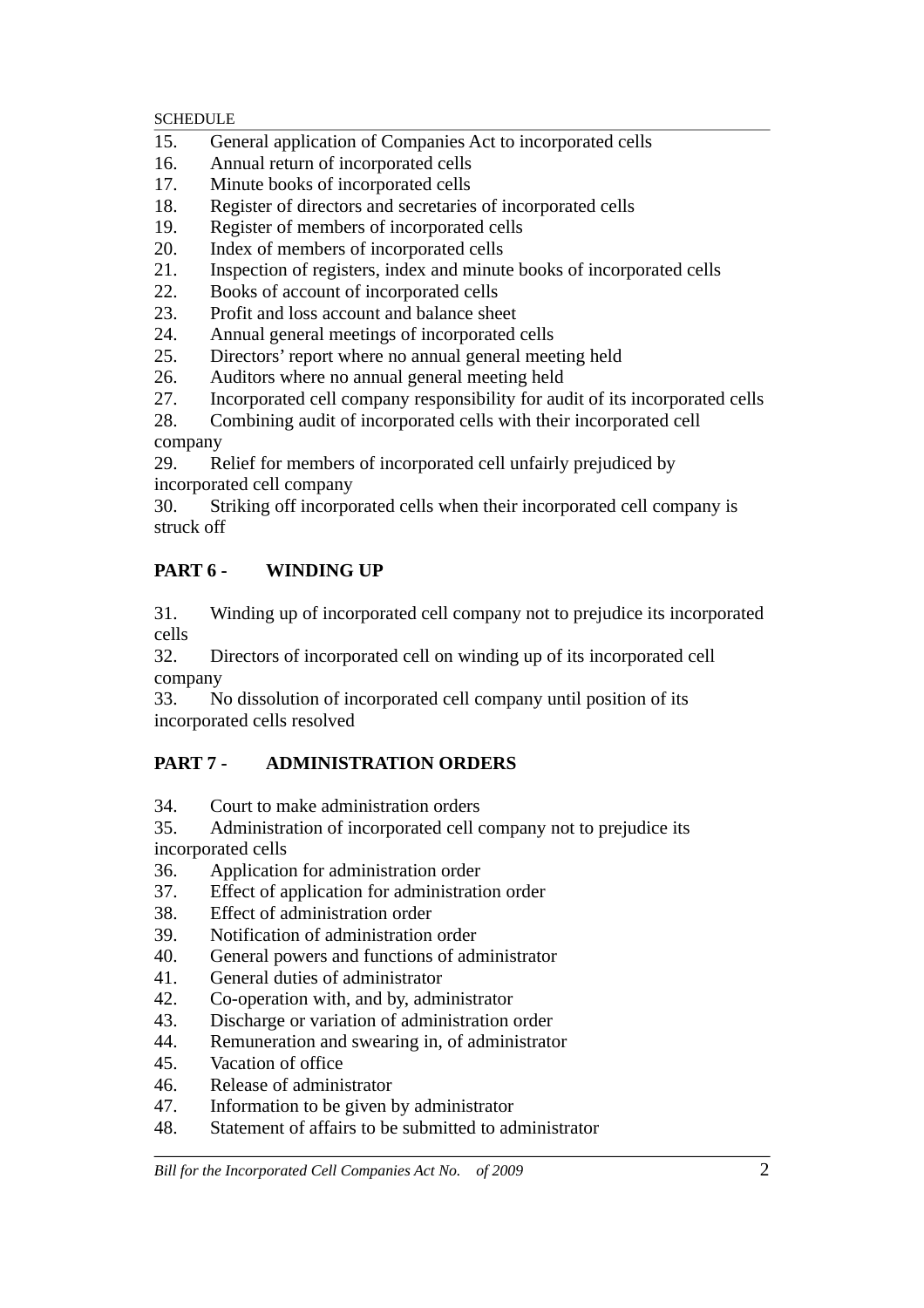49. Protection of interests of creditors and members

## **PART 8- ALTERATIONS**

- 50. Amendment of articles of incorporated cells
- 51. Conversion of company into incorporated cell company
- 52. Conversion of protected cell company into incorporated cell company
- 53. Conversion of incorporated cell into independent company
- 54. Transfer of incorporated cells between incorporated cell companies
- 55. Conversion of company into incorporated cell and transfer to incorporated cell company
- 56. Expulsion of incorporated cell from its incorporated cell company
- 57. Directors' declarations
- 58. Conversions, transfers or expulsions not a default

### **PART 9 - GENERAL PROVISIONS**

- 59. Offences
- 60. Criminal liability of officers, etc.
- 61. Applications for directions
- 62. Power of Court to grant relief in certain cases
- 63. Appeals against decisions of the Commission
- 64. Regulations
- 65. Commencement

### **REPUBLIC OF VANUATU**

Assent: 19/10/2009 Commencement: 16/11/2009

### **INCORPORATED CELL COMPANIES ACT NO. 25 OF 2009**

An Act to provide for the formation, operation and regulation of incorporated cell companies and incorporated cells and for related matters

Be it enacted by the President and Parliament as follows-

# **PART 1 PRELIMINARY**

### **1. Interpretation**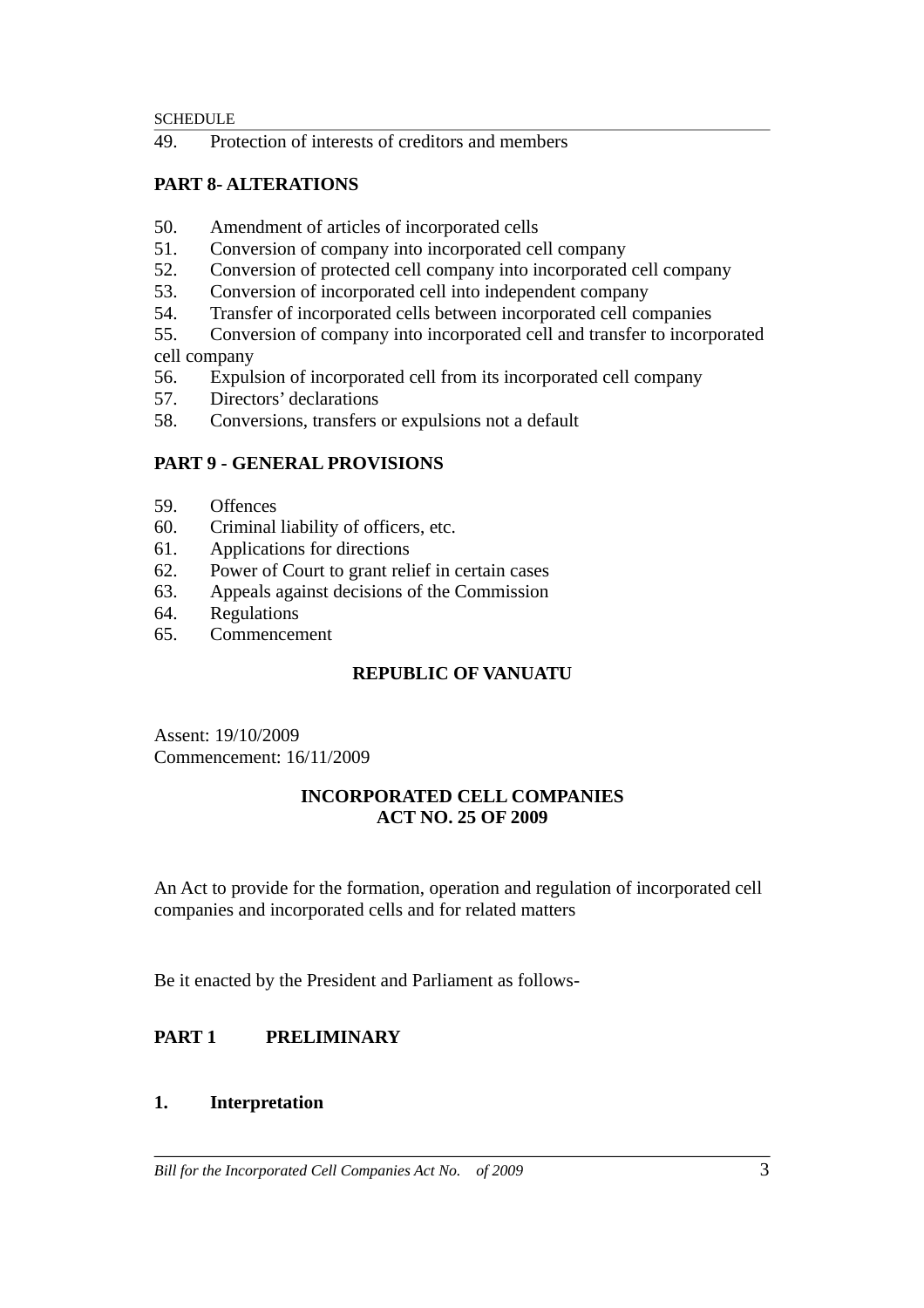(1). In this Act unless the contrary intention appears:

**administration order** means an administration order made by the Court in respect of an incorporated cell company or an incorporated cell under section 34;

**administrator** means a person appointed by the Court to manage the affairs, business and property of an incorporated cell company or an incorporated cell under an administration order;

**cell resolution** means a special resolution of an incorporated cell company that complies with the requirements of section 8 to create an incorporated cell;

**certificate of conversion from protected cell company into incorporated cell** 

**company** means a certificate issued under section 52;

**certificate of conversion into incorporated cell** means a certificate issued under section 55;

**certificate of conversion into incorporated cell company** means a certificate issued under section 51;

**certificate of conversion of incorporated cell into company** means a certificate issued under section 53;

**certificate of transfer of incorporated cells** means a certificate issued under section 54;

**Commission** means the Vanuatu Financial Services Commission established under the Vanuatu Financial Services Commission Act [CAP 229];

*Bill for the Incorporated Cell Companies Act No. of 2009* 4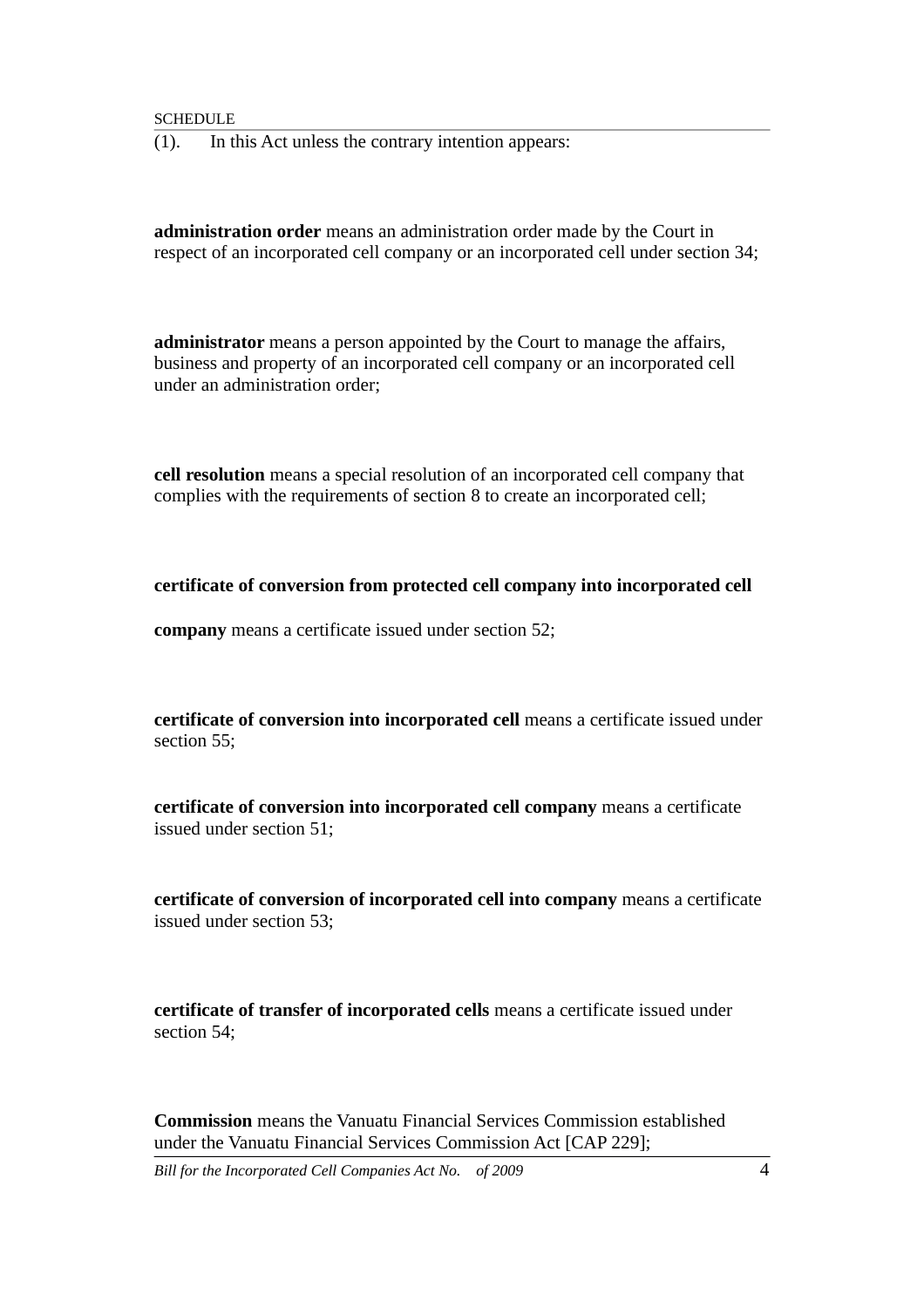**Companies Act** means the Companies Act [CAP191];

**default fine** has the same meaning as in the Companies Act [CAP 191];

**incorporated cell** means a cell of an incorporated cell company;

**incorporated cell company** means a company incorporated as, or converted into, an incorporated cell company under this Act;

**non-cellular company** means a company which is neither an incorporated cell company nor a protected cell company;

**prescribed** means prescribed by regulations made under this Act;

**protected cell company** has the same meaning as in the Protected Cell Companies Act No. 37 of 2005;

**registrar of companies** or **registrar** has the same meaning as in the Companies Act [CAP 191];

**regulations** means regulations made by the Minister under this Act;

**security** in relation to security interest means any mortgage, charge, hypotheque, lien or other security, and **secured interest** must be read accordingly;

*Bill for the Incorporated Cell Companies Act No. of 2009* 5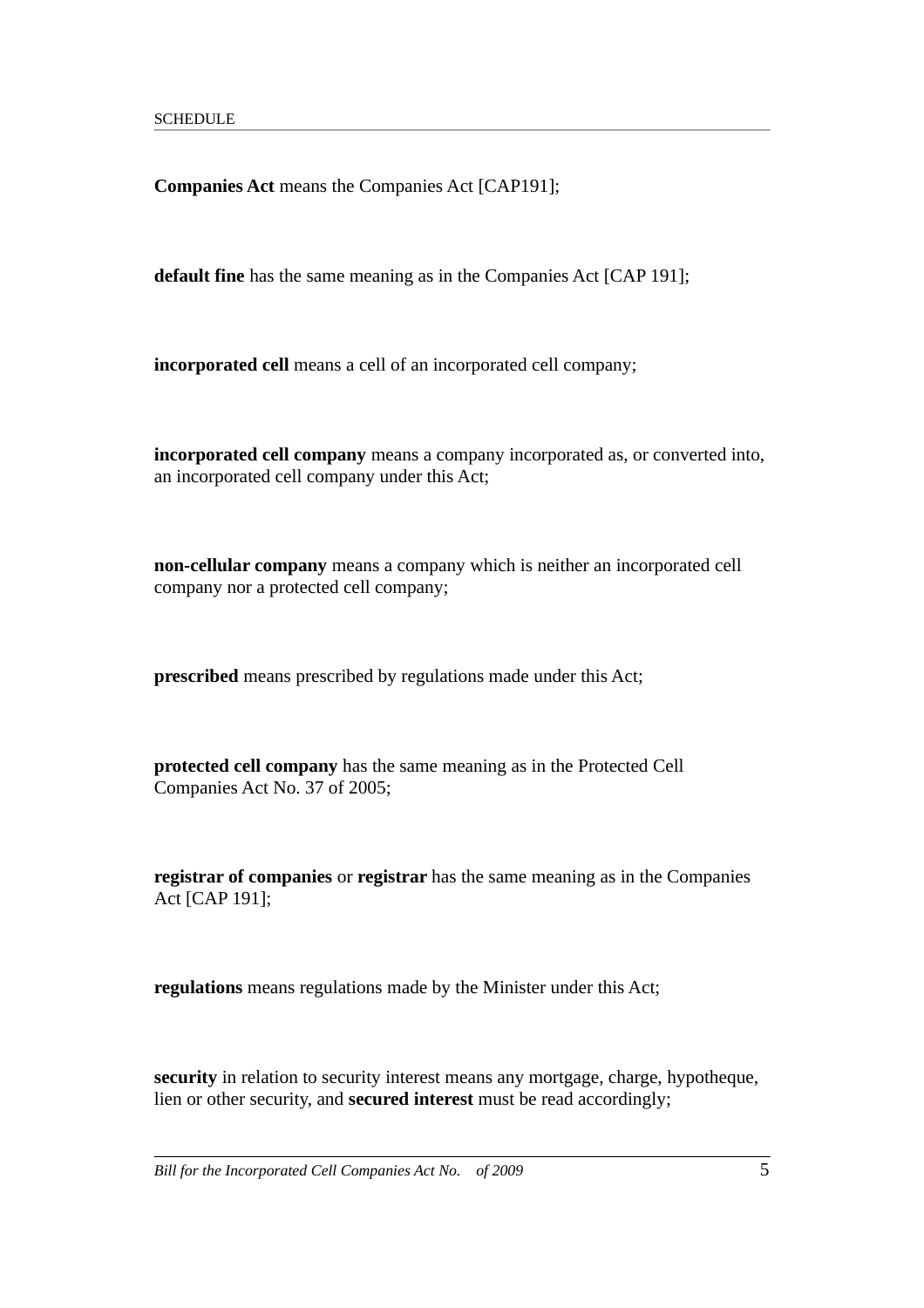**special resolution** has the same meaning as in the Companies Act [CAP191];

**transfer agreement** means an agreement between:

(a) two incorporated cell companies setting out the terms of the transfer of an incorporated cell between them in accordance with section 54; or

(b) an incorporated cell company and a non-cellular company setting out the terms of the transfer of the non-cellular company as an incorporated cell to the incorporated cell company, in accordance with section 55;

**treasury shares** means the shares of a company that were previously issued but were repurchased or otherwise acquired by the company and not cancelled.

(2) An expression used in this Act that is used in the Companies Act [CAP 191] has the same meaning as in the Companies Act [CAP 191].

# **PART 2 FORMATION AND NATURE OF INCORPORATED CELL COMPANY**

### **2. Incorporation of incorporated cell company**

(1). A company may be incorporated as an incorporated cell company.

(2). Subject to the provisions of this Act, the Companies Act applies to the incorporation of a company as an incorporated cell company.

## **3. Consent of Commission required for incorporation of incorporated cell company**

(1) Subject to subsection (2):

(a) a company may not be incorporated as an incorporated cell company; and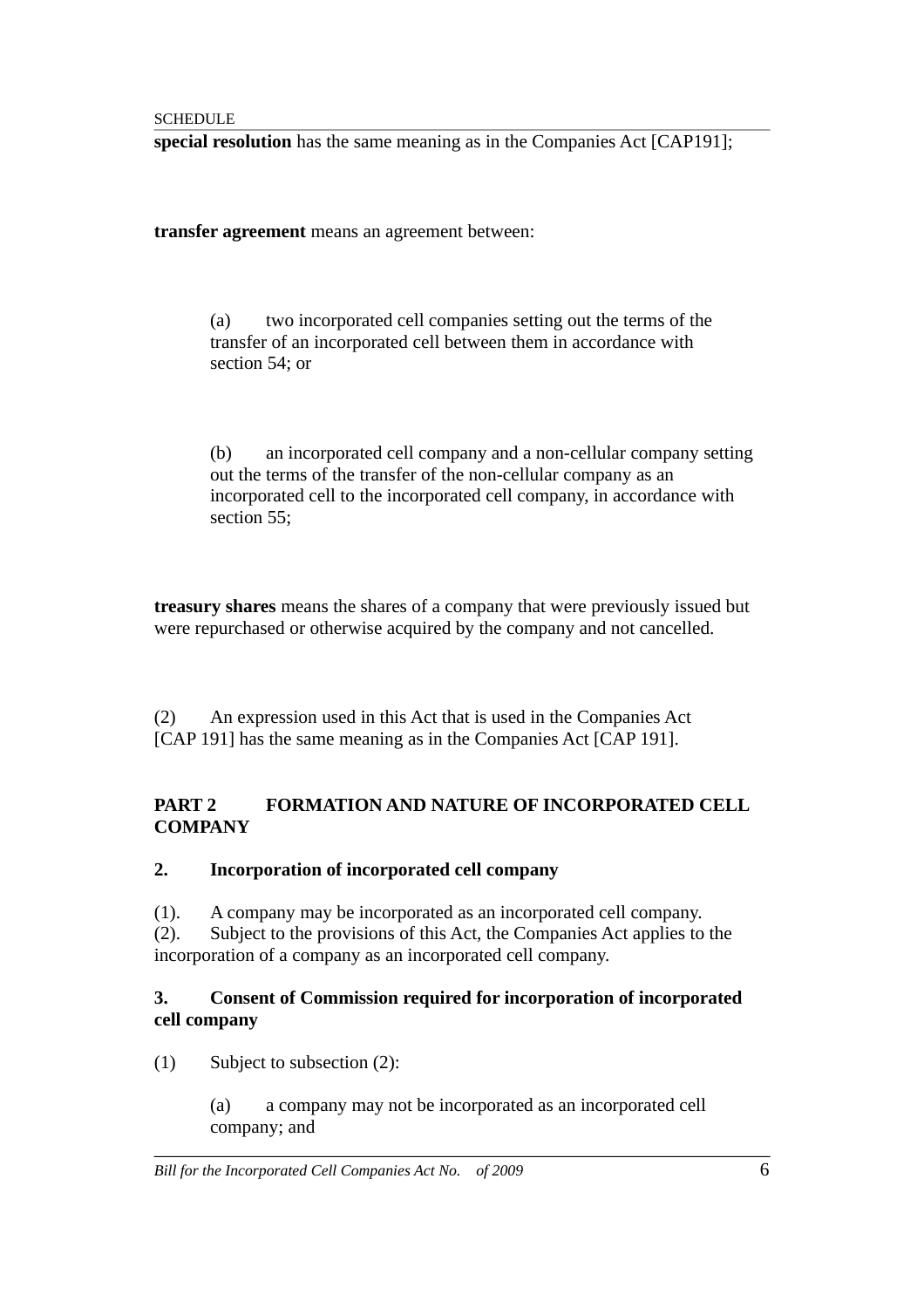(b) an existing company may not be converted into an incorporated cell company,

except under the authority of, and in accordance with, the terms and conditions of the written consent of the Commission.

(2) The Commission must not give its consent unless the company is or becomes:

(a) a captive insurance company within the meaning of the Insurance Act No. 54 of 2005; or

(b) a mutual fund within the meaning of the Mutual Funds Act No. 38 of 2005; or

(c) a unit trust scheme within the meaning of the Unit Trust Act No. 36 of 2005; or

(d) a company which is of any other prescribed class or description.

#### **4. Application for consent of Commission**

(1) An application for the consent of the Commission for the incorporation of a company as an incorporated cell company, or for the conversion of an existing company into an incorporated cell company must:

- (a) be made in writing to the Commission; and
- (b) be in the form approved by the Commission; and
- (c) be accompanied by:

(i) such documents and information as the Commission may require to determine the application; and

(ii) the prescribed fee.

(2) Before making a decision on an application, the Commission may request the applicant to give the Commission any additional information and documents to assist the Commission to make a decision on the application.

(3) If a request has been made under subsection (2), the applicant must provide the additional documents and information to the Commission within the time as may be specified by the Commission.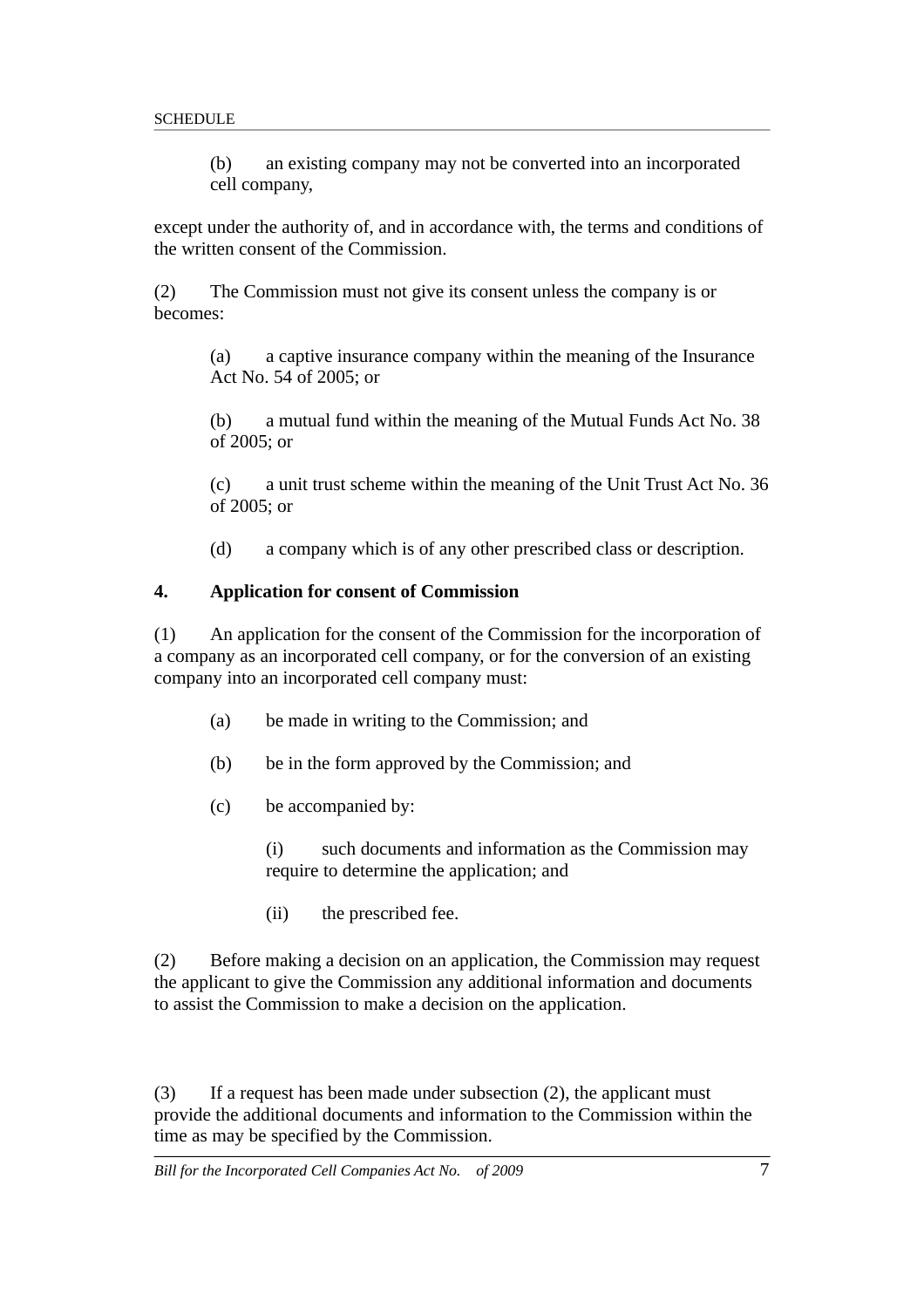(4) The Commission must, on receipt of an application under subsection (1), and all other information and documents requested by the Commission under subsection (2):

(a) grant the consent subject to any terms or conditions as it thinks fit; or;

- (b) refuse the application.
- (5) If the Commission refuses the application, the Commission must:
	- (a) inform the applicant that its application is refused; and

(b) give the applicant reasons as to why the Commission has refused its application.

- (6) The Commission may:
	- (a) vary or revoke a term or condition of its consent; or
	- (b) impose further conditions in relation to its consent.

## **5. Filing of memorandum with copy of Commission's consent.**

(1). The memorandum of an incorporated cell company must:

(a). state that the company is an incorporated cell company; and

(b). be submitted for filing with the registrar of companies, with a copy of the consent of the Commission granted under paragraph 4(4)(a).

(2). The registrar must not file the memorandum unless he or she is satisfied that the memorandum complies with the requirements of this Act.

### **6 Name of incorporated cell company**

Subject to section 26 of the Companies Act, the name of an incorporated cell company must, include the expression "Incorporated Cell Company", "ICC" or any cognate expression as may be approved by the Commission.

# **7 Application of Companies Act**

Subject to the provisions of this Act, the provisions of the Companies Act apply to an incorporated cell company.

# **PART 3. FORMATION AND NATURE OF INCORPORATED CELL**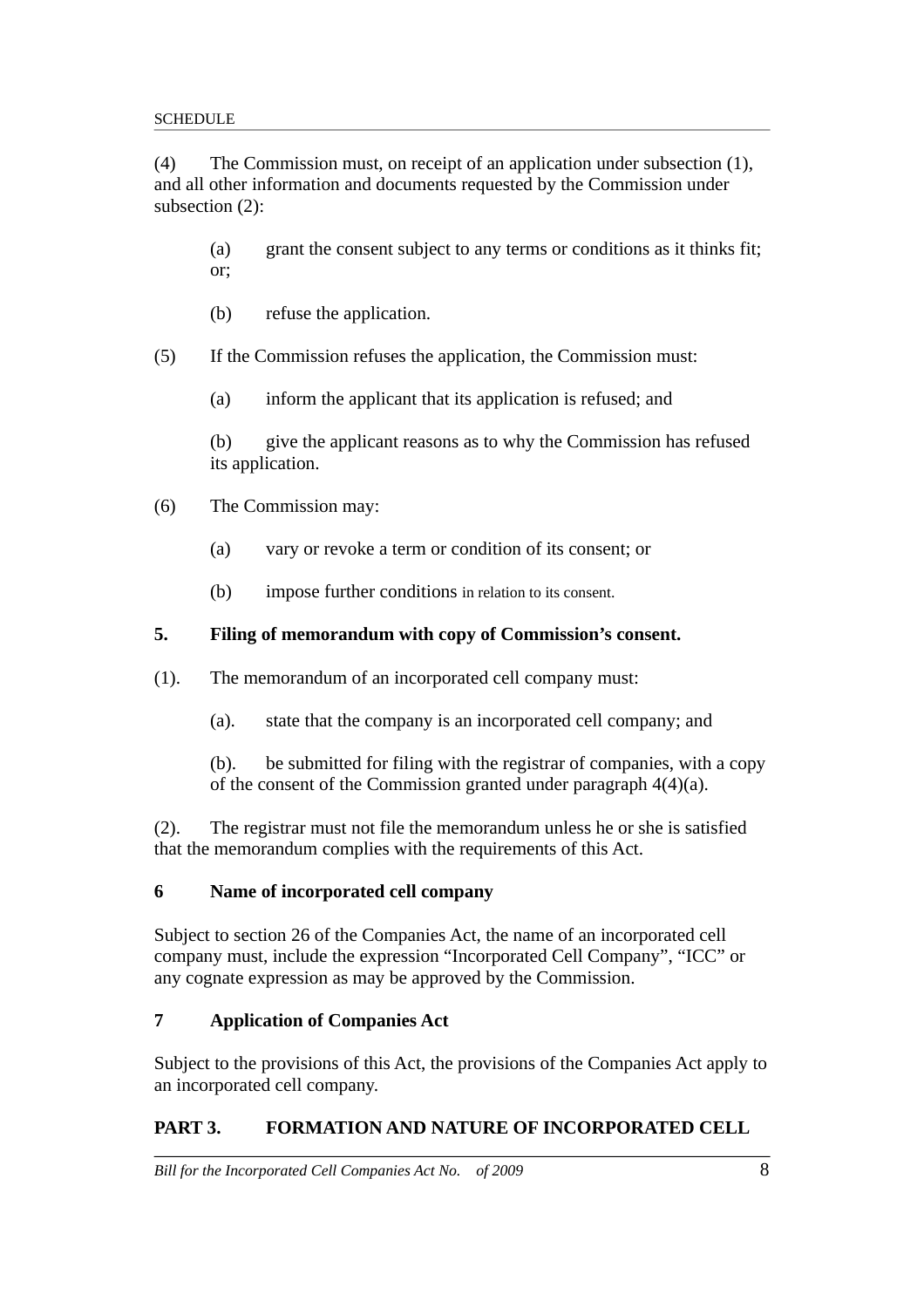## **8. Incorporation of incorporated cell**

(1). Subject to subsection (2), an incorporated cell company may, by cell resolution, create one or more incorporated cells.

- (2). The cell resolution must:
	- (a). assign a name to the incorporated cell; and

(b). specify the terms of the memorandum and articles of the incorporated cell setting out the matters mentioned in sections 5 and 11 of the Companies Act.

(3). The Directors of the incorporated cell company must submit to the registrar for filing, the memorandum and articles of the incorporated cell within14 days after the date on which the cell resolution is passed.

(4). The filing of a memorandum under subsection (3) is taken to be the filing of a memorandum under section 18 of the Companies Act.

(5). The Registrar must not file the memorandum and articles of the incorporated cell unless he or she is satisfied that such documents comply with the requirements of this Act.

(6). The Registrar must as soon as practicable after he or she files the memorandum:

- (a). register:
	- (i). the memorandum; and
	- (ii). the name of the incorporated cell; and

(iii). the articles, stating that the incorporated cell, is registered as a company; and

(b). issue to the Incorporated Cell, a certificate of incorporation, the date of registration, status and a copy of the memorandum and articles.

## **9. Permit of Minister not required for registration of an incorporated cell**

To avoid doubt, the permit of the Minister is not a requirement for the registration of an incorporated cell under subsection 8(6).

# **10. Constitution of incorporated cell**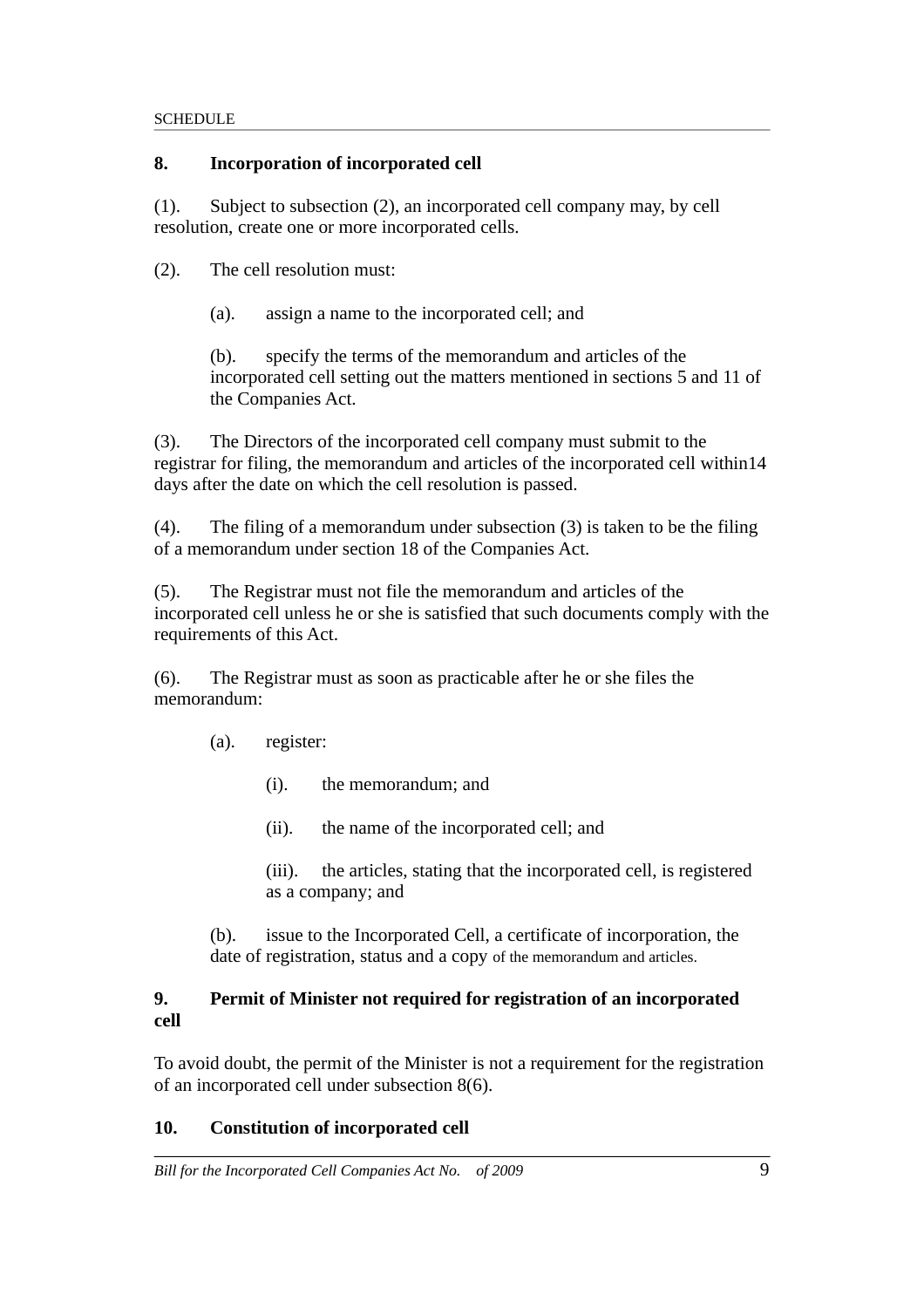- (1). The cell resolution must provide that the incorporated cell it creates may:
	- (a). be wound up and dissolved upon:

(i). the bankruptcy, death, dissolution, expulsion, insolvency, legal incapacity, resignation or retirement of any member of the incorporated cell; or

- (ii). the expiration of a fixed period of time; or
- (iii). the occurrence of any other event; and
- (b). issue shares with or without par value; and
- (c). be :
	- (i). a company limited by guarantee; or
	- (ii). a company limited by shares; or
	- (iii). a company limited both by shares and by guarantee; and
- (d). purchase its own share; and
- (e). provide financial assistance for the acquisition of its shares; and
- (f). hold its shares as treasury shares.
- (2). The memorandum or articles of an incorporated cell must specify:

(a). that the incorporated cell may not own shares in its incorporated cell company; and

(b). subject to any provision to the contrary in the memorandum or articles, the incorporated cell may own shares in any other incorporated cell of its incorporated cell company.

### **11. Name of incorporated cell**

The name of an incorporated cell must, subject to section 26 of the Companies Act, include the expression "Incorporated Cell", "IC" or any cognate expression as may be approved by the Commission.

### **12. Status of incorporated cell**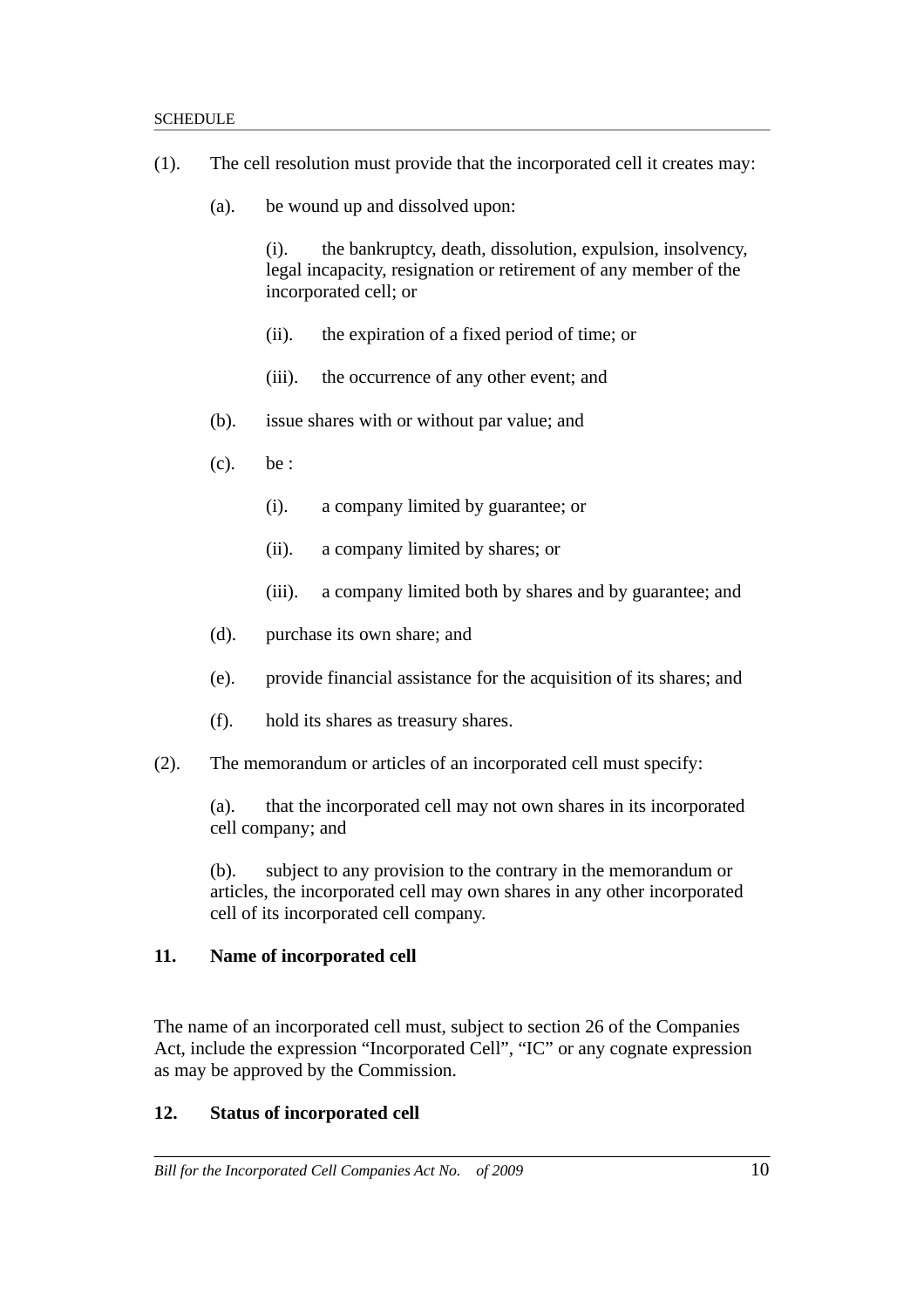(1). To avoid doubt, an incorporated cell is a company.

(2). Despite the provisions of any other Act, an incorporated cell is not a subsidiary of its incorporated cell company solely by virtue of the fact of it being an incorporated cell of its incorporated cell company.

(3). An incorporated cell may not in itself be an incorporated cell company or a protected cell company.

(4). An incorporated cell must have:

(a). the same registered office; and

(b). subject to the provisions of this Act, same directors, as its incorporated cell company.

## **PART 4. SEPARATE NATURE OF INCOrPORATED CELL COMPANY AND ITS INCORPORATED CELLs**

## **13. Separation of assets and liabilities**

(1). The Directors of an incorporated cell company and its incorporated cells must:

(a). keep the assets and liabilities of the incorporated cell company separate and identifiable from the assets and liabilities of its incorporated cells; and

(b). keep the assets and liabilities of each incorporated cell separate and identifiable from the assets and liabilities of the other incorporated cells of the incorporated cell company.

(2). For the purpose of this section, subsection (1) is not contravened by reason only that directors cause or permit assets of the incorporated cell company or any of its incorporated cells to be collectively invested, or collectively managed by an investment manager, as long as the assets in question remain separately identifiable under subsection (1).

# **14. Transactions**

(1). An incorporated cell company has no power, by virtue of its position as an incorporated cell company, to enter into transactions on behalf of any of its incorporated cells.

(2). The incorporated cell has no power, by virtue of its position as an incorporated cell to enter into transactions on behalf of its incorporated cell company.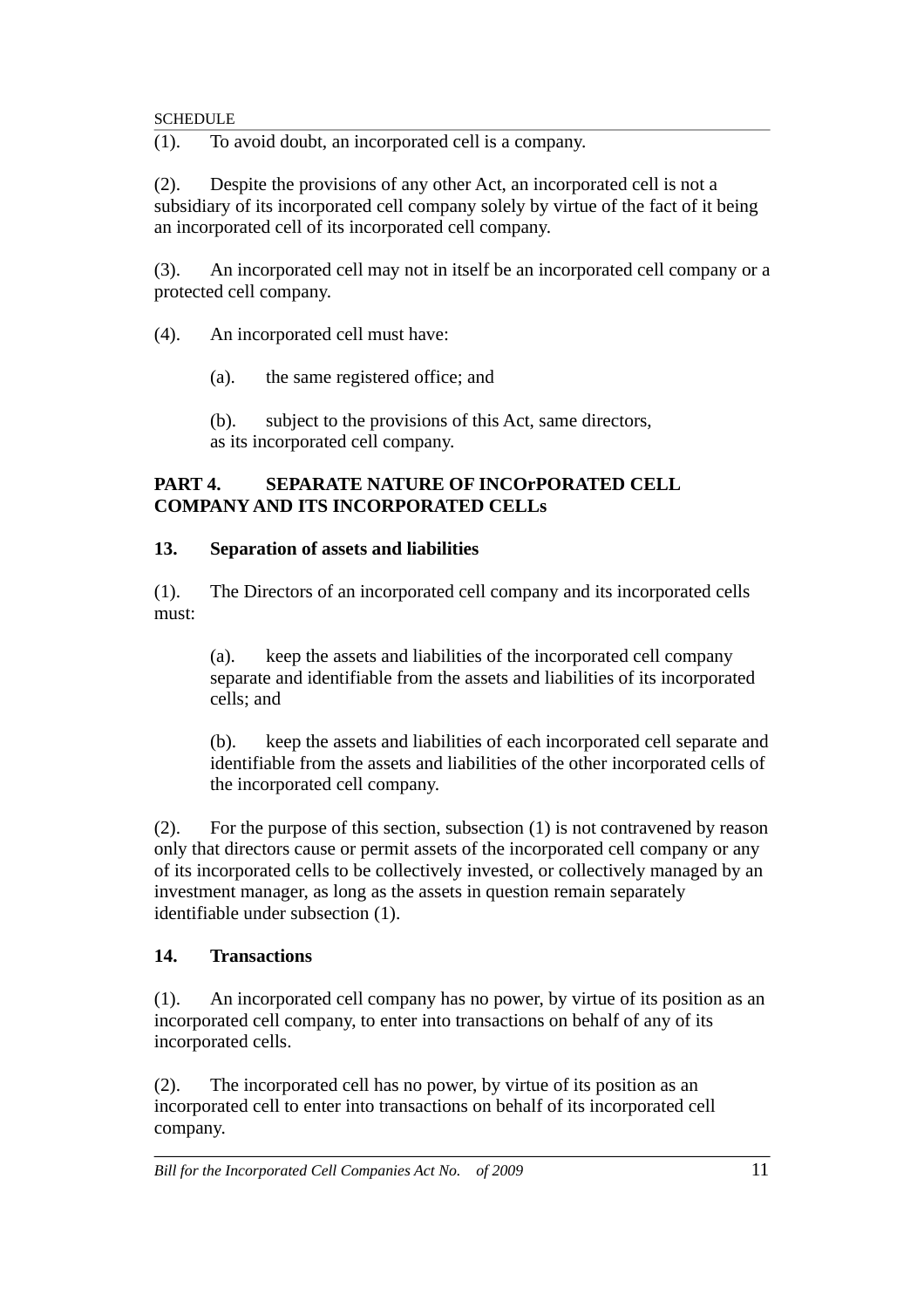(3). The directors and officers of an incorporated cell company or an incorporated cell must in respect of every transaction that the incorporated cell company or the incorporated cell enters into, specify:

(a). whether the transaction is being entered into by the incorporated cell company or by the incorporated cell; and

(b). if it is by an incorporated cell- the incorporated cell that entered into the transaction.

(4). If an incorporated cell company or an incorporated cell fails to comply with subsection (3), its directors and officers are personally liable to the person with whom it transacts (despite any provision to the contrary in the articles of the incorporated cell company or as the case may be the incorporated cell or in any contract with the company or cell).

## **PART 5. APPLICATION OF COMPANIES ACT TO INCORPORATED CELLS**

# **15. General application of Companies Act to incorporated cells**

Subject to the provisions of this Act and any other Act, the provisions of the Companies Act apply to an incorporated cell as if a reference in the Companies Act:

(a). to a company were a reference to an incorporated cell; and

(b). to the directors of a company were a reference to the directors of the incorporated cell; and

(c). to the memorandum or articles of a company were a reference to the memorandum or articles of the incorporated cell; and

(d). to the members of a company were a reference to the members of the incorporated cell; and

(e). to shares in a company were a reference to shares in the incorporated cell; and

(f). to assets and liabilities of a company were a reference to the assets and liabilities of the incorporated cell; and

(g). to the share capital of a company were a reference to the share capital of the incorporated cell.

# **16. Annual return of incorporated cells**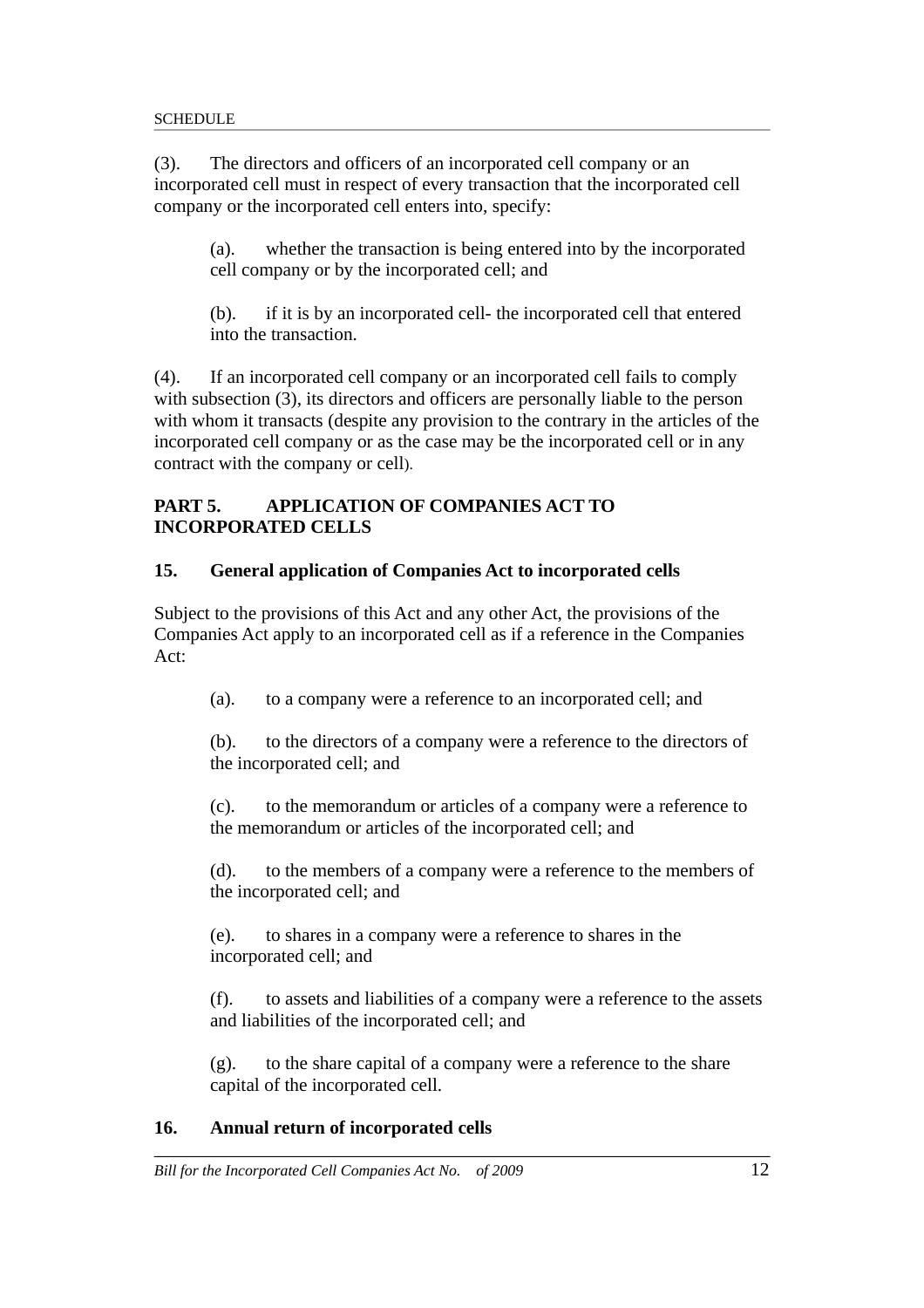(1). Section 127 of the Companies Act does not apply to an incorporated cell.

(2). Despite subsection (1) an incorporated cell company must include in its annual return the information required by subsection 127(2) of the Companies Act in respect of each of its incorporated cells.

(3). An incorporated cell company that contravenes subsection (2), is liable:

(a). to a default fine; and

(b). together with its incorporated cells, to be struck off the register of Companies.

#### **17. Minute books of incorporated cells**

(1). The duties imposed on a company under section 146 of the Companies Act must, in the case of an incorporated cell, be performed by its incorporated cell company.

(2). An incorporated cell company that contravenes subsection (1) is liable to a default fine.

### **18. Register of directors and secretaries of incorporated cells**

(1). The duties imposed on a company by section 209 of the Companies Act must, in the case of an incorporated cell, be performed by its incorporated cell company.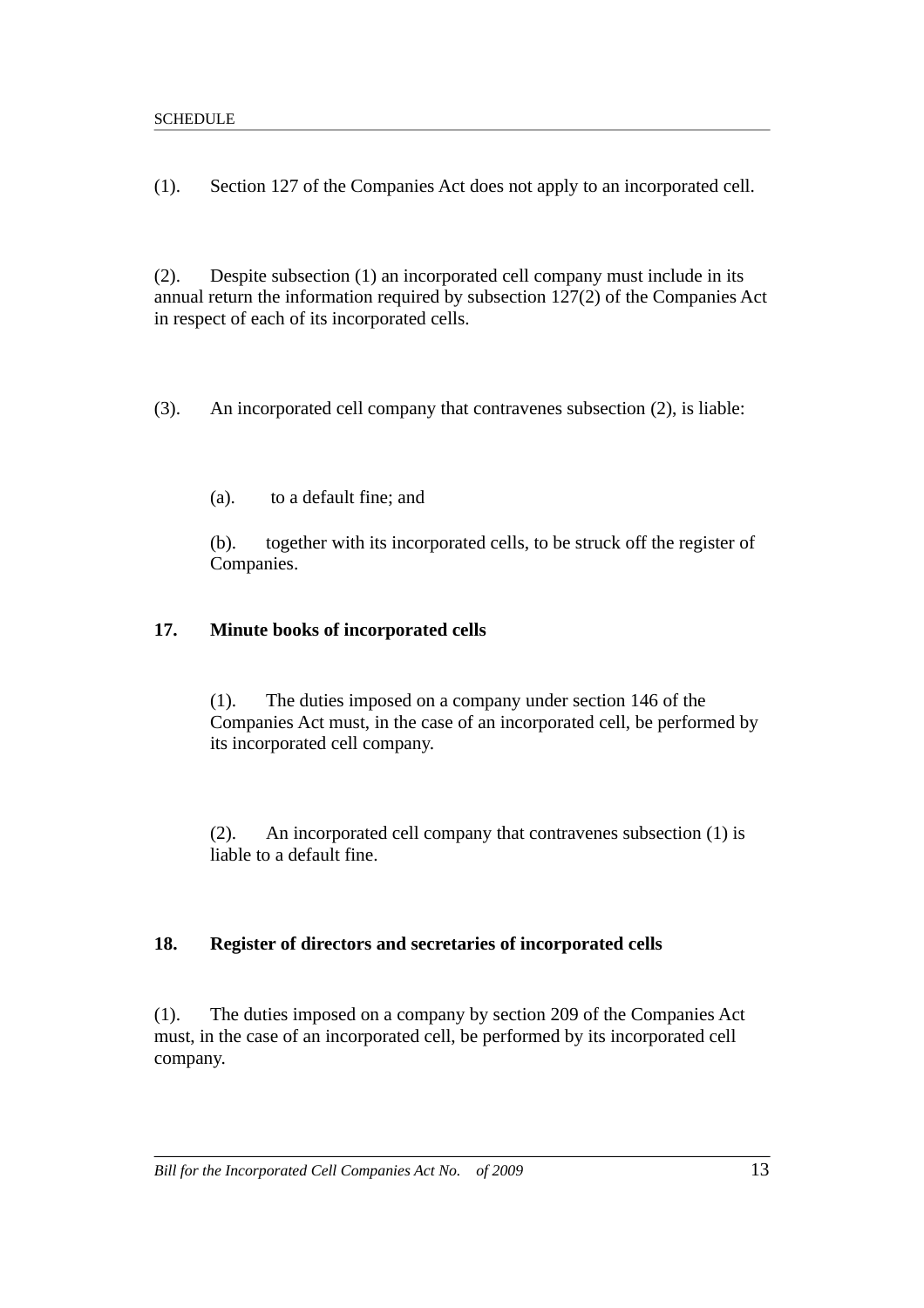(2). An incorporated cell company must, in addition to keeping a register of its directors and secretaries keep in accordance with section 209 of the Companies Act, separate registers of the Directors and Secretaries of each of its incorporated cells.

(3). An incorporated cell company that contravenes subsections (1) and (2) is liable to a default fine.

# **19. Register of members of incorporated cells**

(1). The duties imposed on a company by section 114 of the Companies Act must, in the case of an incorporated cell, be performed by its incorporated cell company.

(2). An incorporated cell company must, in addition to keeping a register of its members, keep, in accordance with section 114, of the Companies Act separate registers of the members of each of its incorporated cells.

(3). An incorporated cell company that contravenes subsections (1) and (2) is liable to a default fine.

# **20. Index of members of incorporated cells**

(1). The duties imposed on a company by section 115 of the Companies Act must, in the case of an incorporated cell, be performed by its incorporated cell company.

(2). An incorporated cell company that fails to comply with subsection (1) is liable to a default fine.

# **21. Inspection of registers, index and minute books of incorporated cells**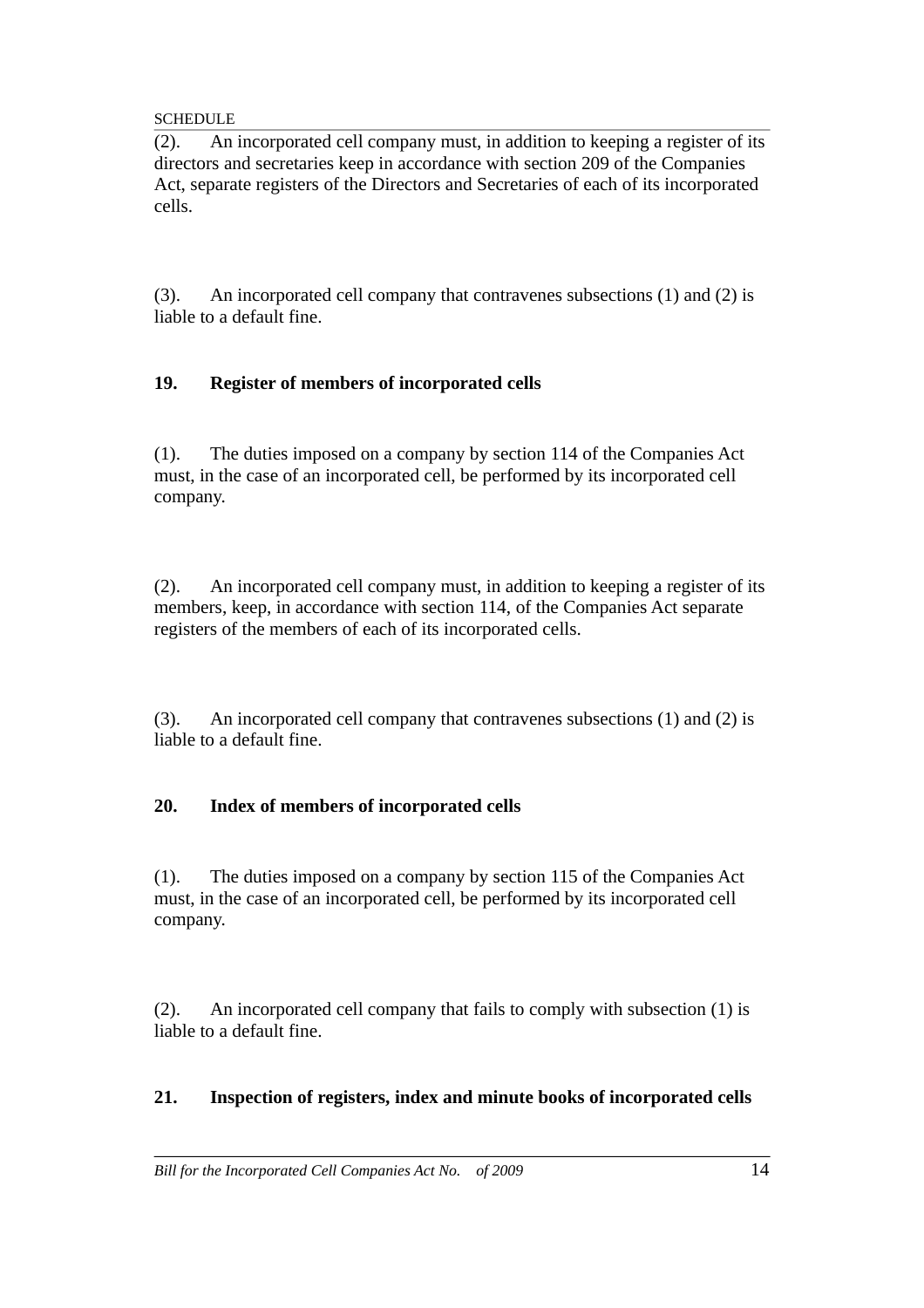(1). The duties imposed on a company by sections 117 and 147 of the Companies Act must, in the case of an incorporated cell, be performed by its incorporated cell company.

(2). An incorporated cell company that fails to comply with subsection (1) is liable to a default fine.

## **22. Books of account of incorporated cells**

(1). Section 148 of the Companies Act does not apply to an incorporated cell.

(2). Despite subsection (1) an incorporated cell company must keep proper books of account in respect of each of its incorporated cells that comply with the requirements of section 148 of the Companies Act.

(3). The books of accounts of an incorporated cell company kept in respect of itself under section 148 of the Companies Act may contain matters in any accounting records in respect of its incorporated cells under subsection (2).

(4). An incorporated cell company that fails to comply with subsection (2) is liable to a default fine.

### **23. Profit and loss account and balance sheet**

(1). Section 149C of the Companies Act does not apply to an incorporated cell in respect of the preparation for each financial year of a profit and loss account and balance sheet**.**

(2). Despite subsection (1) an incorporated cell company must prepare a separate profit and loss account and balance sheet in respect of each of its incorporated cells, in compliance with the requirements of section 149C of the Companies Act.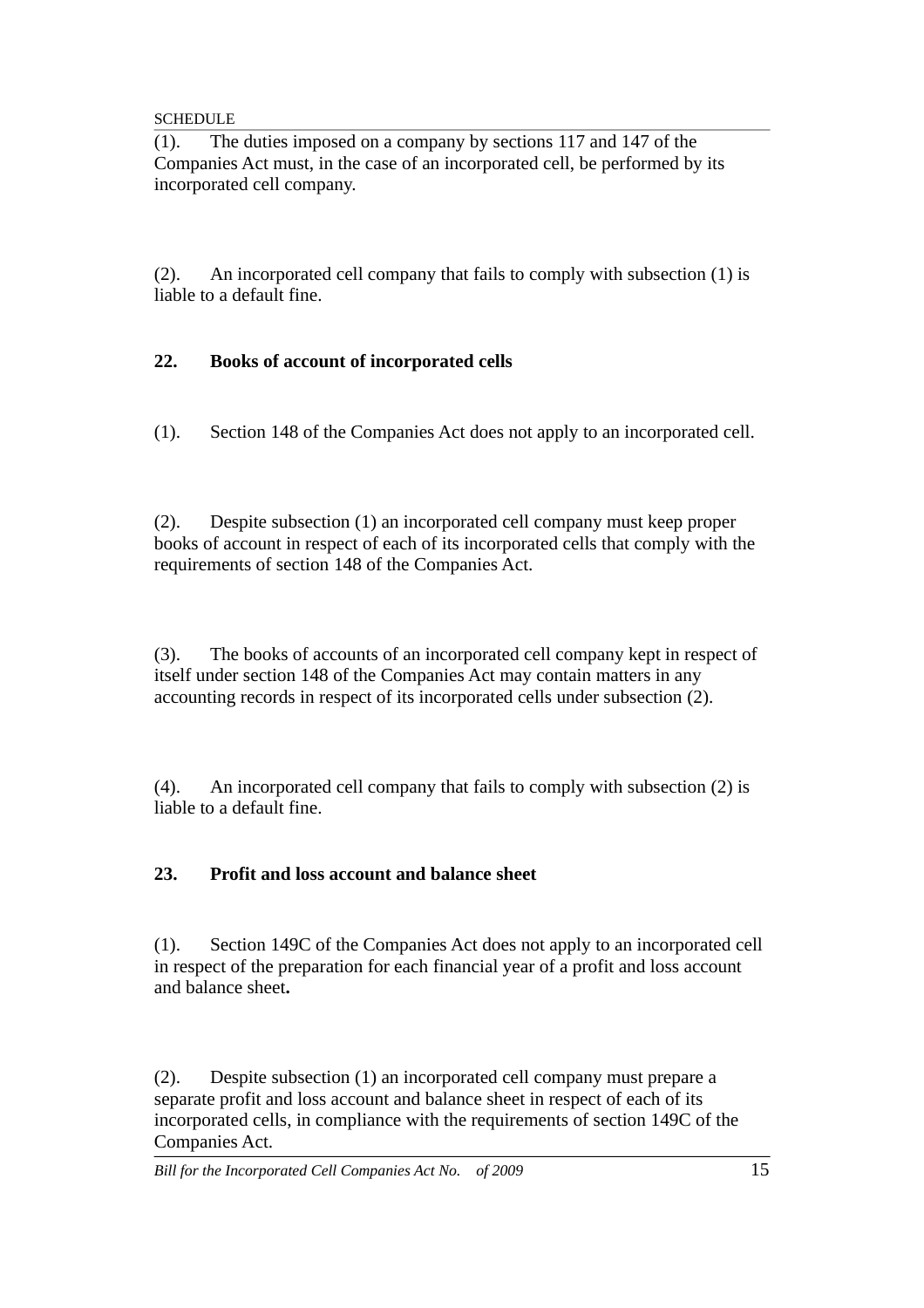(3). The profit and loss account and balance sheet prepared under subsection (2) are taken to be the profit and loss account and balance sheet of the incorporated cell for the purposes of the Companies Act.

(4). The requirement in subsection (2) is taken to be complied with if an incorporated cell, with the agreement of the directors of its incorporated cell company elects:

(a). in its memorandum or articles; or

(b). by a special resolution,

that the preparation of its profit and loss account and balance sheet may be combined with the preparation of the profit and loss account and balance sheet of:

(i). its incorporated cell company; or

(ii). another incorporated cell of its incorporated cell company which also so elects.

(5). If no election has been made under subsection (4), the profit and loss account and balance sheet of an incorporated cell company prepared under section 149C of the Companies Act must not include matters that are included in the profit and loss account and balance sheet of an incorporated cell prepared under subsection (2).

(6). Subject to any provision in the memorandum or articles of an incorporated cell or its incorporated cell company to the contrary: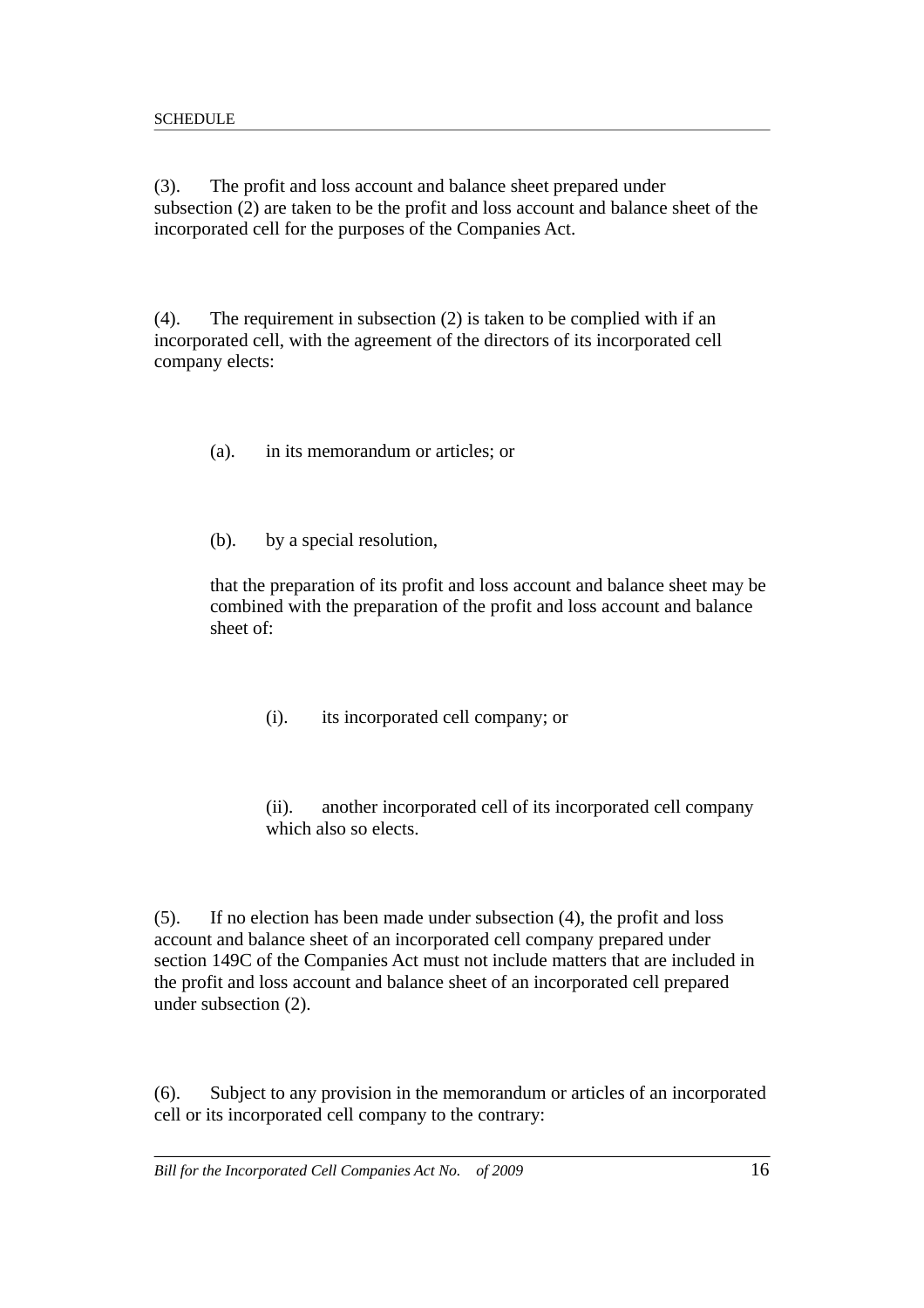(a). a member of the incorporated cell company who is not a member of the incorporated cell is only entitled to be provided with the profit and loss account and balance sheet of the incorporated cell company as is prepared under section 149C of the Companies Act; and

(b). a member of an incorporated cell is only entitled to be provided with the profit and loss account and balance sheet as is mentioned in subsection (2) as relates to the incorporated cell of which he or she is a member.

### **24. Annual general meetings of incorporated cells**

An incorporated cell must not hold an annual general meeting under section 132 of the Companies Act unless required by:

- (a). its memorandum or articles; or
- (b). a special resolution; or
- (c). the Court, under section 136 of the Companies Act.

#### **25. Directors' report where no annual general meeting held**

(1). If an incorporated cell under section 24 does not hold an annual general meeting, its directors must:

(a). within 18 months beginning on the date on which the incorporated cell is entitled to commence business; and

(b). thereafter, at least once in every calendar year,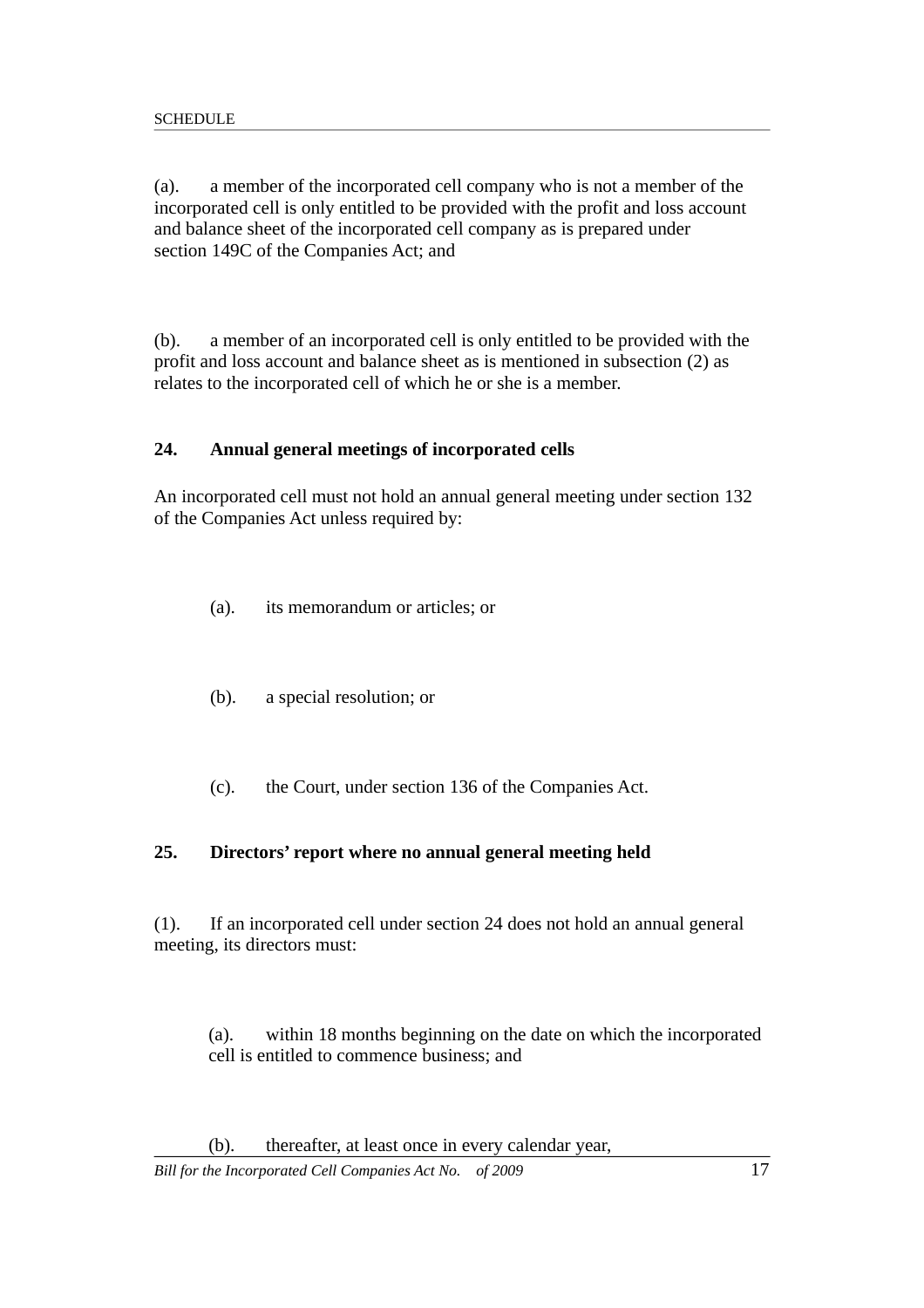send a copy of the directors report referred to in section 161 of the Companies Act to every member of the incorporated cell.

**(**2). Not more than 15 months must elapse between the sending of successive directors reports under paragraph 1(b).

(3). If an incorporated cell fails to comply with subsection (1) or (2), the incorporated cell is liable to a default fine.

### **26. Auditors where no annual general meeting held**

If, under section 24, and subject to section 27, an incorporated cell does not hold an annual general meeting:

(a). the obligation of the members of the incorporated cell, at each annual general meeting to appoint auditors under section 163 of the Companies Act must be complied with by the directors of the incorporated cell:

(i). within a period of 18 months beginning on the date on which the incorporated cell is entitled to commence business; and

(ii). thereafter, at least once in every calendar year;

(b). Not more than 15 months must lapse between successive appointments of auditors under subparagraph (a) (ii);

(c). The directors of the incorporated cell must determine the remuneration of the auditors appointed under paragraph (a);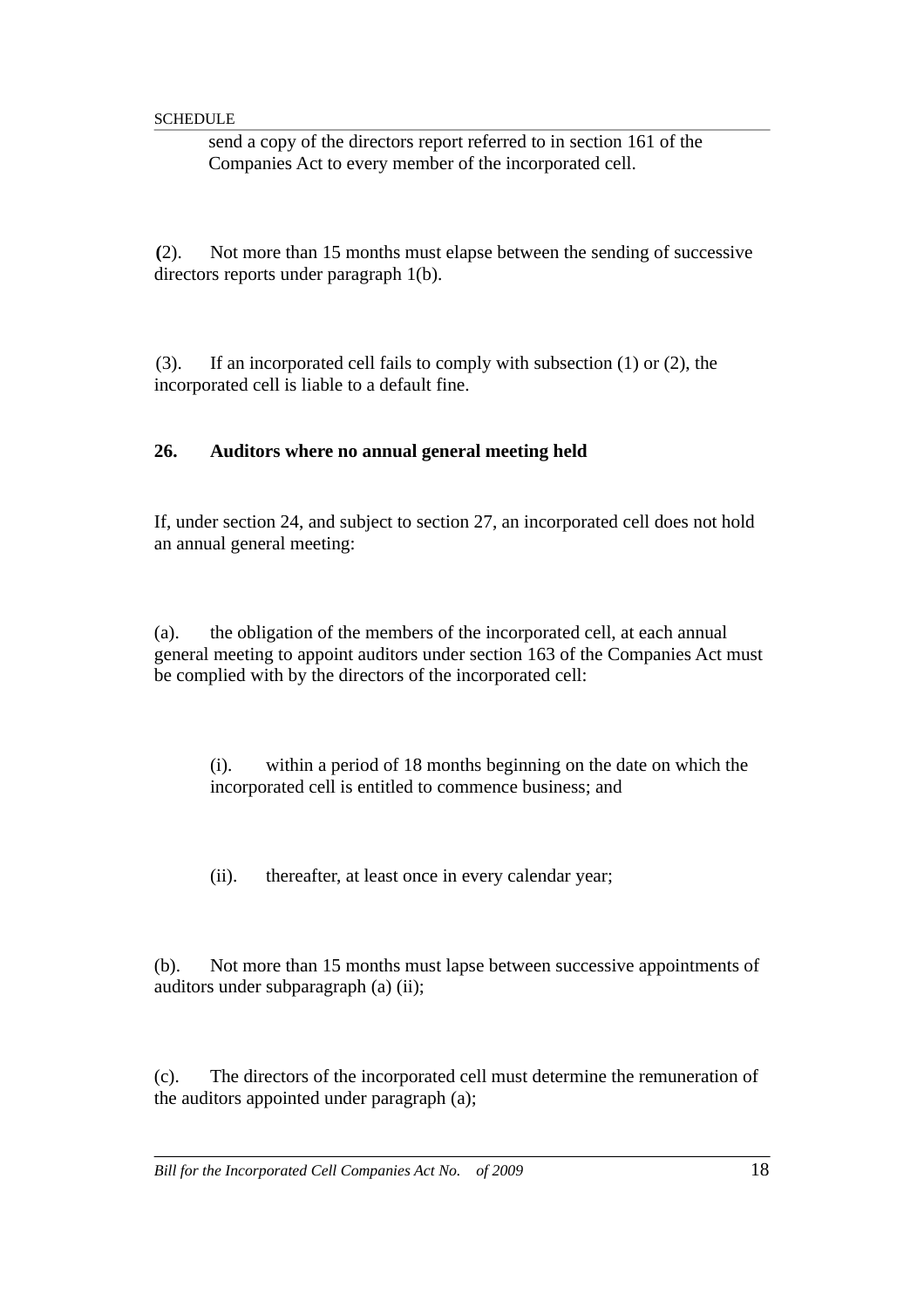(d). The auditors' report referred to in section 167 of the Companies Act must be made by reference to the profit and loss account and balance sheet contained in the directors report;

(e). The auditor's report is not required to be laid before the company in a general meeting under section 167 of the Companies Act;

(f). Despite paragraph (e), the directors of the incorporated cell must include a copy of the auditor's report in each directors report sent out to members under section 25.

### **27. Incorporated cell company responsibility for audit of its incorporated cells**

(1). The appointment and remuneration of auditors under section 163 of the Companies Act apply to an incorporated cell unless, with the agreement of the directors of its incorporated cell company, the incorporated cell has elected:

- (a). in its memorandum or articles; or
- (b). by a special resolution,

that the incorporated cell is not subject to the provisions of that section.

(2). If an incorporated cell makes an election under subsection (1), the directors of the incorporated cell company must comply with section 163 of the Companies Act in respect of that incorporated cell.

## **28. Combining audit of incorporated cells with their incorporated cell company**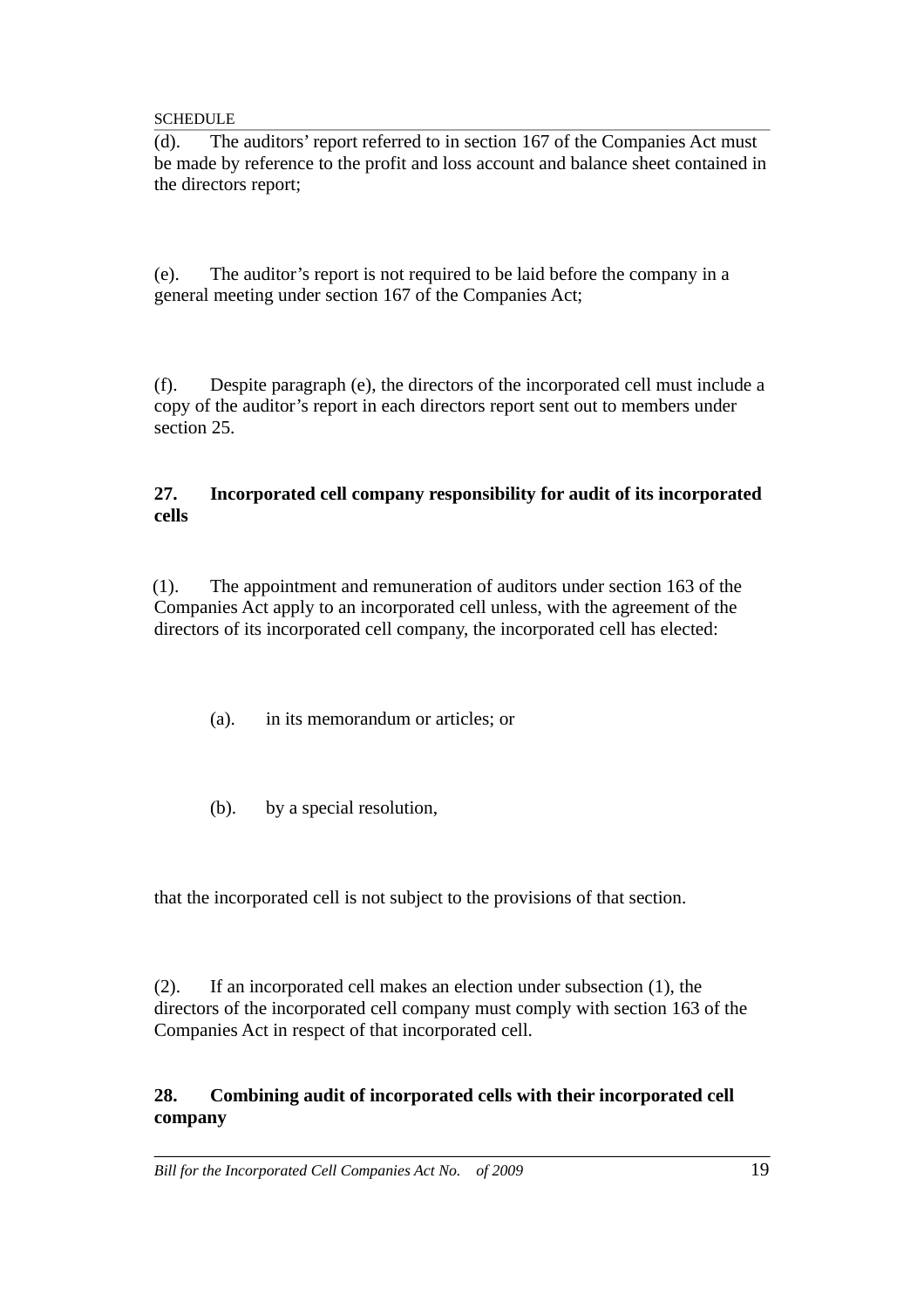(1). The requirement under the Companies Act to have an audit is taken to be complied with if an incorporated cell, with the agreement of the directors of its incorporated cell company, elects:

- (a). in its memorandum or articles; or
- (b). by a special resolution, that its audit be combined with the audit of:
	- (i). its incorporated cell company; or

(ii). another incorporated cell of its incorporated cell company which has made a similar election, and those audits are combined as elected.

(2). Subject to any provisions to the contrary in the memorandum or articles of an incorporated cell or its incorporated cell company:

(a). a member of the incorporated cell company who is not a member of the incorporated cell is only entitled to be provided with so much of the auditors' report of the incorporated cell company as relates to that company; and

(b). a member of an incorporated cell is only entitled to be provided with so much of the auditors' report of the incorporated cell company as relates to that incorporated cell of which he or she is a member.

## **29. Relief for members of incorporated cell unfairly prejudiced by incorporated cell company**

(1). A member of an incorporated cell may apply to the Court for an order under this section in respect of the incorporated cell company of the incorporated cell, of which he or she is a member, on the ground that:

(a). the affairs of the incorporated cell company are or have been conducted in a manner which is unfairly prejudicial to the interest of some part of the members (including at least that member); or

(b). any act or proposed act, or omission of the incorporated cell company (including an act or omission on its behalf) is or would be unfairly prejudicial to the interest of some part of the members (including that member).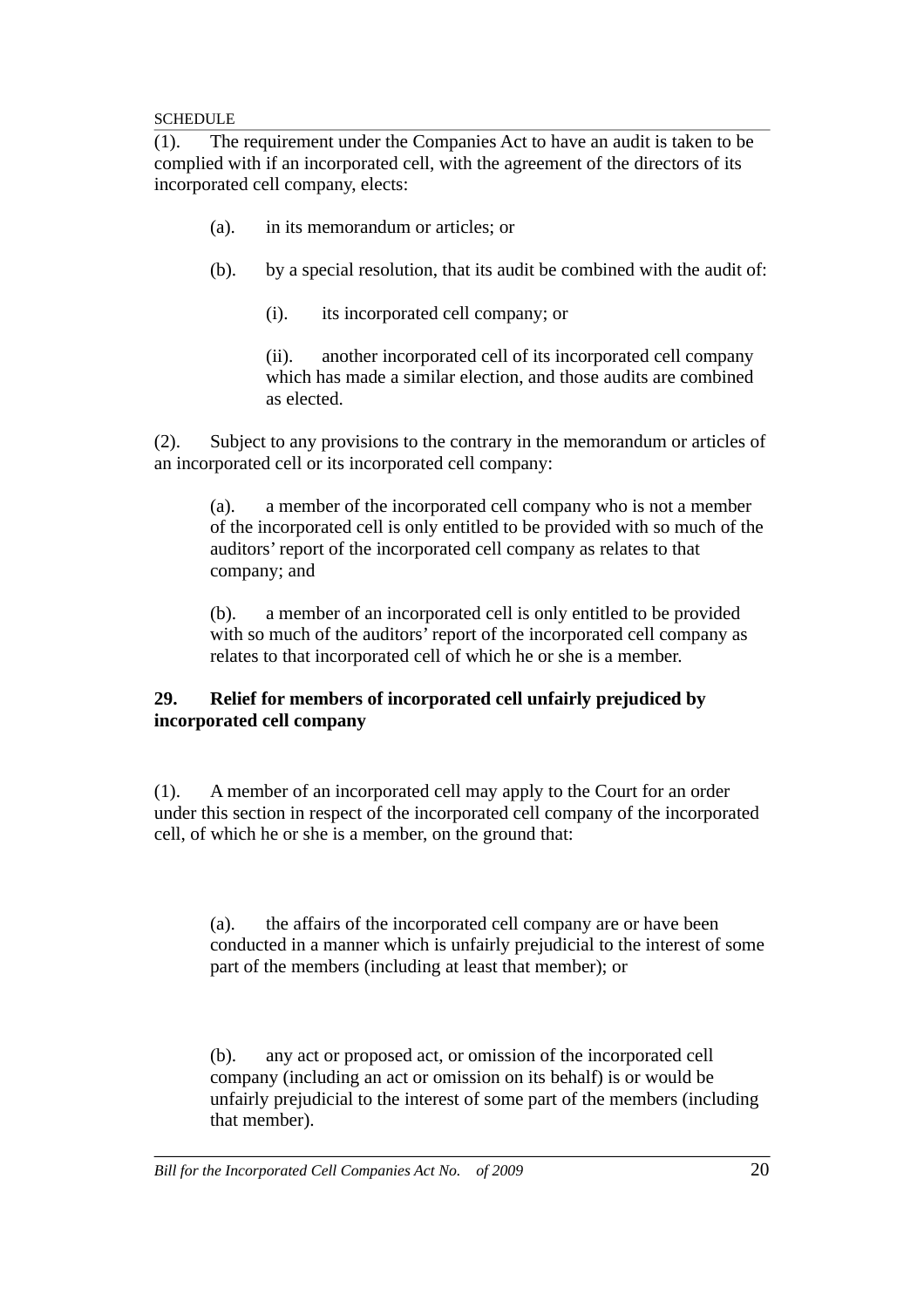(2). The Court must not hear an application made under subsection (1) unless it is satisfied that the incorporated cell company of the incorporated cell has been notified of the date, time, and place of the hearing.

(3). The Court may, if it is satisfied that the application under subsection (1) is well founded, make an order as it thinks fit for giving relief in respect of the matters complained of.

(4). Without limiting subsection (3), an order of the Court under this section may:

(a). regulate the conduct of the affairs of the incorporated cell company in the future; or

(b). require the incorporated cell company:

(i). to refrain from doing or continuing to do an act complained of by the applicant; or

(ii). to do any act which the applicant has complained it has omitted to do: or

(c). authorise civil proceedings to be brought in the name and on behalf of the incorporated cell company by the persons and on the terms as the Court may direct; or

(d). provide for the purchase of shares of any member of the incorporated cell company by other members or by the company it self.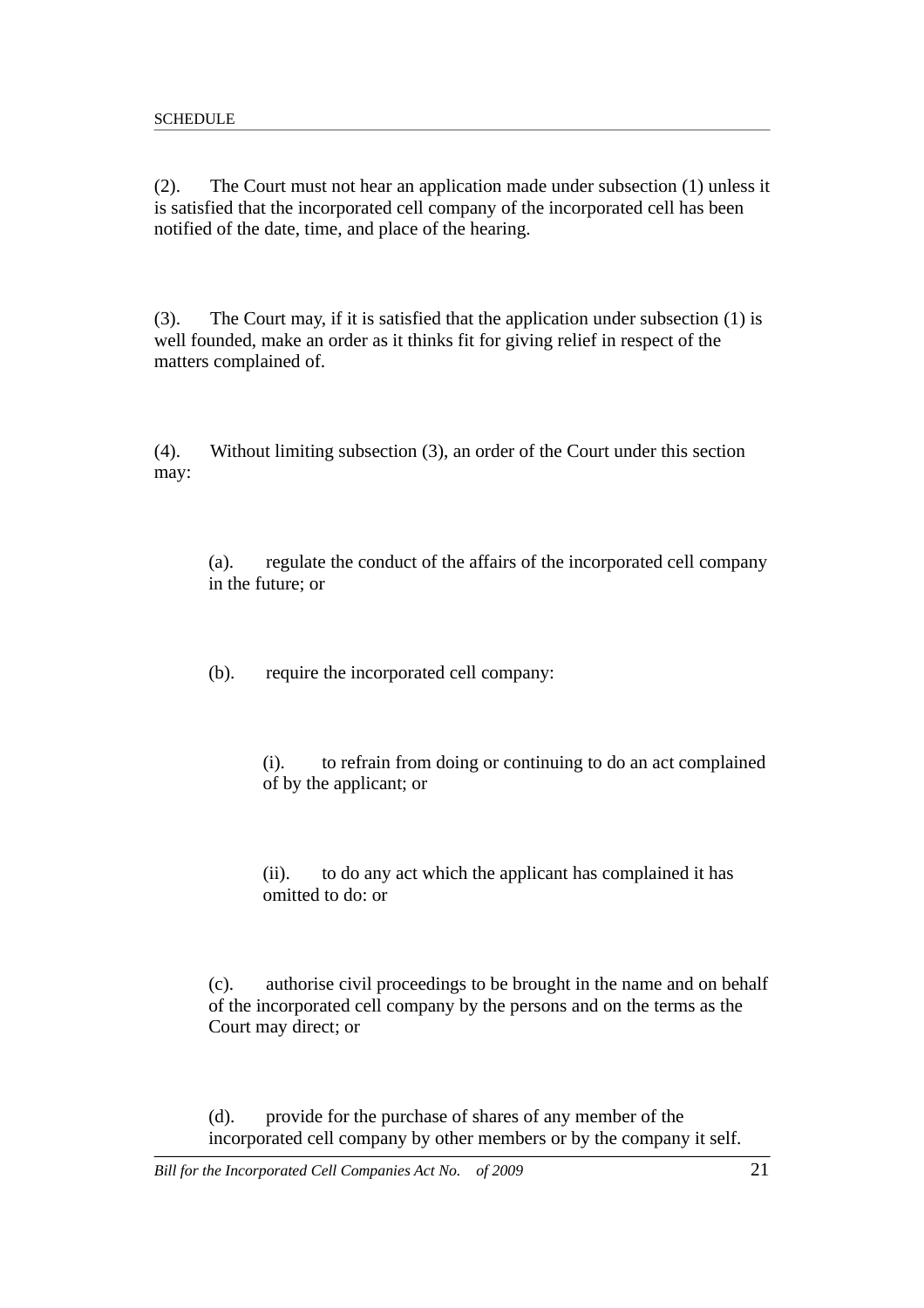(5). Without limiting subsection (3), an order of the Court under this section may make such consequential alterations to the incorporated cell company's memorandum and articles as the Court thinks fit.

(6). Despite any provision of the Companies Act, if an order under this section requires an incorporated cell company not to make any alteration, or any specified alteration, to its memorandum or articles, the incorporated cell company must not, without leave of the Court, make such alterations, in contravention of any provisions of the order.

(7). An alteration to the memorandum or articles of an incorporated cell company made by an order under this section has the same effect as if made by special resolution of that company, and the provisions of the Companies Act apply to the memorandum and articles, as altered.

(8). Nothing in this section affects or extinguishes any other right or remedy.

## **30. Striking off incorporated cells when their incorporated cell company is struck off**

(1). If an incorporated cell company is struck off the register under the provisions of the Companies Act, the provisions in relation to striking a company off the register applies in respect of the incorporated cells of that company, and the incorporated cells also become liable to be struck off.

(2). The incorporated cell may only be restored in the register if its incorporated cell company has been restored in the register.

(3). An application to restore an incorporated cell company under subsection 335(4) of the Companies Act may also include an application to restore one or more of its incorporated cells.

### **PART 6. WINDING UP**

### **31. Winding up of incorporated cell company not to prejudice its incorporated cells**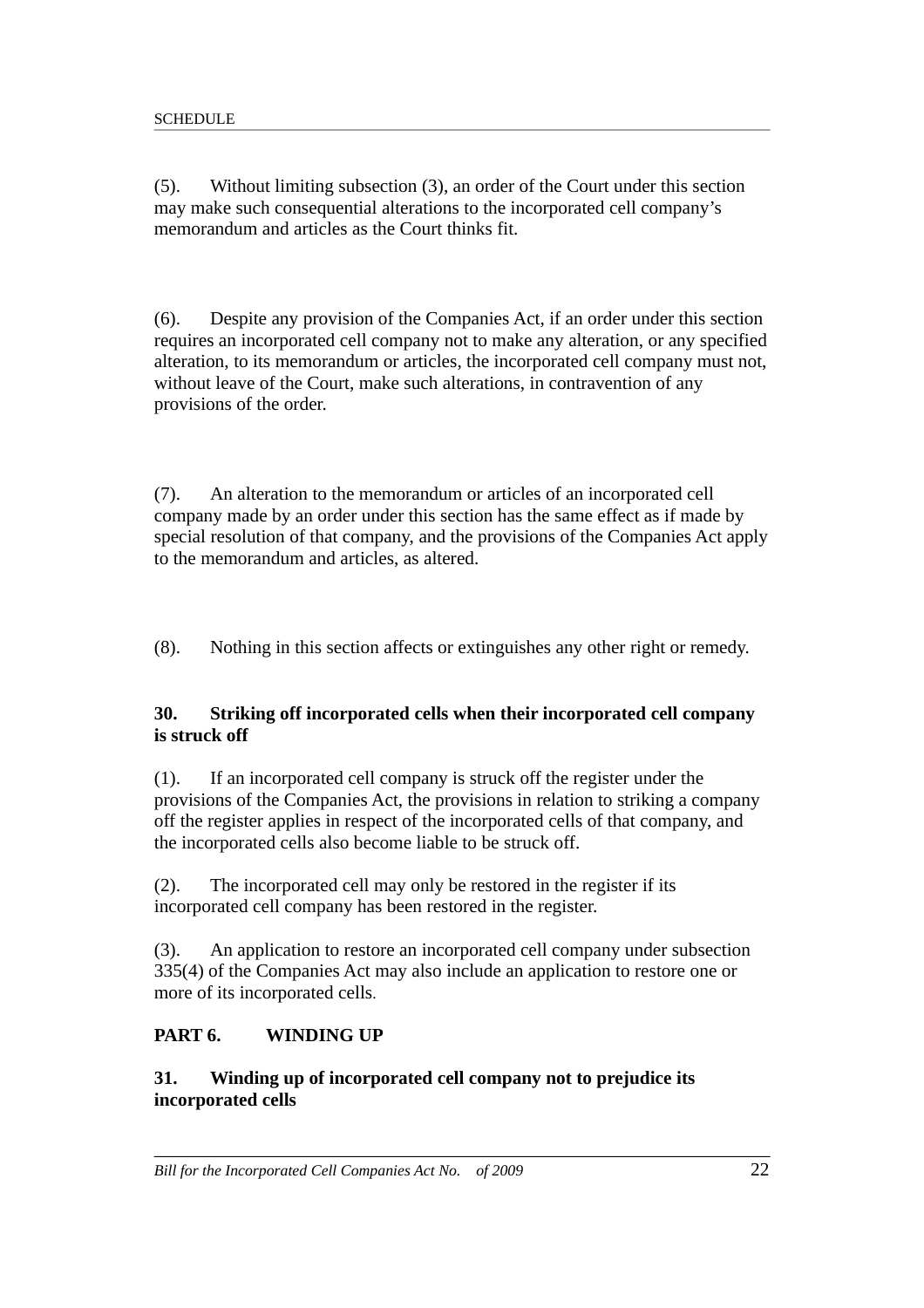(1). An incorporated cell company must wind up its business in such a way as not to prejudice the affairs, business and property of any of its incorporated cells.

(2). The incorporated cell company must continue to carry on business to the extent necessary for the continuance of business of its incorporated cells during the process of winding up.

### **32. Directors of incorporated cell on winding up of its incorporated cell company**

(1). The appointment of a liquidator for an incorporated cell company must not affect the position of the directors of its incorporated cells, unless in the course of the winding up, a direction to the contrary has been given, by:

- (a). the liquidator; or
- (b). the incorporated cell in a general meeting; or
- (c). the Court.

(2) The Commission may make an application to the Court for a direction referred to in paragraph  $(1)(c)$ .

## **33. No dissolution of incorporated cell company until position of its incorporated cells resolved**

(1). An incorporated cell company that has wound up must not be dissolved until each of its incorporated cells are:

(a). converted into a company independent of its incorporated cell company under section 53; or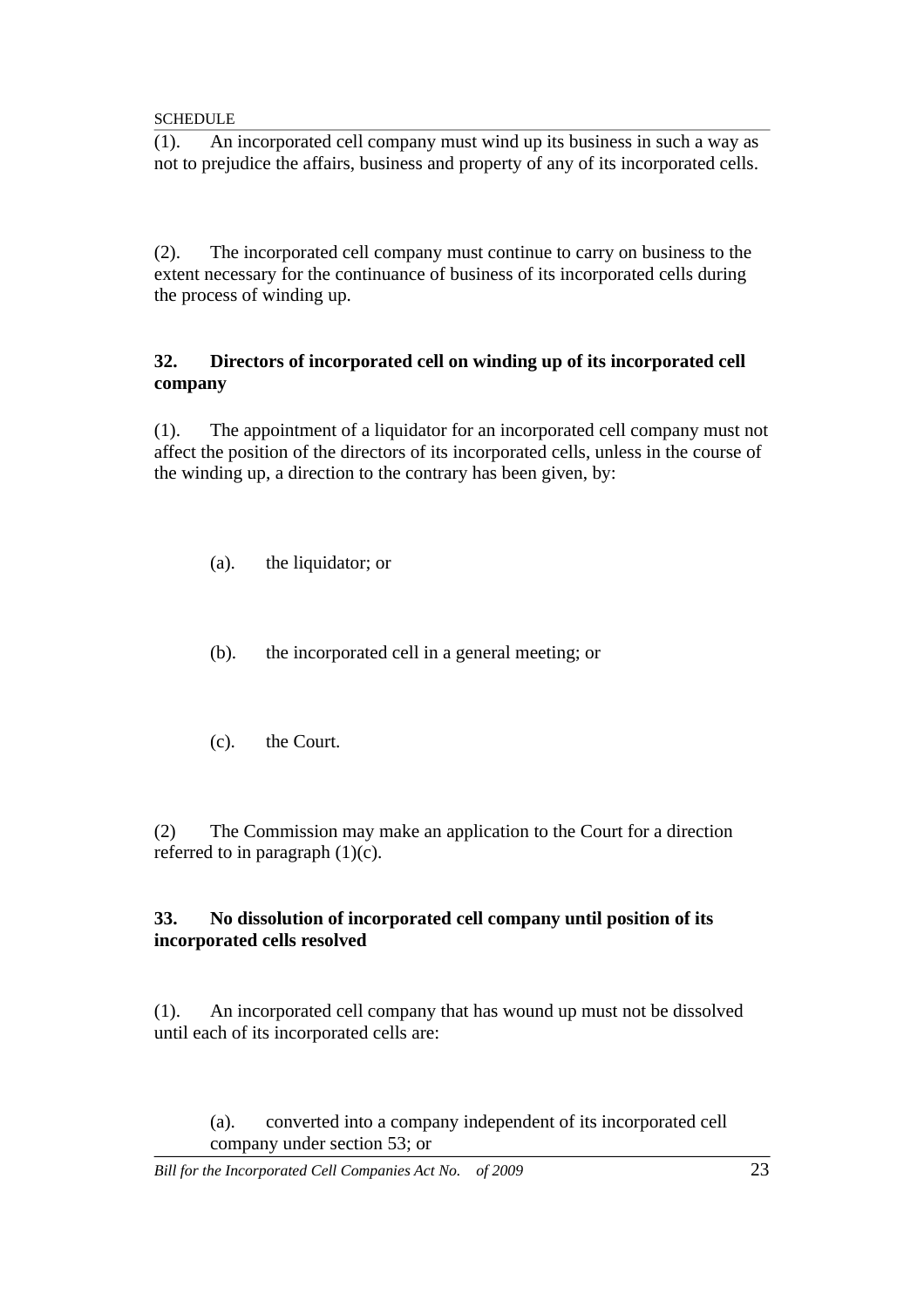- (b). transferred to another incorporated cell company under section 54; or
- (c). expelled from its incorporated cell company under section 56; or

(d). continued as a body corporate under the law of another jurisdiction; or

(e). wound up.

(2). The Court may stay the dissolution of an incorporated cell company subject to any terms as it thinks fit.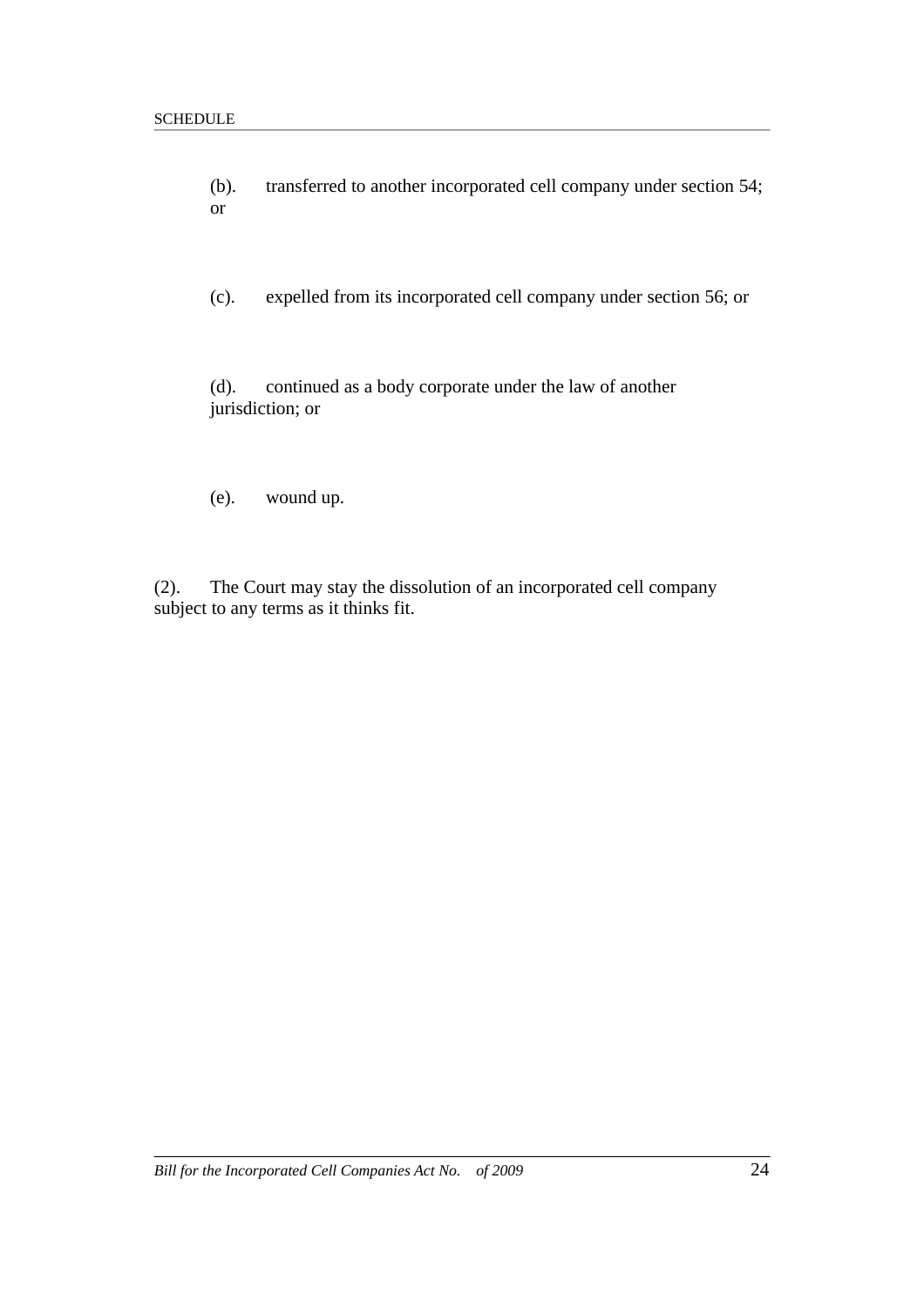# **PART 7. ADMINISTRATION ORDERS**

### **34. Court to make administration orders**

(1). The court may make an administration order for an incorporated cell company or an incorporated cell if it:

(a). is satisfied that:

- (i). an incorporated cell company; or
- (ii). an incorporated cell;

is unable to pay its debts; and

(b). considers that the making of an order under this section may achieve one or both purposes set out in subparagraphs  $(3)(a)(i)$  and  $(ii)$ .

(2). For the purpose of this section, an administration order is an order directing that, during the period for which the order is in force, the affairs, business and property of the incorporated cell company or the incorporated cell be managed by an administrator who is appointed by the Court.

(3). An administration order:

(a). may be made for the purpose of: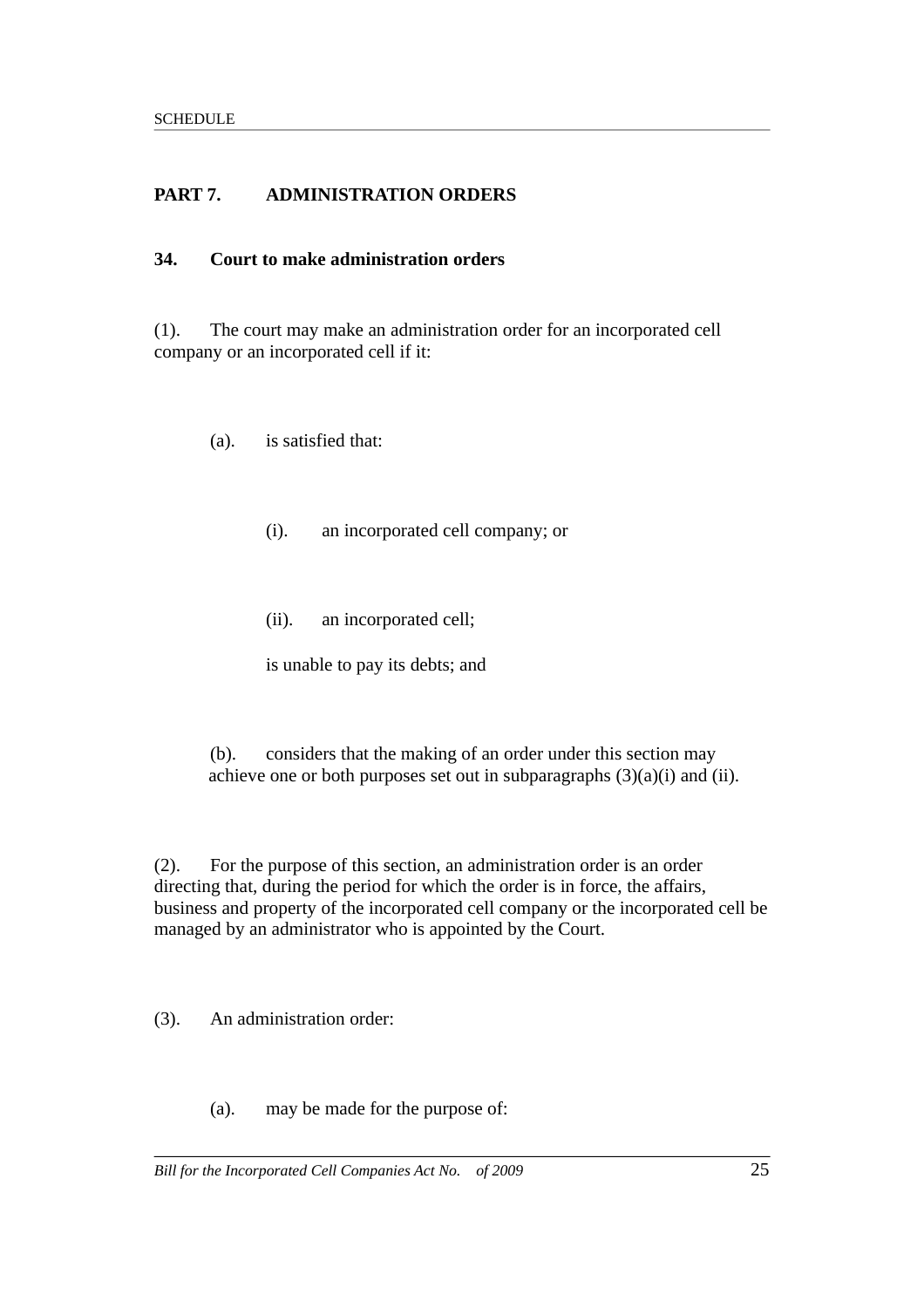(i). the survival of the incorporated cell company or incorporated cell, and the whole or any part of its undertaking as a going concern; or

(ii). a more advantageous realization of the incorporated cell company or incorporated cell's assets than would be effected on a winding up; and

(b). must specify the purpose for which it is made.

(4). An administration order may be made despite:

(a). an order for the winding up of the incorporated cell company or incorporated cell made by the Court; or

(b). a resolution passed by the incorporated cell company or the incorporated cell for its voluntary winding up.

(5). If an administration order is made under subsection (4):

- (i). the order for the winding up of the incorporated cell company or incorporated cell must be discharged or suspended; or
- (ii). the resolution for voluntary winding up must cease to have effect or must be suspended,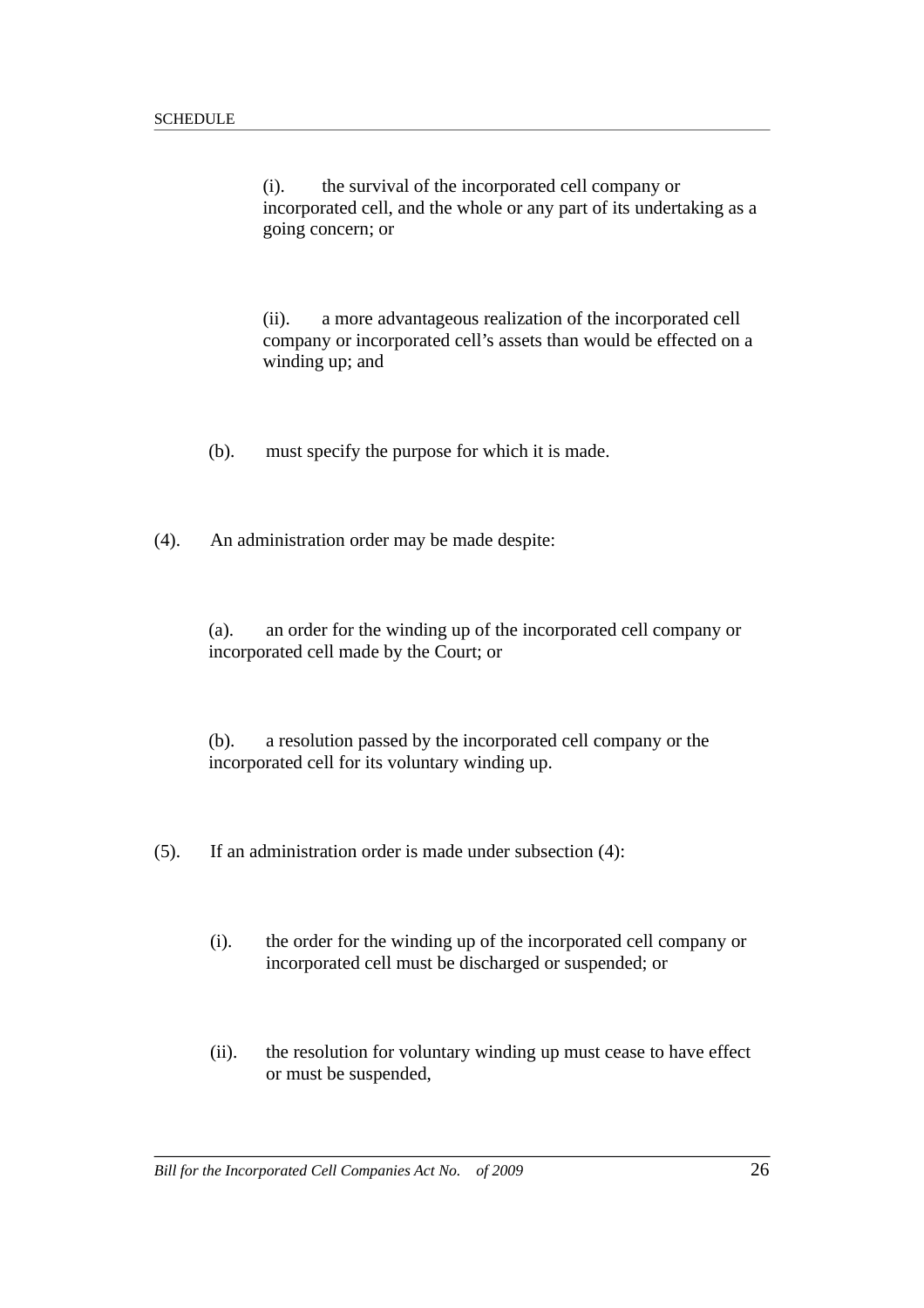subject to any terms and conditions as the Court thinks fit.

#### **35. Administration of incorporated cell company not to prejudice its incorporated cells**

(1). The administration of an incorporated cell company must not be carried out in a way as to prejudice the affairs, business and property of any of its incorporated cells.

(2). The incorporated cell company must during its administration, continue to carry on business to the extent necessary for the continuance of business of its incorporated cells.

### **36. Application for administration order**

(1). An application for an administration order in respect of an incorporated cell company may be made together or separately by all or any of the following persons:

- (a). the incorporated cell company;
- (b). an incorporated cell of the incorporated cell company;
- (c). the directors of the incorporated cell company;
- (d). a shareholder of the incorporated cell company;

(e). a creditor or a prospective creditor of the incorporated cell company;

- (f). the Commission;
- (g). the liquidator, if:

(i). the Court has made an order for the winding up of the incorporated cell company; or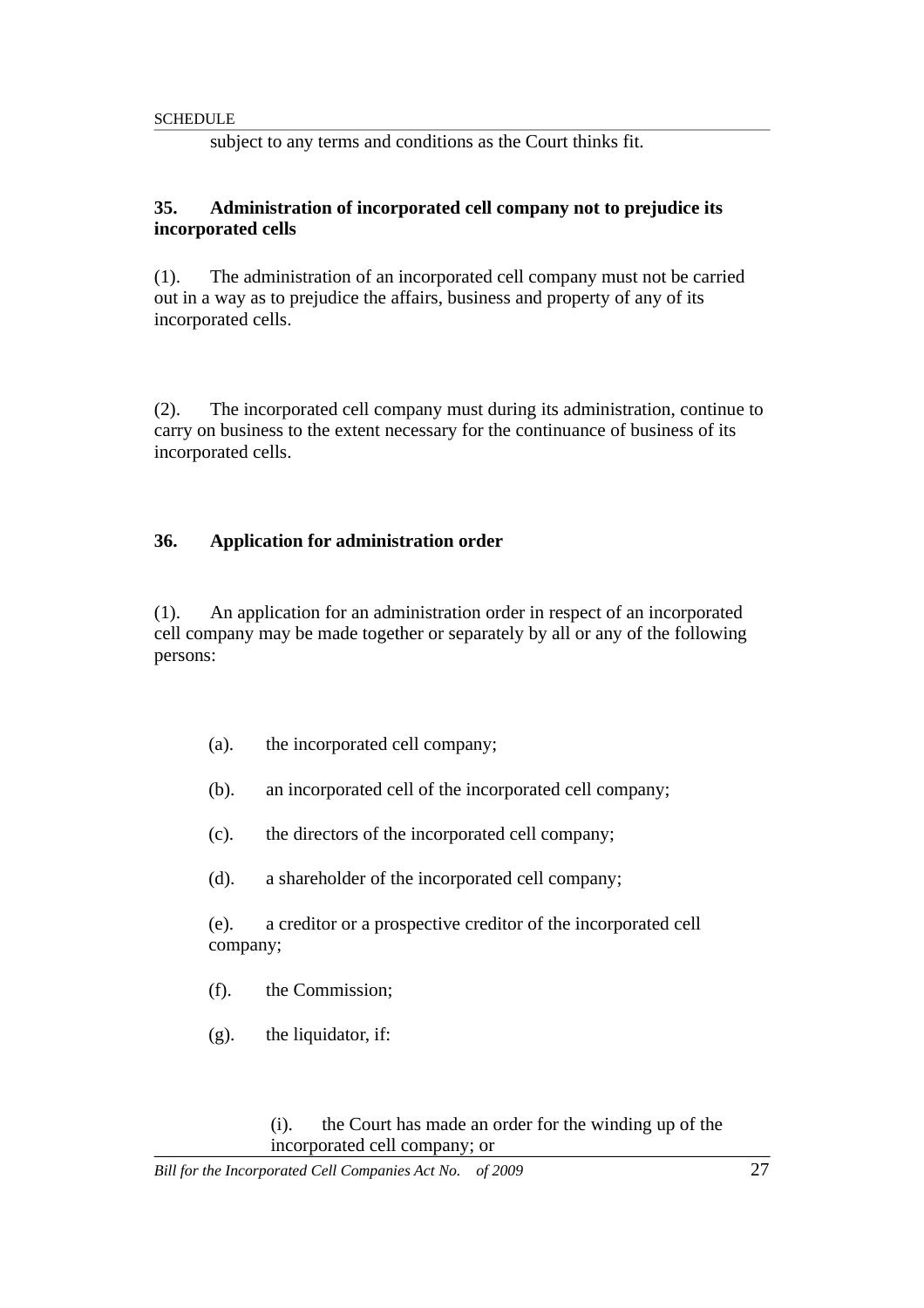(ii). the incorporated cell company has passed a resolution for its voluntary winding up.

(2). An application for an administration order in respect of an incorporated cell may be made together or separately by all or any of the following persons:

- (a). the incorporated cell;
- (b). the incorporated cell company of the incorporated cell;
- (c). the directors of the incorporated cell;
- (d). a shareholder of the incorporated cell;
- (e). a creditor or a prospective creditor of the incorporated cell;
- (f). the Commission;
- (g) the liquidator, if:
	- (i). the Court has made an order for the winding up of the incorporated cell; or
	- (ii). the incorporated cell has passed a resolution for voluntary winding up.

(3). The Court may, after hearing an application for an administration order, subject to any terms and conditions as it considers fit:

- (a). grant or dismiss the application; or
- (b). adjourn the hearing conditionally or unconditionally; or
- (c) make an interim order or any other order it considers fit.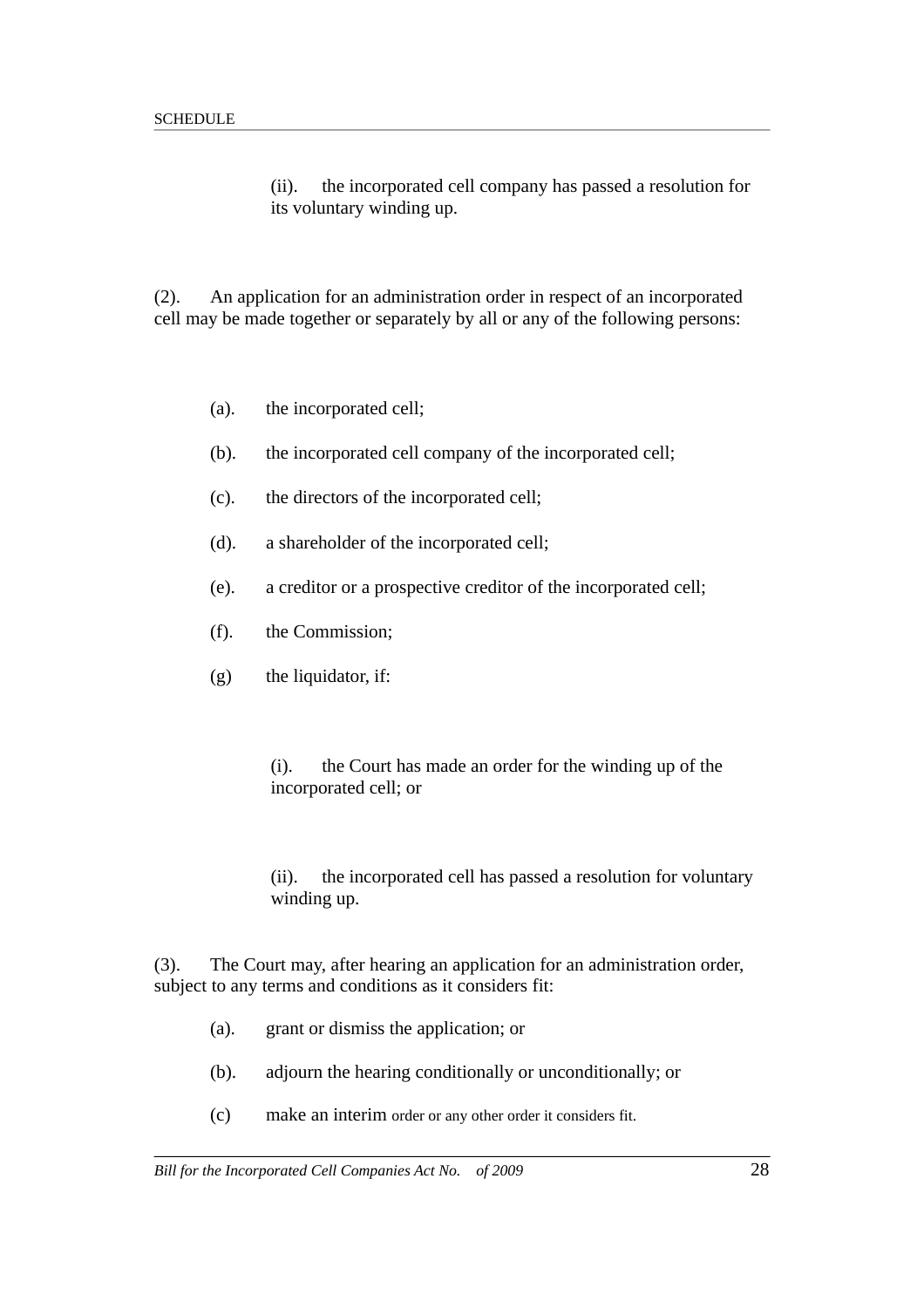(4). An interim order under paragraph (3)(c) may, without limitation restrict the performance of any functions of the directors or of the incorporated cell company or the incorporated cell.

(5). Notice of an application to the Court for an administration order for an incorporated cell company must, unless the Court orders otherwise, be served on:

(a). the incorporated cell company; and

- (b). each incorporated cell of the incorporated cell company; and
- (c). the Commission; and

(d). any other persons, as the Court may direct, including (without limitation) any creditor.

(6). A person who is served with a notice under subsection (5) may make representations to the Court before the order is made.

(7). Notice of an application to the Court for an administration order for an incorporated cell must, unless the Court orders otherwise, be served on:

(a). the incorporated cell; and

(b). its incorporated cell company; and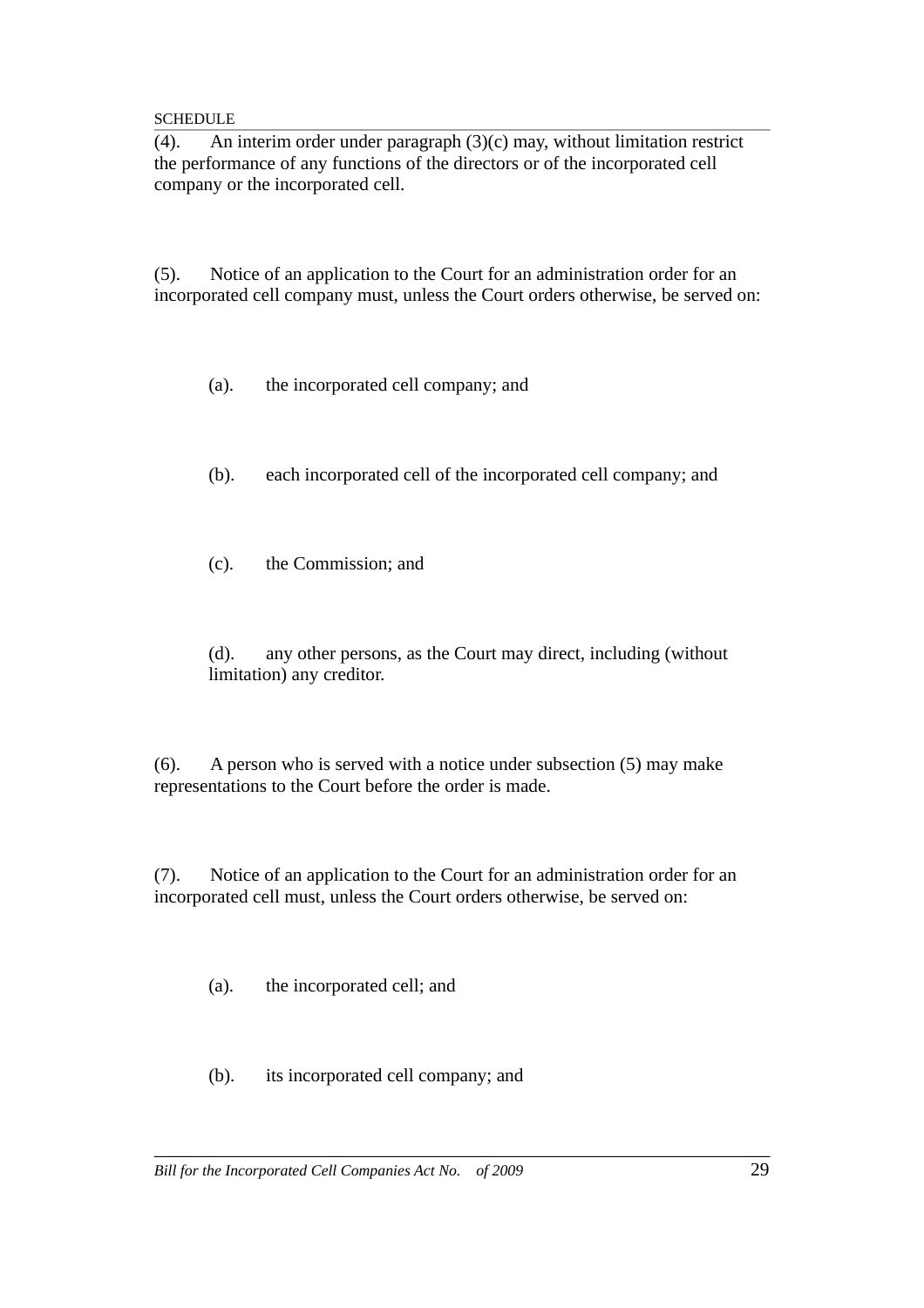(c). the Commission; and

(d). any other persons, as the Court may direct, including (without limitation) any creditor.

(8). A person who is served with a notice under subsection (7) may make representation to the court before the order is made.

### **37. Effect of application for administration order**

(1). During the period beginning from the making of an application for an administration order and ending on the making of the order or the dismissal of the application:

- (a). no resolution may be passed or order made for the winding up of:
	- (i). the incorporated cell company; or
	- (ii). the incorporated cell,

to which the application relates;

(b). no proceedings may be commenced or continued against the incorporated cell company or incorporated cell except with the leave of the Court and subject to the terms and conditions as the Court may impose.

(2). To avoid doubt, paragraph (1)(b) does not affect the rights of set-off and secured interests, including security interests, and their rights of enforcement.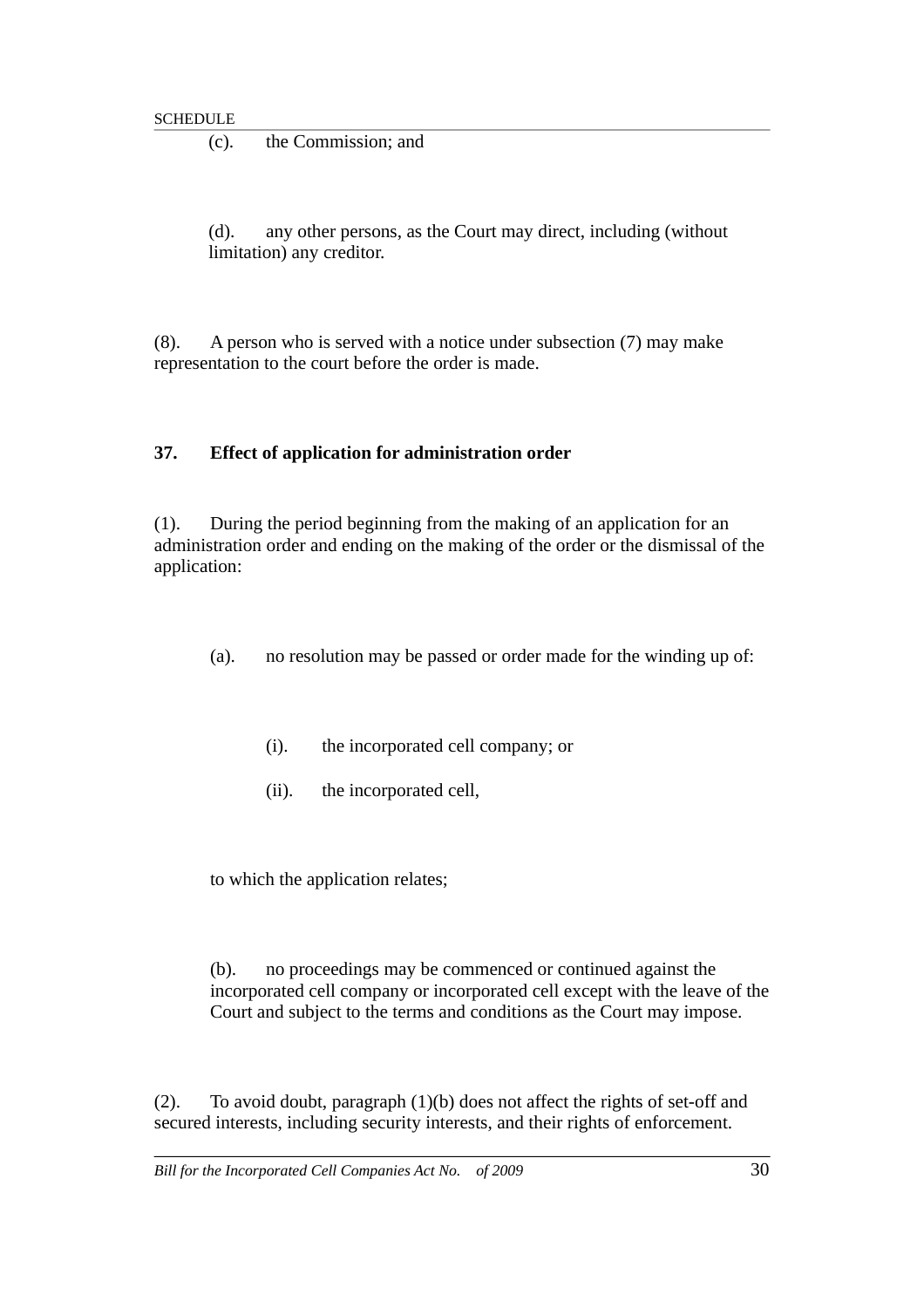(3). Nothing in subsection (1) requires the leave of the Court for the presentation of an application for the winding up of the incorporated cell company or as the case may be the incorporated cell.

## **38. Effect of administration order**

(1). If the Court grants an administration order under section 36, any application for the winding up of:

- (a). the incorporated cell company; or
- (b). the incorporated cell,

to which the order relates must be dismissed.

(2). If an administration order is in force:

(a). no resolution may be passed or order made for the incorporated cell company or incorporated cell's winding up; and

(b). no proceedings may be commenced or continued against the incorporated cell company or the incorporated cell unless by:

- (i). prior consent of the administrator; or
- (ii). the leave of the Court, subject to the terms and conditions as the Court may impose.

(3). To avoid doubt, paragraph (b) does not affect the rights of set-off and secured interests, including security interests, and their rights of enforcement.

# **39. Notification of administration order**

(1). Every invoice, order for goods, business letter or other document in relation to an incorporated cell company or an incorporated cell, issued while an administration order is in force, by or on its behalf or by the administrator, must contain in addition to the name of the incorporated cell company or incorporated cell: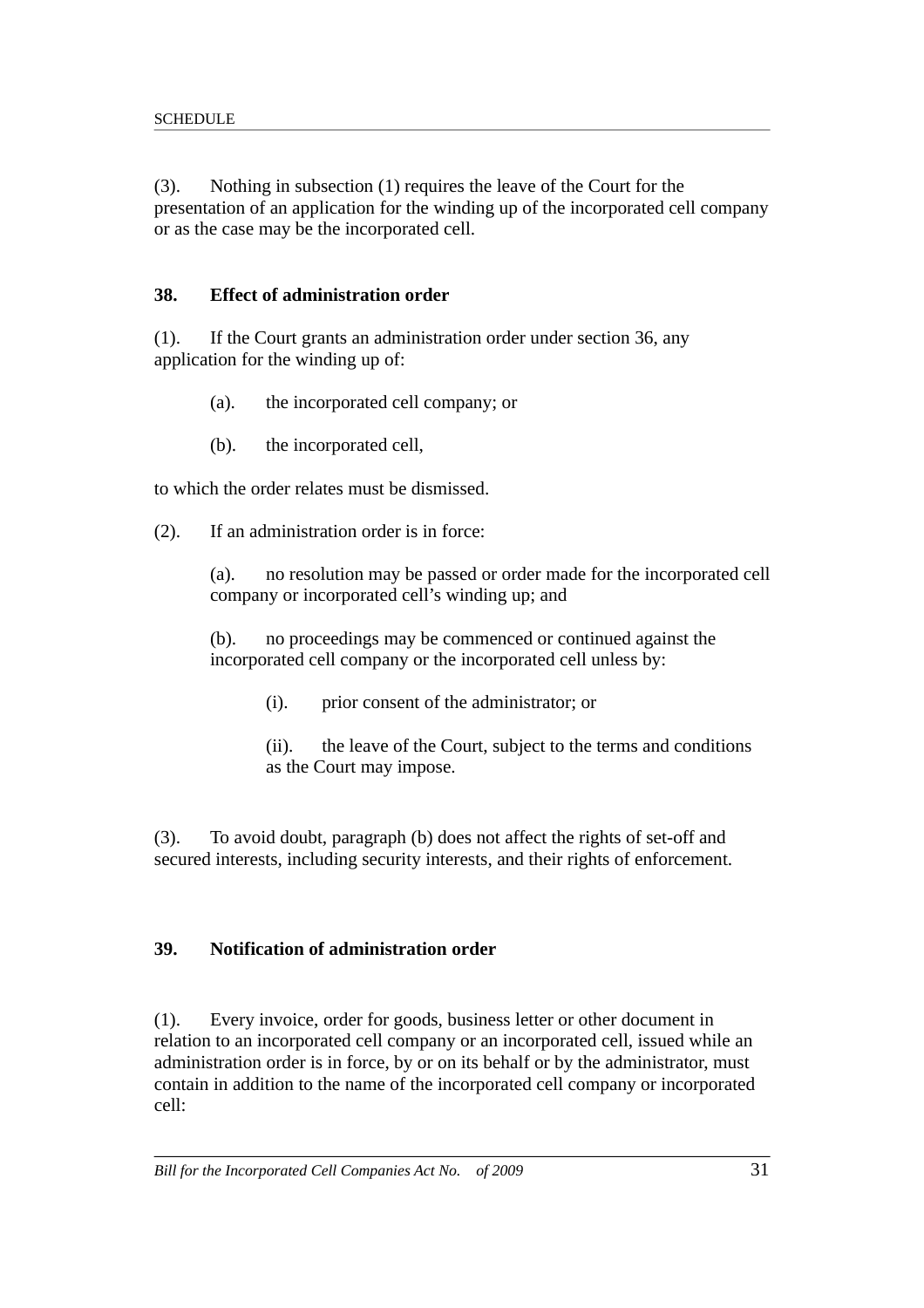(a). the name of the administrator; and

(b). a statement that the affairs, business and property of the incorporated cell company or as the case may be the incorporated cell are being managed by the administrator.

(2). An incorporated cell company or incorporated cell that contravenes subsection (1) is liable to a default fine.

(3). The administrator or an officer of the incorporated cell company or incorporated cell who without reasonable excuse authorises or permits the contravention of subsection (1) is liable to a default fine.

#### **40. General powers and functions of administrator**

(1). The administrator of:

- (a). an incorporated cell company, or
- (b). an incorporated cell,

may do all things necessary or expedient for the management of the affairs, business and property of the incorporated cell company or as the case may be the incorporated cell.

(2). Without limiting subsection (1), and unless the Court orders otherwise, the administrator of an incorporated cell company or incorporated cell may exercise the powers and functions of the administrator as are specified in the Schedule.

(3). The administrator may apply to the Court for directions in relation to:

(a). the extent or performance of his or her functions under this Act; or

(b). any other matter arising in the performance of his or her functions under this Act.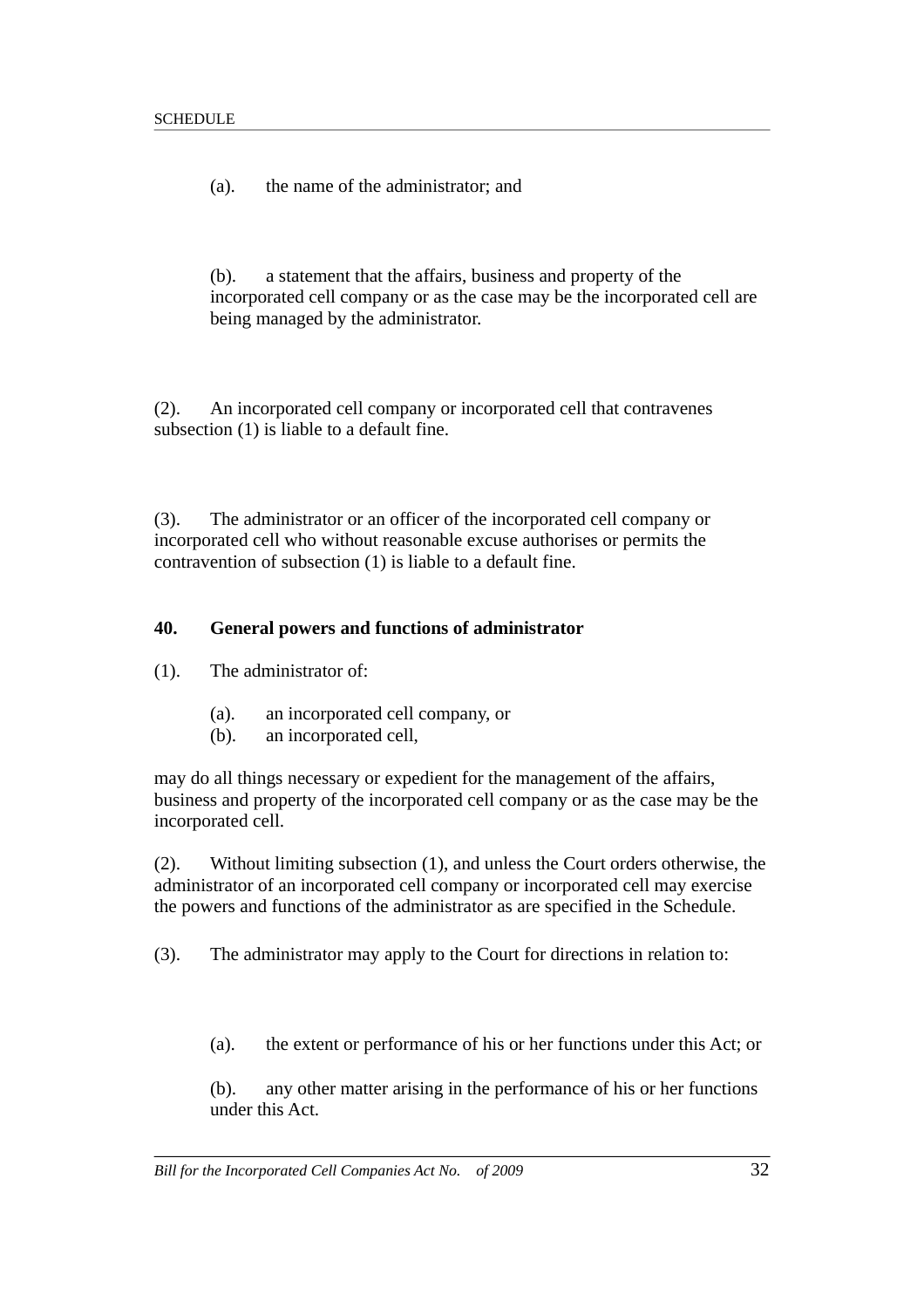(4). On hearing an application under subsection (3), the Court may make an order, subject to any terms and conditions, as it thinks fit.

(5). The administrator is in exercising his or her powers or functions under this Act, taken to act as the agent of the incorporated cell company or as the case may be the incorporated cell and is not personally liable for any omissions incurred in the performance of his or her functions except to the extent that he or she acts fraudulently, recklessly or negligently or in bad faith.

(6). The administrator may:

(a). remove any director of the incorporated cell company or as the case may be the incorporated cell and appoint another person to be a director, to fill a vacancy or otherwise; or

(b). call a meeting of members or creditors of the incorporated cell company or as the case may be the incorporated cell.

(7). An administrator appointed for an incorporated cell company may:

(a). remove any director of any of its incorporated cells and appoint any person to be a director to fill a vacancy or otherwise; or

(b). call any meeting of members or creditors of any of its incorporated cells.

(8). For the purposes of the Companies Act, an administrator of an incurporated cell company or an incorporated cell is taken to be an officer of the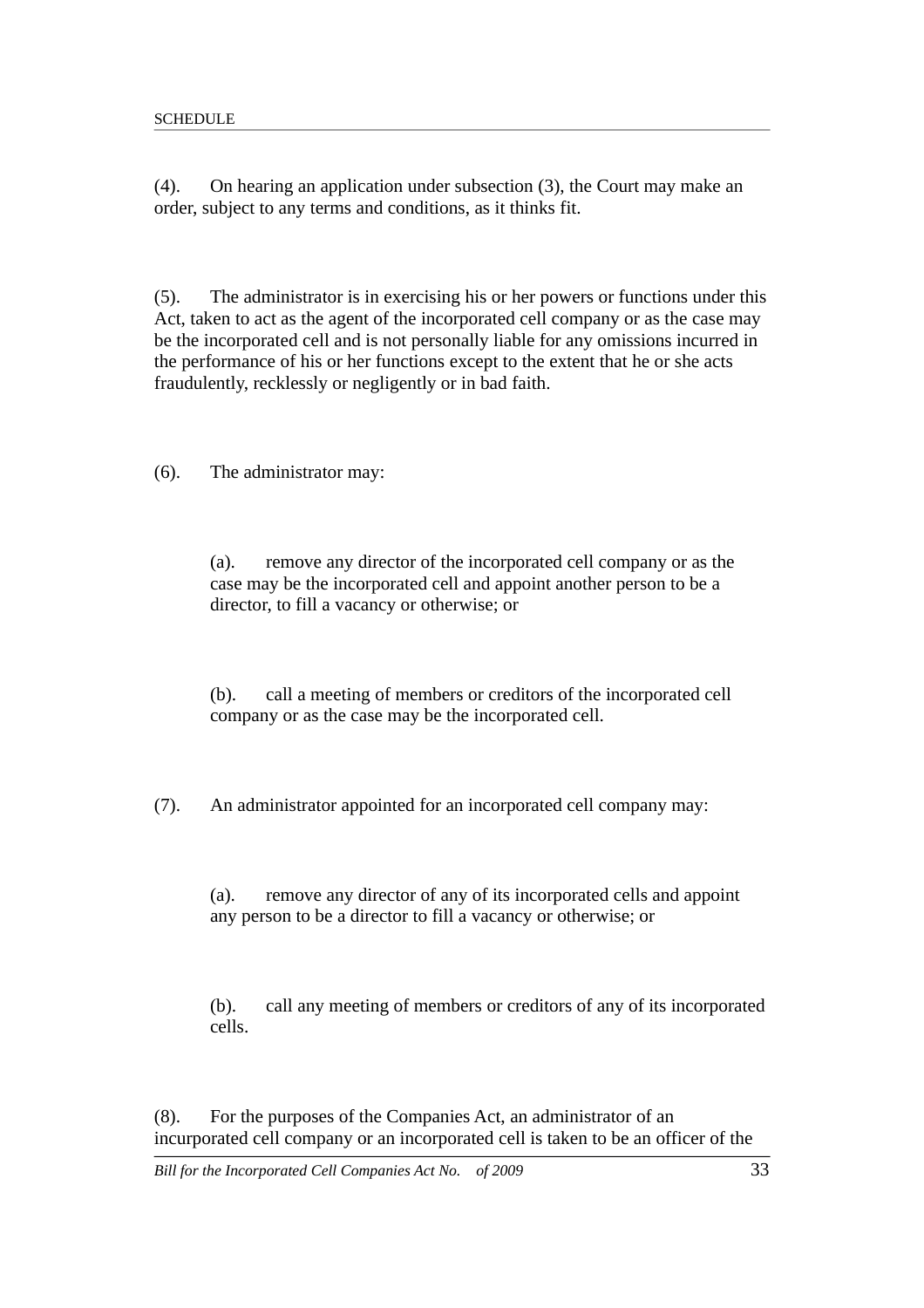incorporated cell company or as the case may be the incorporated cell.

## **41. General duties of administrator**

(1). The administrator must, on his or her appointment, take custody or control of the properties of the incorporated cell company or as the case may be the incorporated cell.

(2). The administrator must manage the affairs, business and property of the incorporated cell company or as the case may be the incorporated cell in accordance with any specific directions given by the Court.

## **42. Co-operation with, and by, administrator**

- (1). Any function conferred on:
	- (a). the incorporated cell company; or
	- (b). the incorporated cell; or

(c). the directors and officers of the incorporated cell company or the incorporated cell,

under the Companies Act or by the memorandum or articles or otherwise, which could be performed during the administration of the incorporated cell company or the incorporated cell, in such a way as to interfere with the performance of functions of the administrator, must not be performed unless with the prior consent of the administrator, which may be given either generally or in relation to a particular matter.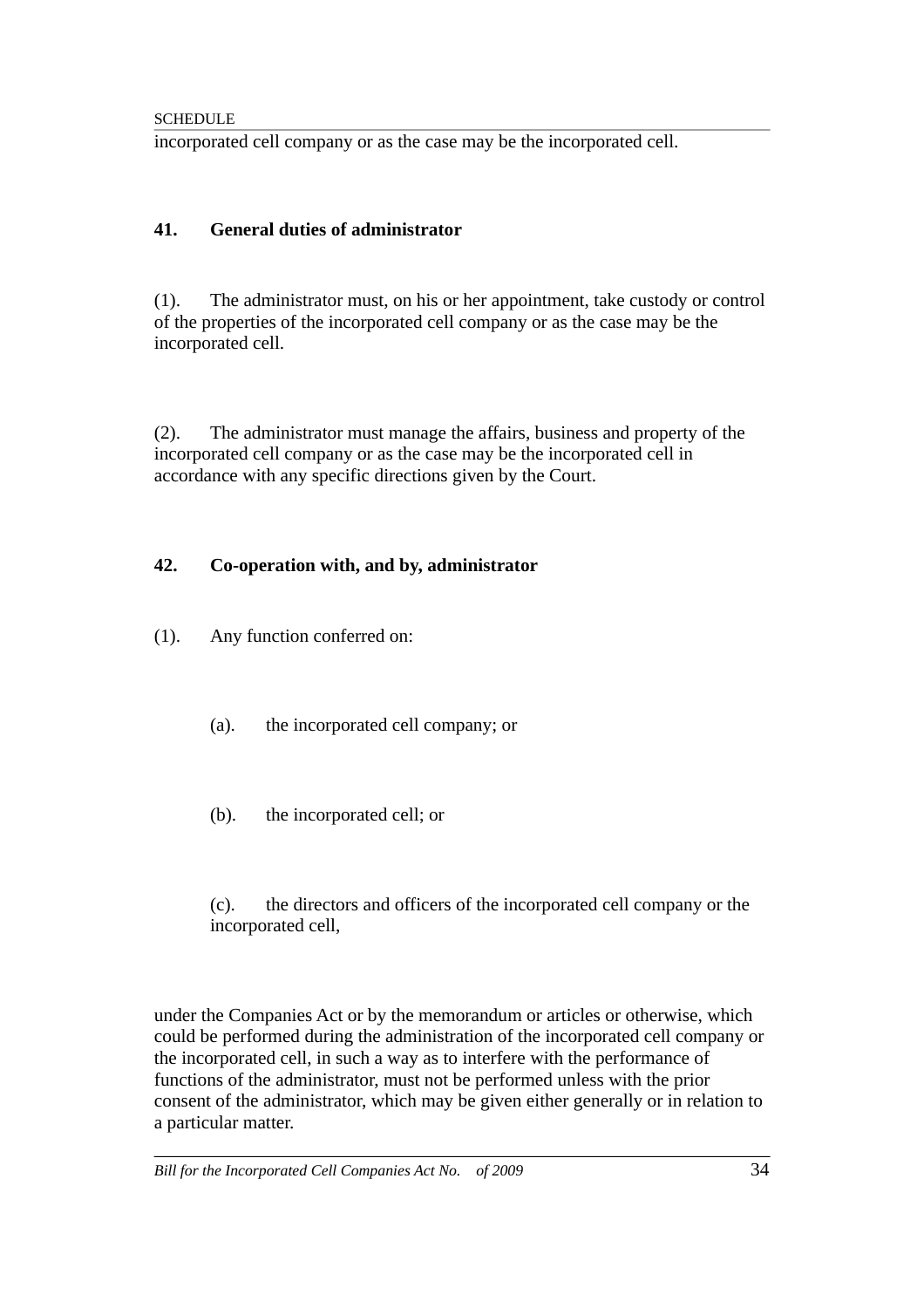(2) . The administrator of an incorporated cell company must co-operate in managing the affairs, business and property of the incorporated cells of the incorporated cell company, with:

- (a). the incorporated cells; and
- (b). the directors and officers of the incorporated cells,

to the extent that such co-operation must not interfere with the performance of his or her functions as the administrator.

- (3). The administrator of an incorporated cell must co-operate, in managing the affairs, business and property of the incorporated cell company with:
	- (a). the incorporated cell company; and
	- (b). the directors and officers of the incorporated cell company,

to the extent that such co-operation must not interfere with the performance of his or her functions as the administrator.

#### **43. Discharge or variation of administration order**

(1). The administrator may apply to the Court at any time for a variation or discharge of an administration order if it appears to him or her that: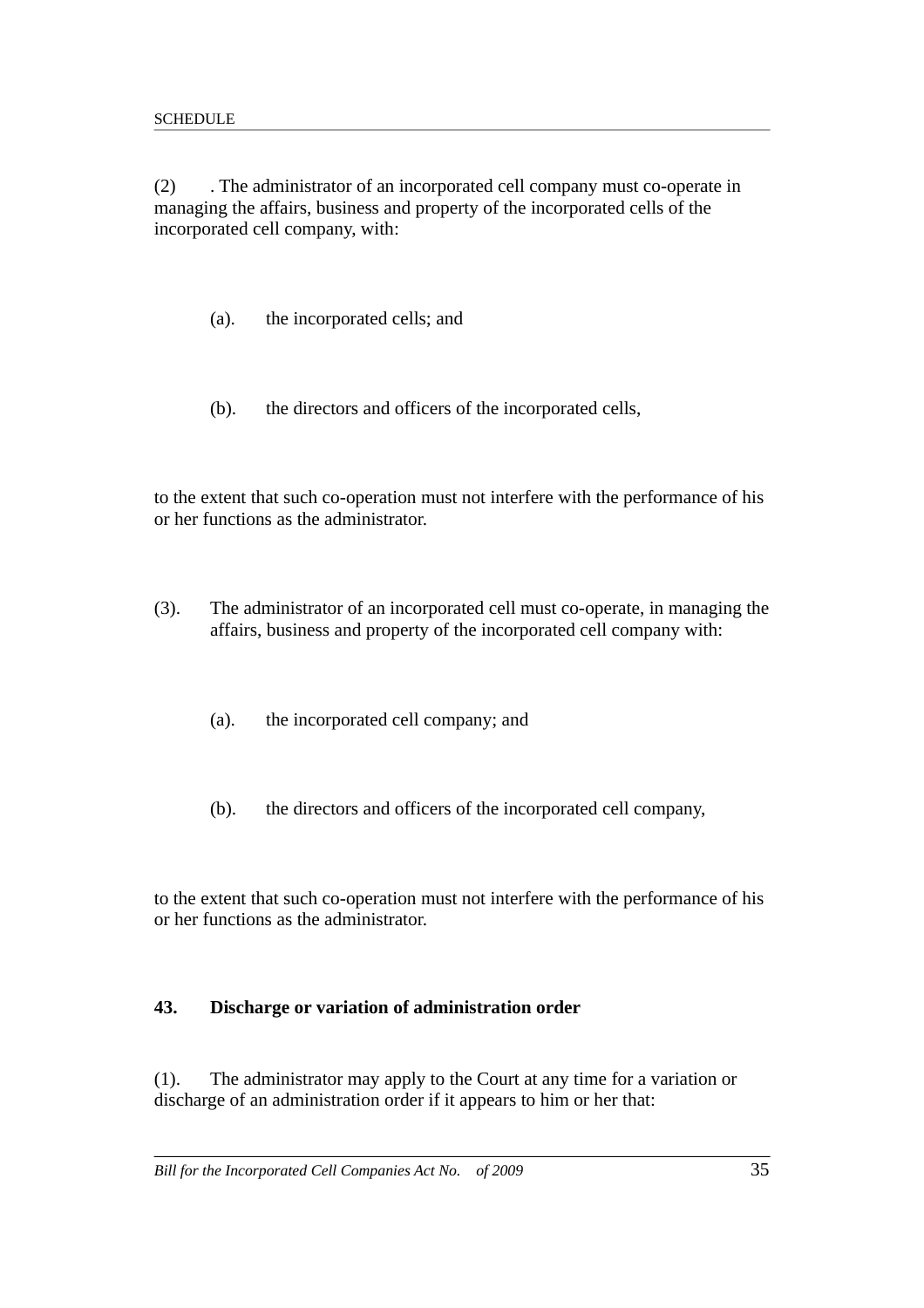(a). the purpose or each of the purposes specified in the order has been achieved or is unable to be achieved; or

(b). it would otherwise be desirable or expedient to discharge or vary the order.

(2). The Court may on hearing an application under this section for the discharge or variation of an administration order, subject to any terms and conditions as it considers fit:

- (a). grant or dismiss the application; or
- (b). adjourn the hearing, conditionally or unconditionally; or
- (c). make an interim order or any other order as it thinks fit.
- (3). If an administration order is discharged or varied under this section:
	- (a). the registrar must enter a copy of the order effecting the discharge or variation in the register of companies; and

(b). the administrator must within such time as the Court may direct, send a copy of the order to persons as the Court may direct.

#### **44. Remuneration and swearing in, of administrator**

(1). The remuneration of an administrator and any costs, charges and expenses properly incurred in the administration of: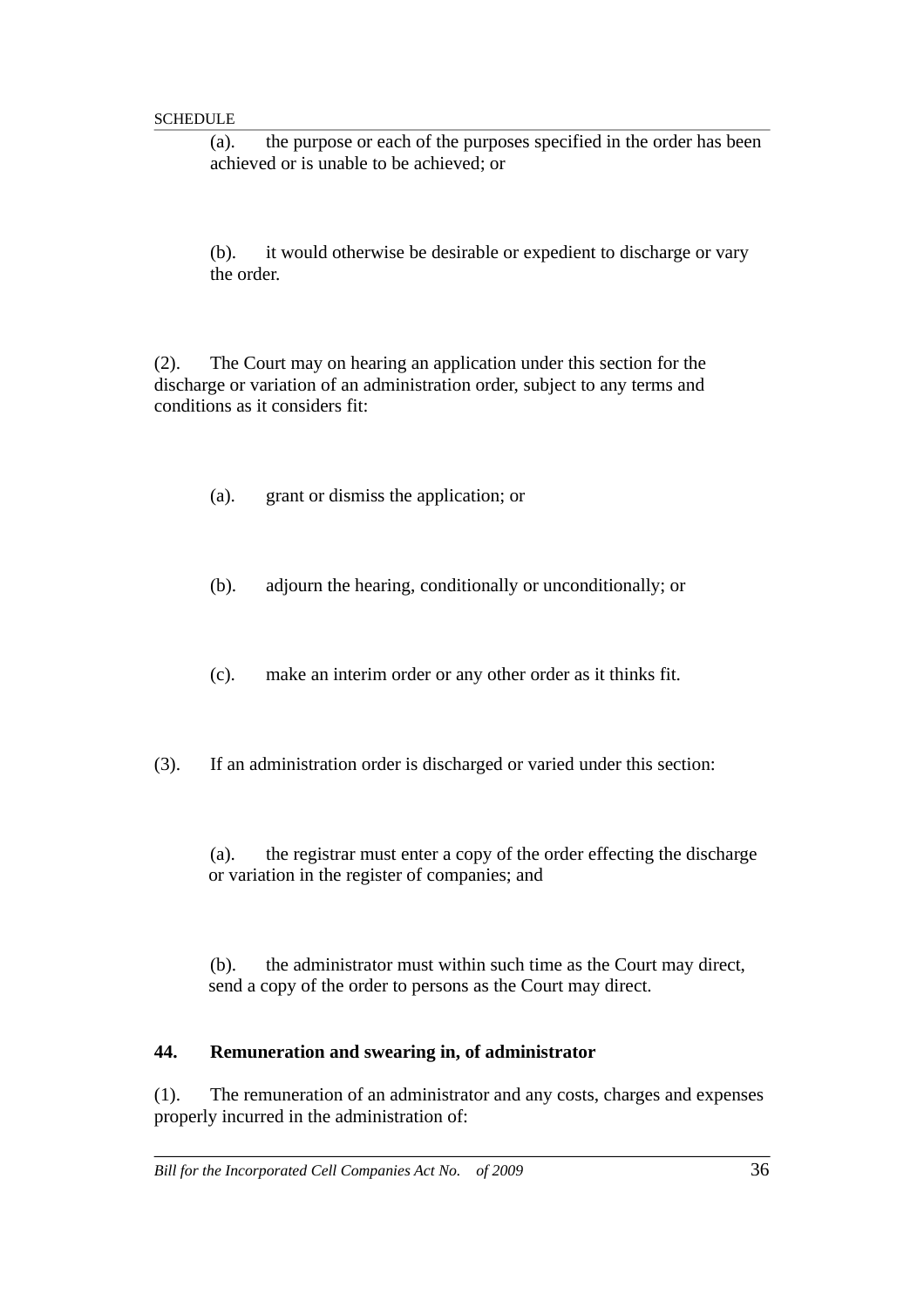- (a). an incorporated cell company; or
- (b). an incorporated cell,

are payable from the incorporated cell company and incorporated cell assets in priority to all other claims.

(2). The administrator's fees are to be determined by the Court.

(3). The administrator must be sworn before the Court when the Court makes the administration order or at any other time as may be directed by the Court.

#### **45. Vacation of office**

- (1). The administrator must vacate office if:
	- (a). he or she is removed by order of the Court; or

(b). he or she resigns by giving 3 months notice of resignation to the Court; or

(c). the administration order is discharged by the Court.

(2). The Court may, on the application of an interested party, appoint another person to be an administrator, if there is a vacancy in the office of the administrator.

#### **46. Release of administrator**

(1). A person who has ceased to be the administrator of an incorporated cell company or an incorporated cell is released with effect from:

(a). in the case of death - the time at which notice is given to the Court that he or she has ceased to hold office; or

(b). in any other case- the time as the Court may determine.

(2). A person who is released under this section , with effect from the time of release, is discharged from all liability in respect of his or her acts and omissions in the administration and otherwise in relation to his or her conduct as administrator, except to the extent that he or she has acted fraudulently, recklessly, negligently or in bad faith.

#### **47. Information to be given by administrator**

(1). If an administration order has been made, the administrator must: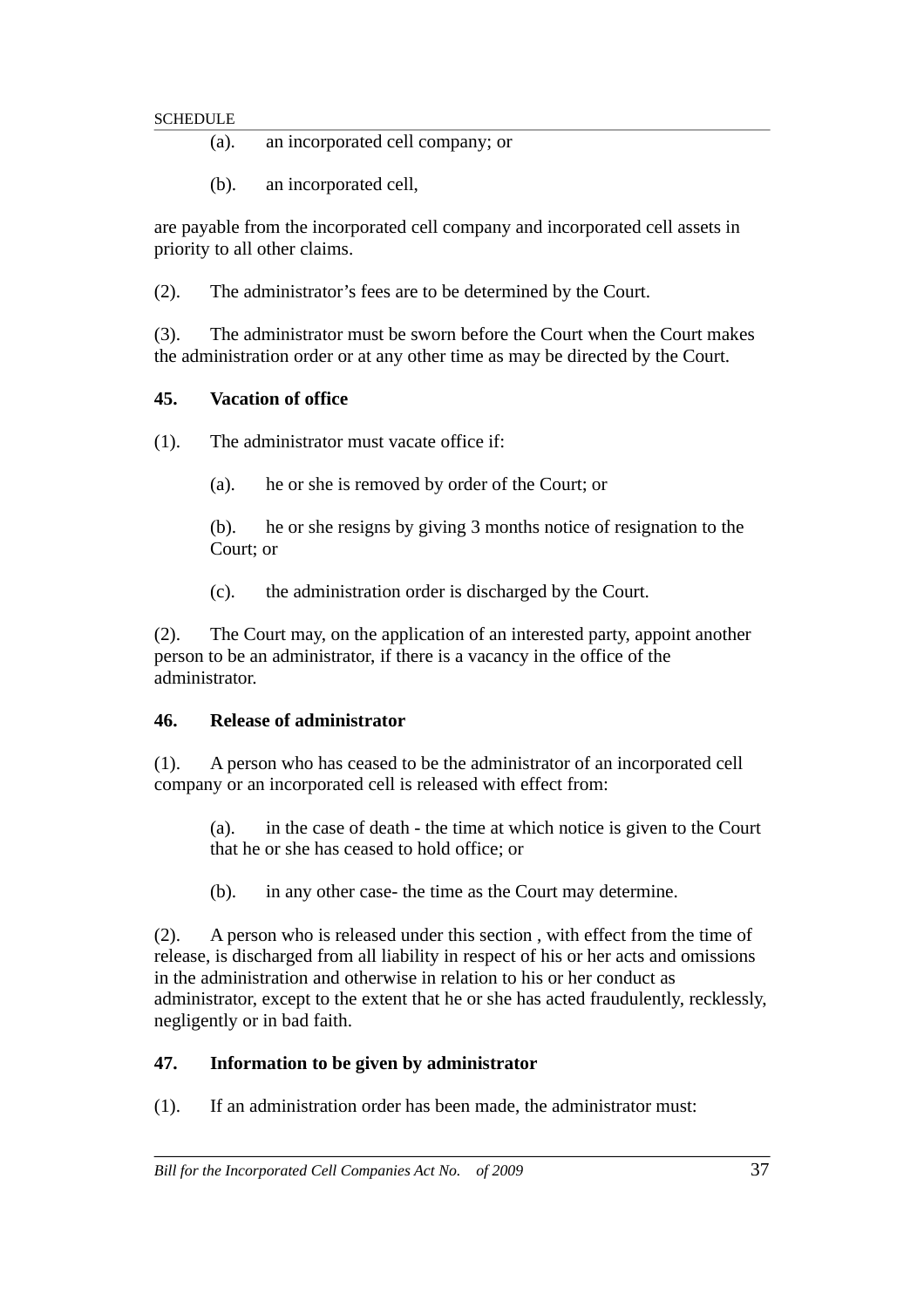| as soon as practicable, send the notice of the order to:<br>(a). |
|------------------------------------------------------------------|
|------------------------------------------------------------------|

- (i). the incorporated cell company; or
- (ii). the incorporated cell,

in respect of which the order is made and publish the notice in the Gazette; and

(b). within 28 days after the date in which the order is made-send the notice of the order to the Commission and:

(i). subject to any directions of the Court -to all creditors of the incorporated cell company or as the case may be the incorporated cell; or

(ii). if the order is for an incorporated cell company- to its incorporated cells; or

(iii). if the order is for an incorporated cell- to its incorporated cell company.

(2). If an administration order has been made, the registrar must enter a copy of the order in the register to be maintained by him or her under the Companies Act.

#### **48. Statement of affairs to be submitted to administrator**

(1). If an administration order has been made, the administrator may require all or any of the persons referred to in subsection (3) to submit to him or her a statement in the form as he or she may require, in relation to the affairs of:

- (a). the incorporated cell company; or
- (b). the incorporated cell,

in respect of which the order was made.

(2). The statement referred to in subsection (1) must be verified by affidavits of the persons required to submit it or in such other manner as the administrator may require and must set out:

(a). particulars of the assets, debts and liabilities of the incorporated cell company or as the case may be the incorporated cell; and

(b). the name and addresses of its creditors; and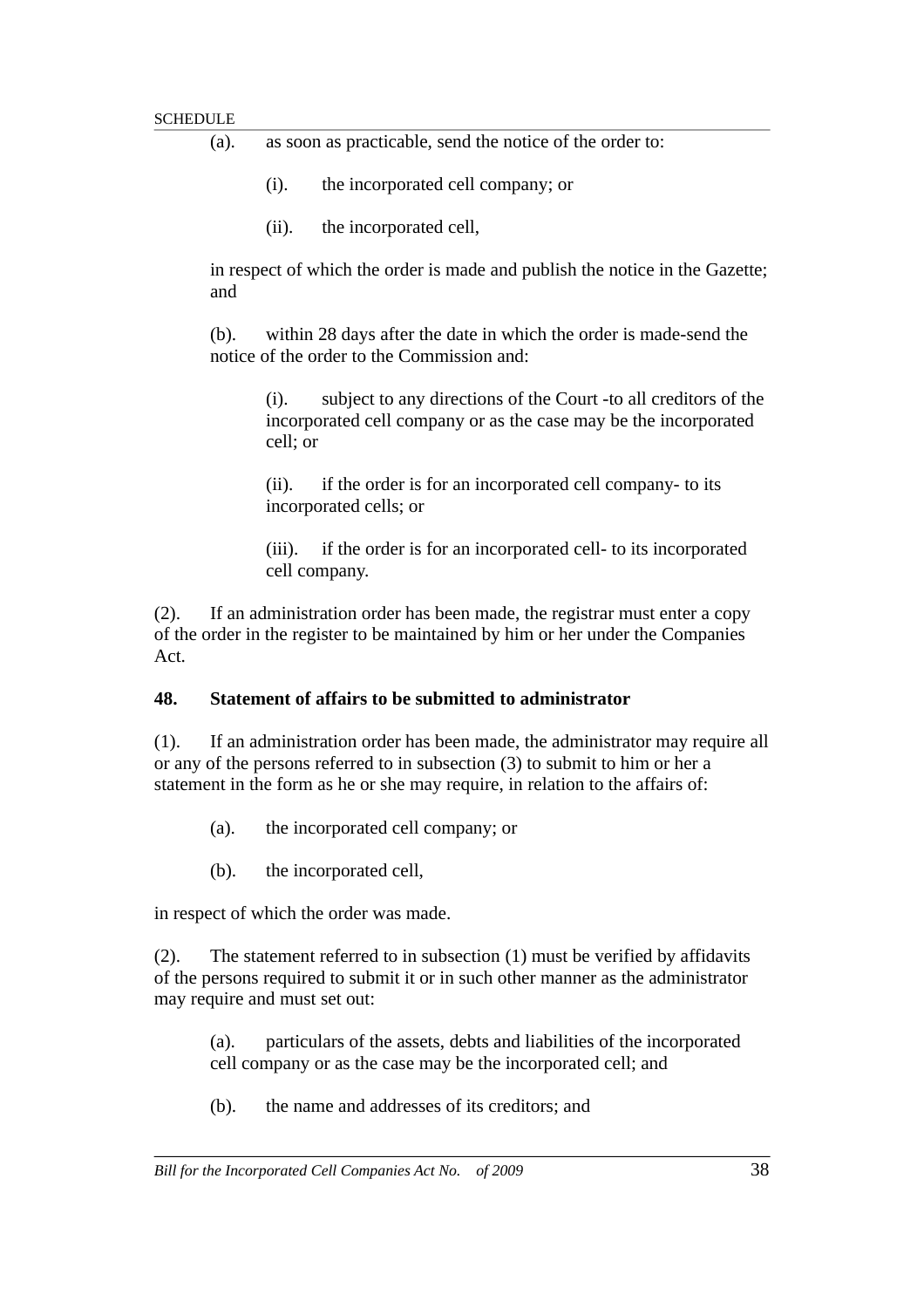| (c). |  |  |  | any securities held by any of its creditors; and |  |
|------|--|--|--|--------------------------------------------------|--|
|      |  |  |  |                                                  |  |

- (d). the dates on which those securities were given; and
- (e). any other information as the administrator may require.
- (3). The persons referred to in subsection (1) are persons:

(a). who are or have been officers of the incorporated cell company or as the case may be the incorporated cell; and

(b). who have taken part in the formation of the incorporated cell company or as the case may be the incorporated cell at any time within the period of one year before the date on which the administration order was made; and

(c). who are in the employment with the incorporated cell company or as the case may be the incorporated cell or have been in its employment within the period of one year before the date on which the administration order was made, and in the opinion of the administrator, capable of giving the information that is so required.

(4). For the purpose of this section "employment" in paragraph (3) (c) includes employment under a contract for services.

(5). Subject to paragraph (6)(b), a person must submit the statement of affairs to the administrator within 21 days from the date on which he or she receives a written notice from the administrator to submit such statement.

(6). The administrator may:

(a). at any time release a person from an obligation imposed on him or her under subsection (1) or (2); or

(b). at the time of giving notice under subsection (5) or subsequently, extend the period mentioned in that subsection.

(7). The Court may exercise the powers under subsection (6) if the administrator has refused to exercise such powers without a reasonable excuse.

(8). A person who without reasonable excuse fails to comply with any obligation imposed under this section, is liable to a default fine.

(9). A requirement imposed by an administrator under this section has effect despite any obligation as to confidentiality or other restriction on the disclosure of information imposed by any Act, contract or otherwise.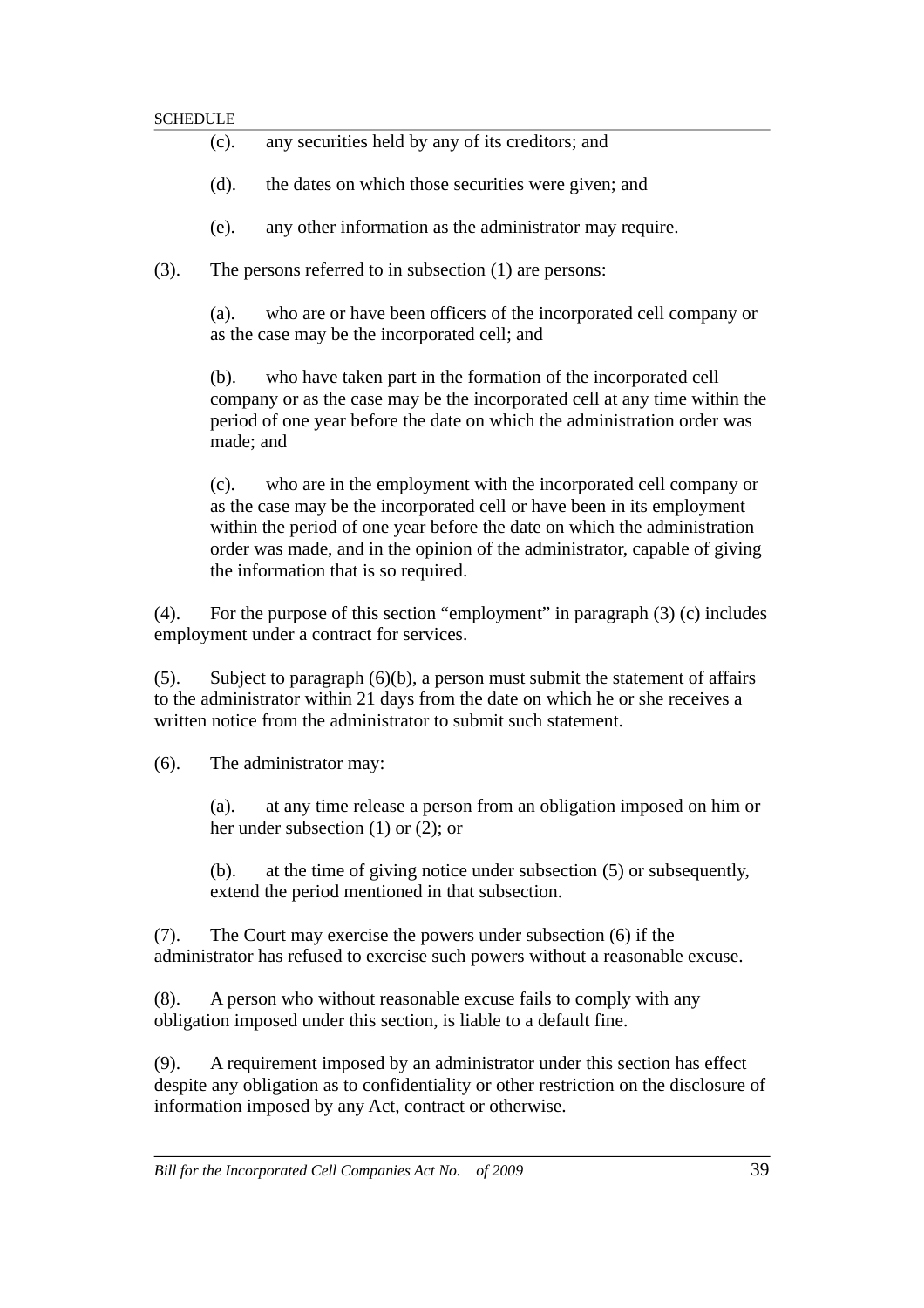(10). An obligation or restriction referred to in subsection (9) is not contravened by making of a disclosure pursuant to a requirement imposed by an administrator under this section.

## **49. Protection of interests of creditors and members**

(1). At any time that an administration order is in force, the Commission, a creditor or member of the incorporated cell company or the incorporated cell to which the order relates, may apply to the Court for an order under this section on the ground that:

(a). the affairs, business and property of the incorporated cell company or as the case may be the incorporated cell are managed by the administrator in a manner which is unfairly prejudicial to the interests of its creditors or members generally, or of some part of its creditors or members (including, except where the applicant is the Commission, at least the applicant himself or herself); or

(b). any actual or proposed act or omission of the administrator is or would be so prejudicial; or

(c). that it would otherwise be desirable or expedient for an order under this section to be made.

(2). In hearing an application for an order under subsection (1), the Court may subject to the terms and conditions as it thinks fit:

(a). dismiss the application, or make an order for giving relief in respect of the matters complained of; or

(b). adjourn the hearing, conditionally or unconditionally; or

(c). make an interim order.

(3) . An order under this section may:

(a). regulate future management by the administrator of the affairs, business and property of the incorporated cell company or incorporated cell; or

(b). require the administrator to refrain from doing or continuing an act complained of by the applicant, or to do an act which the administrator has omitted to do; or

(c). require the summoning of a meeting of members for the purpose of considering any matters as the Court may direct; or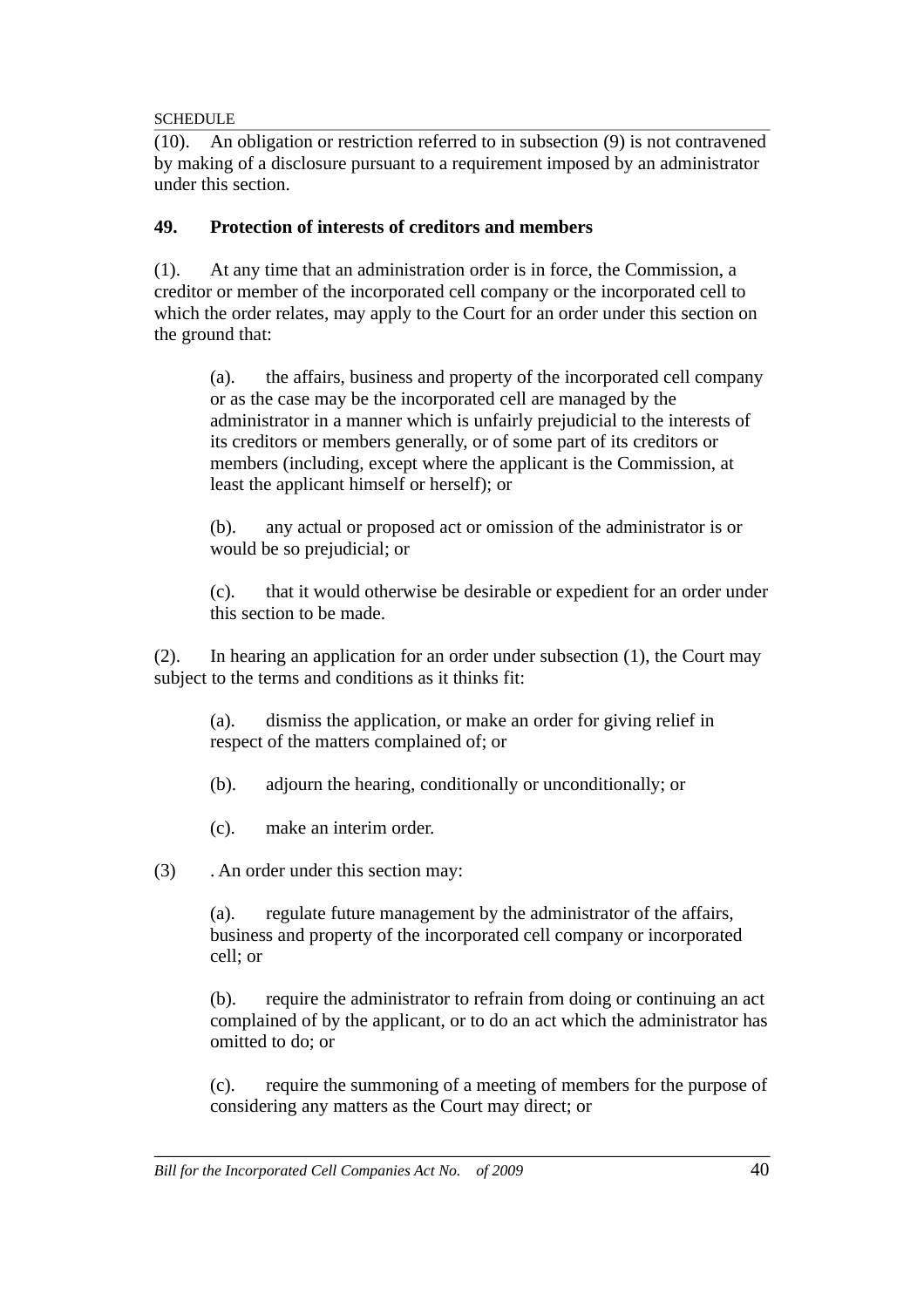(d). discharge the administration order and make any consequential provision as the Court thinks fit.

(4). The registrar must enter a copy of the order that directs the discharge of the administration order in the register.

(5). The administrator must send a copy of the order that directs the discharge of the administration order to any person as the court may direct.

(6). An application for an order under this section may also be made with leave of the Court, by a person other than a person referred to in subsection (1).

### **PART 8. ALTERATIONS**

### **50. Amendment of articles of incorporated cells**

The articles of an incorporated cell may be amended:

(a). in the manner set out in the articles; or

(b). if the manner is not set out in the articles - by a special resolution of the incorporated cell and of its incorporated cell company.

### **51. Conversion of company into incorporated cell company**

- (1). A company may be converted as an incorporated cell company.
- (2). The company must:

(a). subject to subsection 3(2), have the consent of the Commission for conversion; and

(b). pass a special resolution to authorise the conversion and to alter its memorandum to state that it is an incorporated cell company; and

(c). change its name, to comply with section 6.

(3). Each of the directors who has authorised the conversion must sign a declaration that he or she believes, on reasonable grounds, that the conversion complies with the requirements of this section.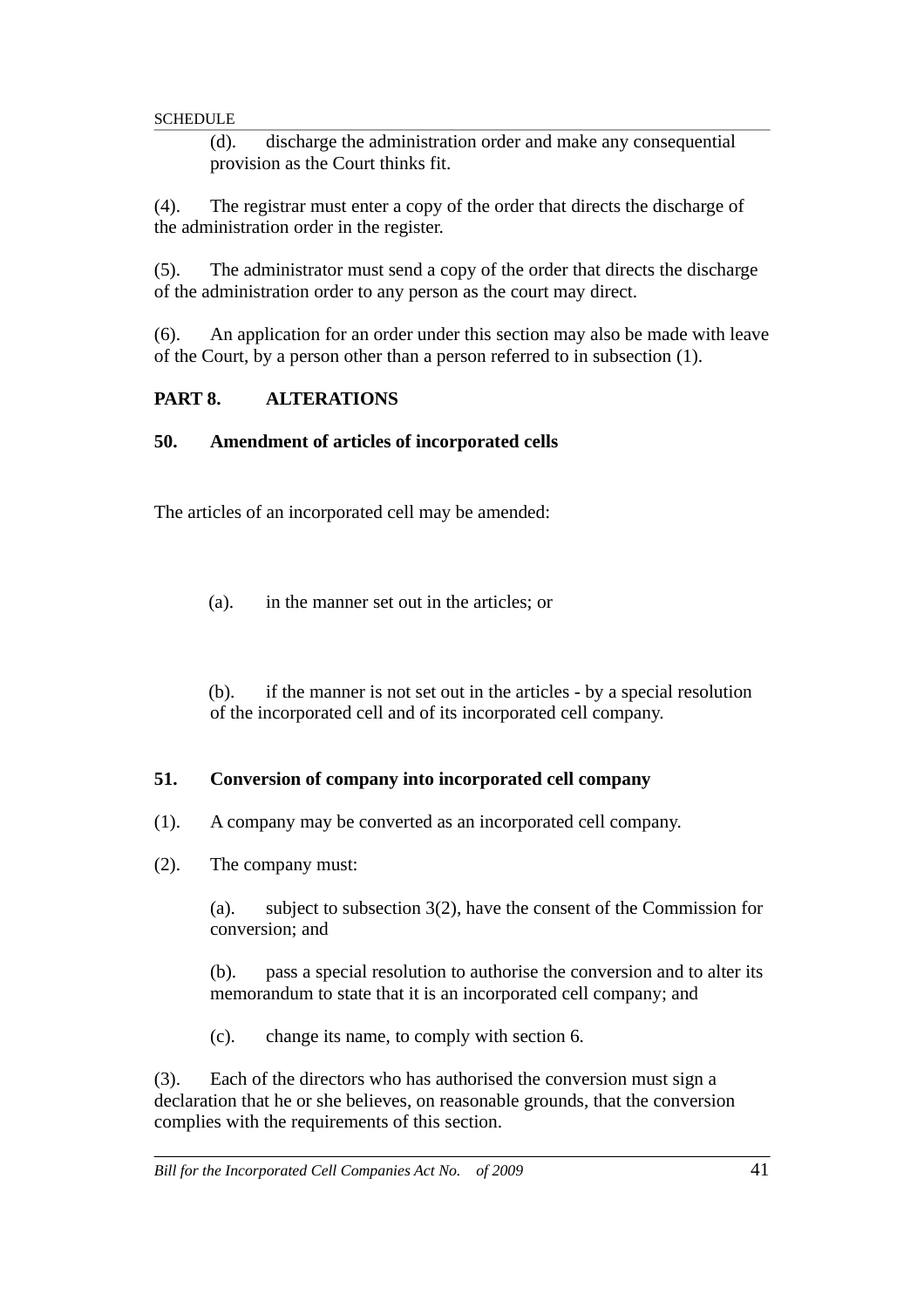(4). The fees in respect of an application for consent of the Commission for the conversion of a company under this section may be prescribed.

(5) The company must submit to the registrar:

- (a). a copy of the approval of the Commission; and
- (b). a copy of the special resolution altering its memorandum; and
- (c). a copy of its amended memorandum; and
- (d). a copy of the special resolution authorising its change of name; and
- (e). the declaration of the directors under subsection (3); and
- (f). the prescribed fee.

(6). The registrar must issue a certificate of conversion into incorporated cell company to the company after receiving the documents and the fees prescribed in subsection (5).

(7). The certificate issued under subsection (6) must state the date on which it comes into effect.

### **52. Conversion of protected cell company into incorporated cell company**

(1). A protected cell company may be converted into an incorporated cell company.

(2). The protected cell company must not be converted into an incorporated cell company unless it has:

(a). the consent of the Commission for conversion; and

(b). passed a special resolution authorising the conversion and alteration of its memorandum and articles; and

(c). changed its name, in order to comply with section 6.

(3). Without limiting subsection (2), the holders of the cell shares of each cell of the protected cell company must pass a special resolution:

(a). authorising its conversion into an incorporated cell of the incorporated cell company; and

(b). specifying its new name which must comply with the requirements of section 11; and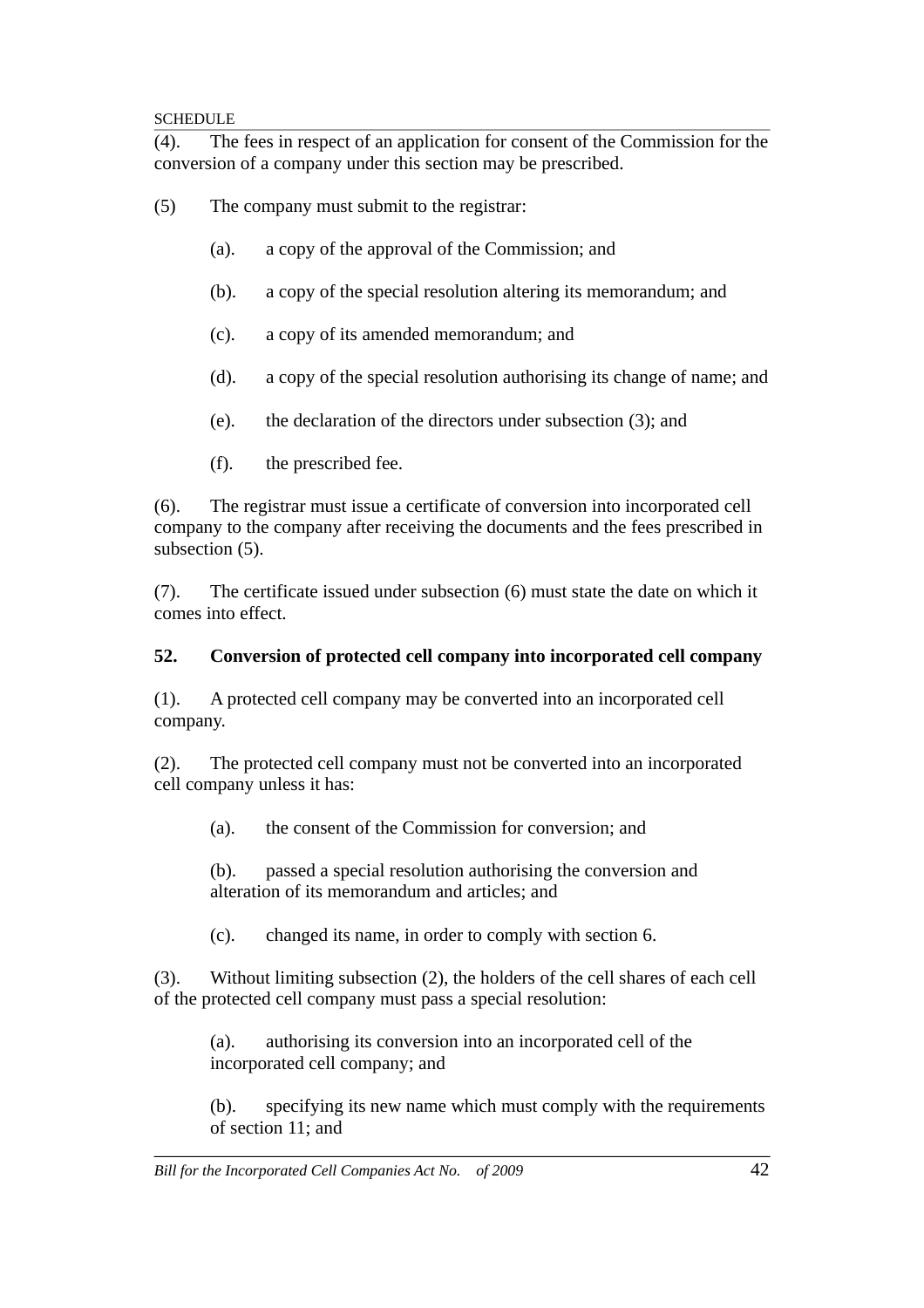(c). specifying its memorandum and articles.

(4). Each of the directors of the company who has authorised the conversion must sign a declaration in accordance with subsection (6).

(5). The fees in respect of an application for consent of the Commission for the conversion may be prescribed.

(6). The declaration must state that each director believes on reasonable grounds that:

(a). the protected cell company is able to discharge its liabilities as they fall due: and

(b). that there are no creditors of the protected cell company whose interests will be unfairly prejudiced by the conversion; and

(c). that the requirements of this section have been complied with.

(7). The protected cell company must submit to the registrar:

(a). a copy of the approval of the Commission; and

(b). a copy of the special resolution of the protected cell company; and

(c). a copy of the special resolution passed by the holders of cell shares of each of its cells; and

- (d). a copy of the amended memorandum and articles; and
- (e). a copy of the memorandum and articles of its cells; and
- (f). a copy of the special resolution authorising its change of name; and
- $(g)$ . the declaration of the directors under subsection  $(6)$ ; and
- (h). the prescribed fee.

(8). The special resolution passed by the holders of cell shares of each cell of the protected cell company must be treated as a cell resolution under section 8 of this Act.

(9). The registrar must on receiving the documents and the fees specified in subsection (7):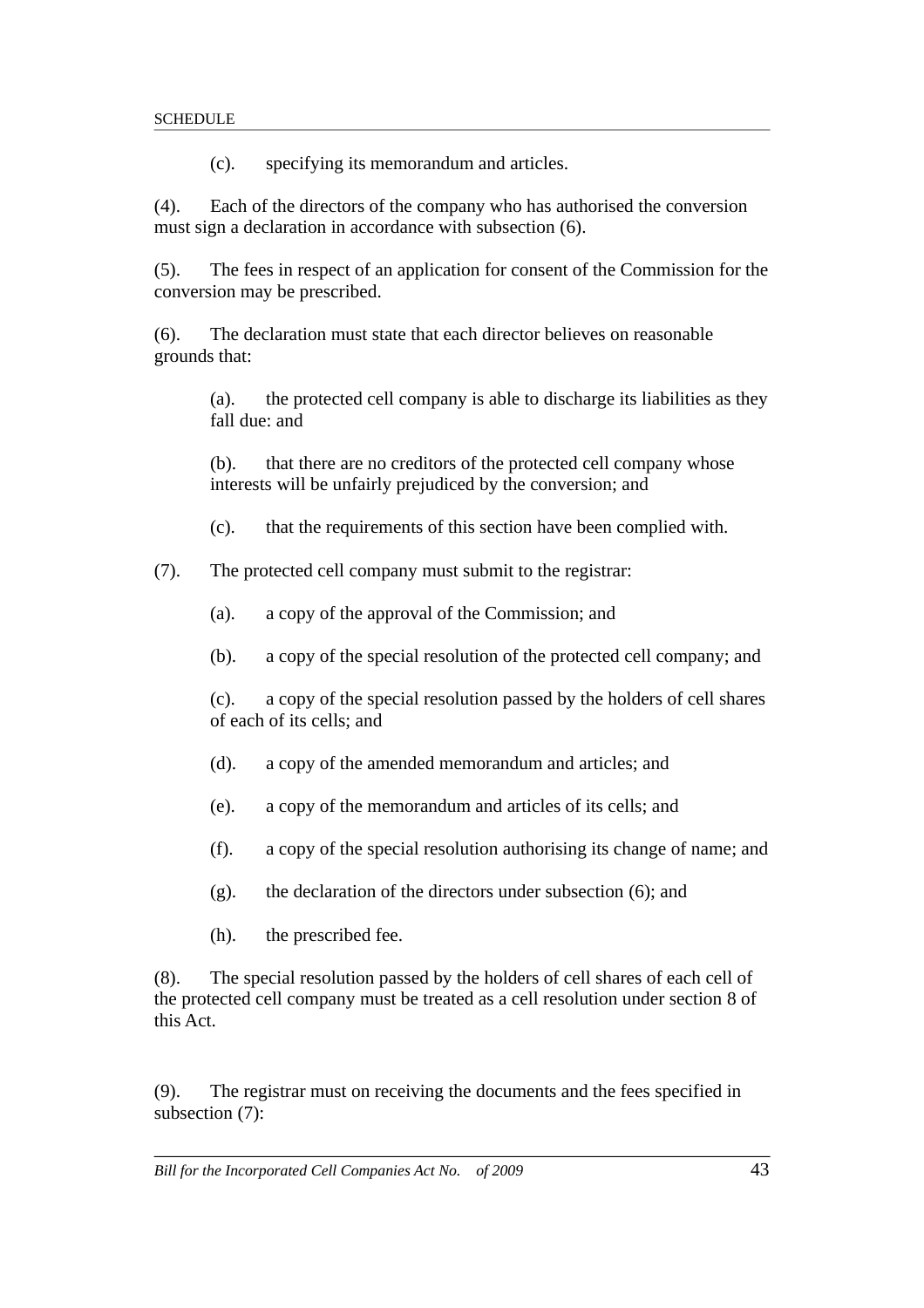| SCHEDULE                                                                                                  |                                                                                                                                                                                                           |                                                                                                                |                                                                                                            |  |  |  |
|-----------------------------------------------------------------------------------------------------------|-----------------------------------------------------------------------------------------------------------------------------------------------------------------------------------------------------------|----------------------------------------------------------------------------------------------------------------|------------------------------------------------------------------------------------------------------------|--|--|--|
|                                                                                                           | (a).                                                                                                                                                                                                      | in respect of a protected cell company:                                                                        |                                                                                                            |  |  |  |
|                                                                                                           |                                                                                                                                                                                                           | (i).                                                                                                           | issue to it a certificate of conversion from protected cell<br>company into incorporated cell company; and |  |  |  |
|                                                                                                           |                                                                                                                                                                                                           | (ii).<br>and                                                                                                   | register its conversion into an incorporated cell company;                                                 |  |  |  |
|                                                                                                           |                                                                                                                                                                                                           | $(iii)$ .                                                                                                      | register its amended memorandum and articles; and                                                          |  |  |  |
|                                                                                                           | (b).                                                                                                                                                                                                      | in respect of each cell of the protected cell company:                                                         |                                                                                                            |  |  |  |
|                                                                                                           |                                                                                                                                                                                                           | register the conversion of the cell into an incorporated cell<br>(i).<br>of the incorporated cell company; and |                                                                                                            |  |  |  |
|                                                                                                           |                                                                                                                                                                                                           | (ii).                                                                                                          | register the memorandum and articles; and                                                                  |  |  |  |
|                                                                                                           |                                                                                                                                                                                                           | $(iii)$ .                                                                                                      | issue a certificate of registration; and                                                                   |  |  |  |
|                                                                                                           |                                                                                                                                                                                                           | (iv).                                                                                                          | allocate a registration number to the incorporated cell.                                                   |  |  |  |
| (10).                                                                                                     | The certificate of registration issued under this section is the conclusive<br>evidence that an incorporated cell is registered under this Act.                                                           |                                                                                                                |                                                                                                            |  |  |  |
| If a protected cell company is converted into a incorporated cell company<br>(11).<br>under this section: |                                                                                                                                                                                                           |                                                                                                                |                                                                                                            |  |  |  |
|                                                                                                           | all property and rights to which the core of the protected cell<br>(a).<br>company was entitled immediately before its conversion remain the<br>property and rights of the incorporated cell company; and |                                                                                                                |                                                                                                            |  |  |  |

(b). the incorporated cell company remains subject to all criminal and civil liabilities, and all contracts, debts and other obligations to which the core of the protected cell company was subject immediately before its conversion; and

(c). all actions and other legal proceedings which, immediately before the conversion, were pending by or against the core of the protected cell company may be continued by or against the incorporated cell company; and

(d). all property and rights attributable to a cell of the protected cell company immediately before its conversion become the property and rights of the incorporated cell which it has become; and

(e). an incorporated cell becomes subject to all criminal and civil liabilities, and all contracts, debts and other obligations, which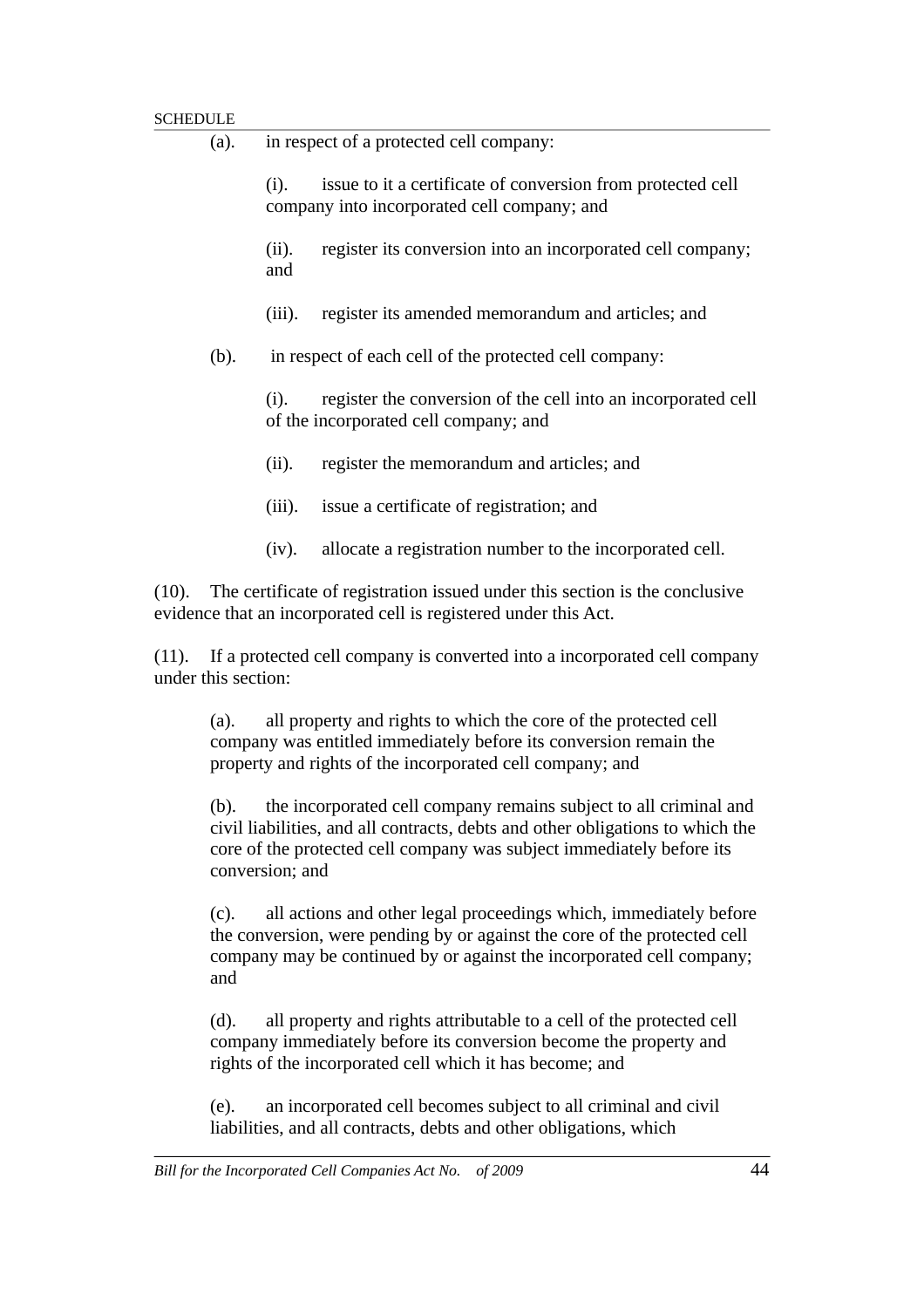immediately before the conversion were attributable to the cell of the protected cell company which it was; and

(f). all actions and other legal proceedings which, immediately before the conversion, were pending by or against the protected cell company in respect of any of its cells, may be continued by or against the incorporated cell which that cell has become.

(12). In subsection (9) "core" has the same meaning as in the Protected Cell Companies Act No. 37 of 2005.

(13). A creditor or member of the protected cell company (including a creditor or member of its cells) may apply to the Court, within the period of 30 days from the date upon which the certificate issued under this section comes into effect, to set aside the conversion on the grounds that it, or its terms, will unfairly prejudice his or her interests.

(14). The Court may on hearing an application under subsection (13) make an order, subject to any terms and conditions that it thinks fit.

#### **53. Conversion of incorporated cell into independent company**

(1). An incorporated cell may be converted into a company independent of its incorporated cell company.

(2). The incorporated cell must:

(a). pass a special resolution authorising the conversion; and

(b). change its name in order to remove from its name the expression required by section 11 of this Act.

(3). Each of the directors of the incorporated cell who has authorised the conversion must sign a declaration that he or she believes, on reasonable grounds, that the requirements of this section have been complied with.

(4). The incorporated cell must submit to the registrar:

- (a). a copy of the special resolution referred to in paragraph  $(2)(a)$ ; and
- (b). a copy of the special resolution authorising its change of name; and
- (c). a copy of its amended memorandum; and
- (d). the declaration of the directors under subsection (3); and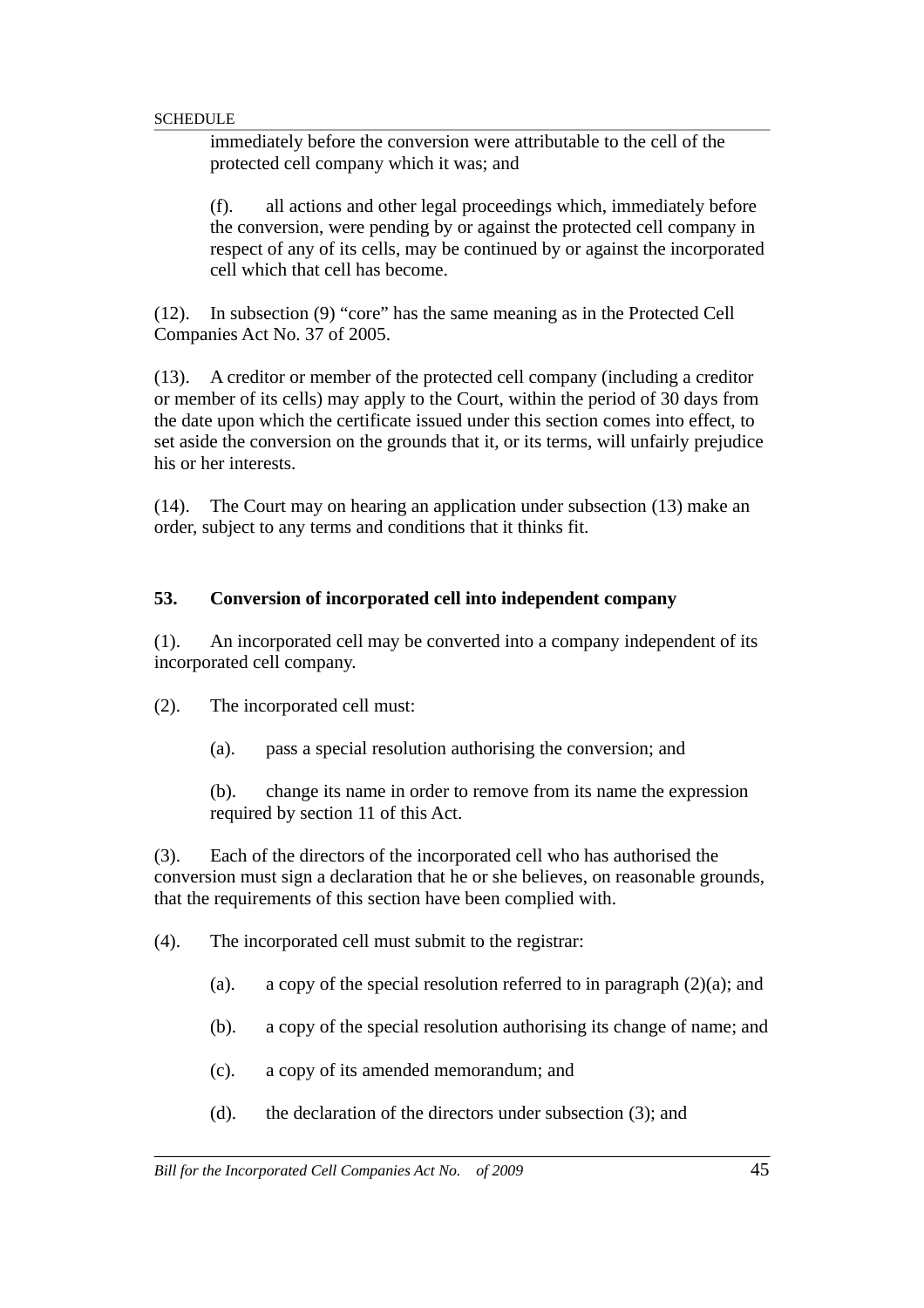(e). the prescribed fee.

(5) . The registrar must issue a certificate of conversion of incorporated cell into company if he or she receives the documents listed in paragraphs (4) (a), (b), (c), and (d) and the prescribed fee.

(6) . The certificate issued under subsection (5) must state the date on which it comes into effect.

(7) . If an incorporated cell is converted into a company under this section :

(a) . all property and rights to which it was entitled immediately before its conversion remain its property and rights; and

(b) . it remains subject to all criminal and civil liabilities and all contracts, debts and other obligations to which it was subject immediately before its conversion; and

(c). all actions and other legal proceedings which, immediately before its conversion, were pending by or against it may be continued by or against it.

(8). A member of the incorporated cell who objects to its conversion may apply to the Court for an order under section 29, to set aside the conversion on the grounds that the conversion or the terms of the conversion unfairly prejudice his or her interests.

(9). An application under subsection (8) must not be made after 30 days from the date on which the certificate comes into effect.

# **54. Transfer of incorporated cells between incorporated cell companies**

(1). An incorporated cell of an incorporated cell company may be transferred to another incorporated cell company.

(2). The incorporated cell company must enter into a written agreement with another incorporated cell company setting out the terms of the transfer.

(3). A transfer of an incorporated cell is approved when:

(a). the directors of each incorporated cell company have approved the transfer agreement; and

(b). the transfer agreement is approved by a special resolution of: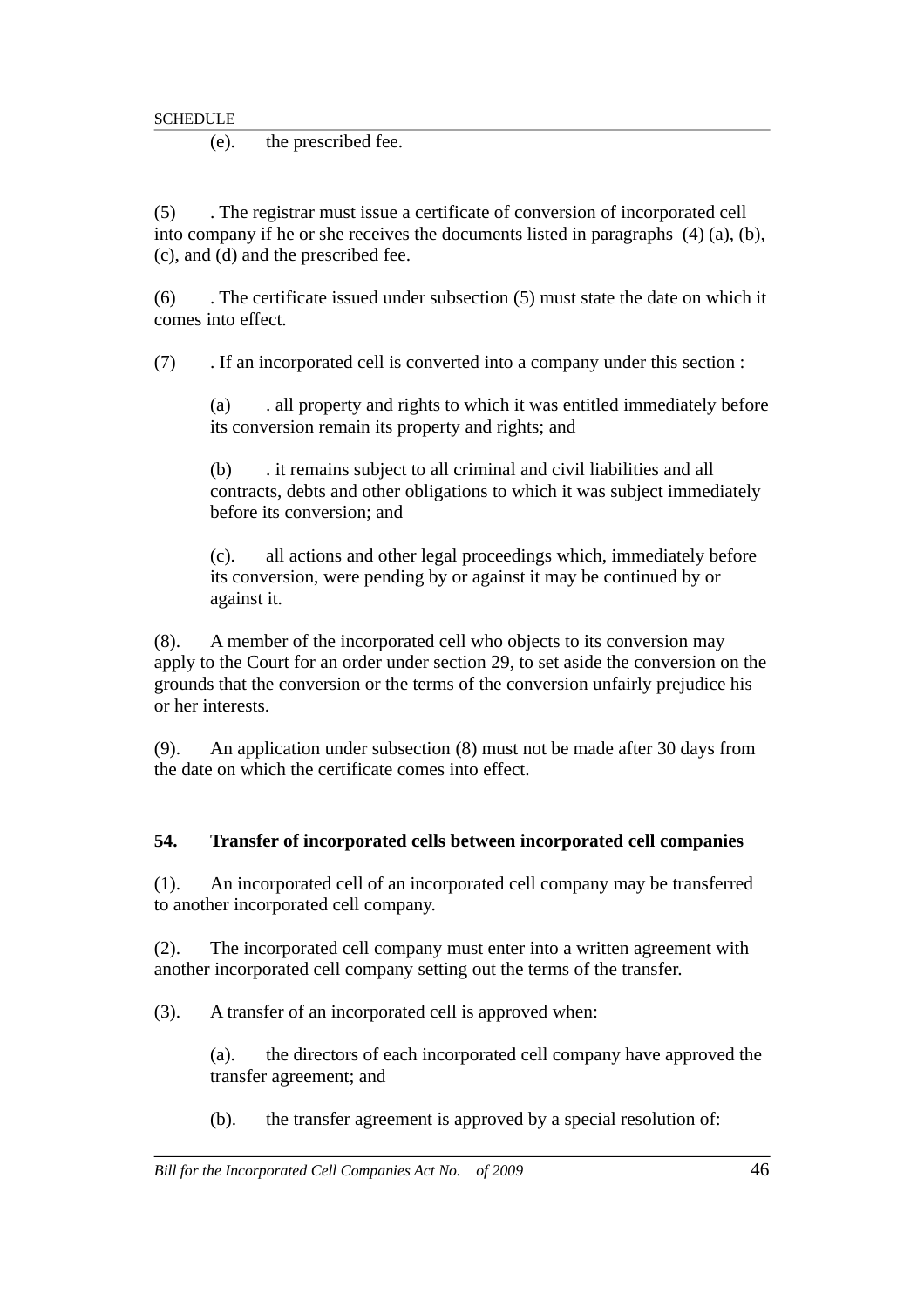(i). the incorporated cell company to which the incorporated cell is being transferred; and

(ii). the incorporated cell which is being transferred.

(4). Within 21 days of the approval of a transfer agreement, the incorporated cell company to which the incorporated cell is being transferred must submit to the registrar:

(a). a copy of the special resolution of the incorporated cell company approving the transfer agreement; and

(b). a copy of the special resolution of the incorporated cell that is being transferred, approving the transfer agreement; and

(c). a copy of the transfer agreement; and

(d). a copy of any amended memorandum and articles of the incorporated cell that is being transferred; and

(e). a declaration made under subsection (5), signed by each director of the incorporated cell company transferring the incorporated cell, who authorised the transfer; and

(f). the prescribed fee.

(5)  $\blacksquare$ . The declaration referred to in paragraph (4)(e) must state that each director believes on reasonable grounds that:

(a). the incorporated cell that is being transferred is able to discharge its liabilities as they fall due; and

(b). the transfer agreement has been approved under this section; and

(c). the requirements of this section have been complied with.

(6). The registrar must, on receiving the documents listed in paragraphs (4) (a)to (e) and the prescribed fee:

(a). issue to the incorporated cell a certificate of transfer of the incorporated cell; and

(b). register the transfer of the incorporated cell and any amended memorandum and articles of the incorporated cell; and

(c). record that the incorporated cell has ceased to be an incorporated cell of the incorporated cell company that transferred it.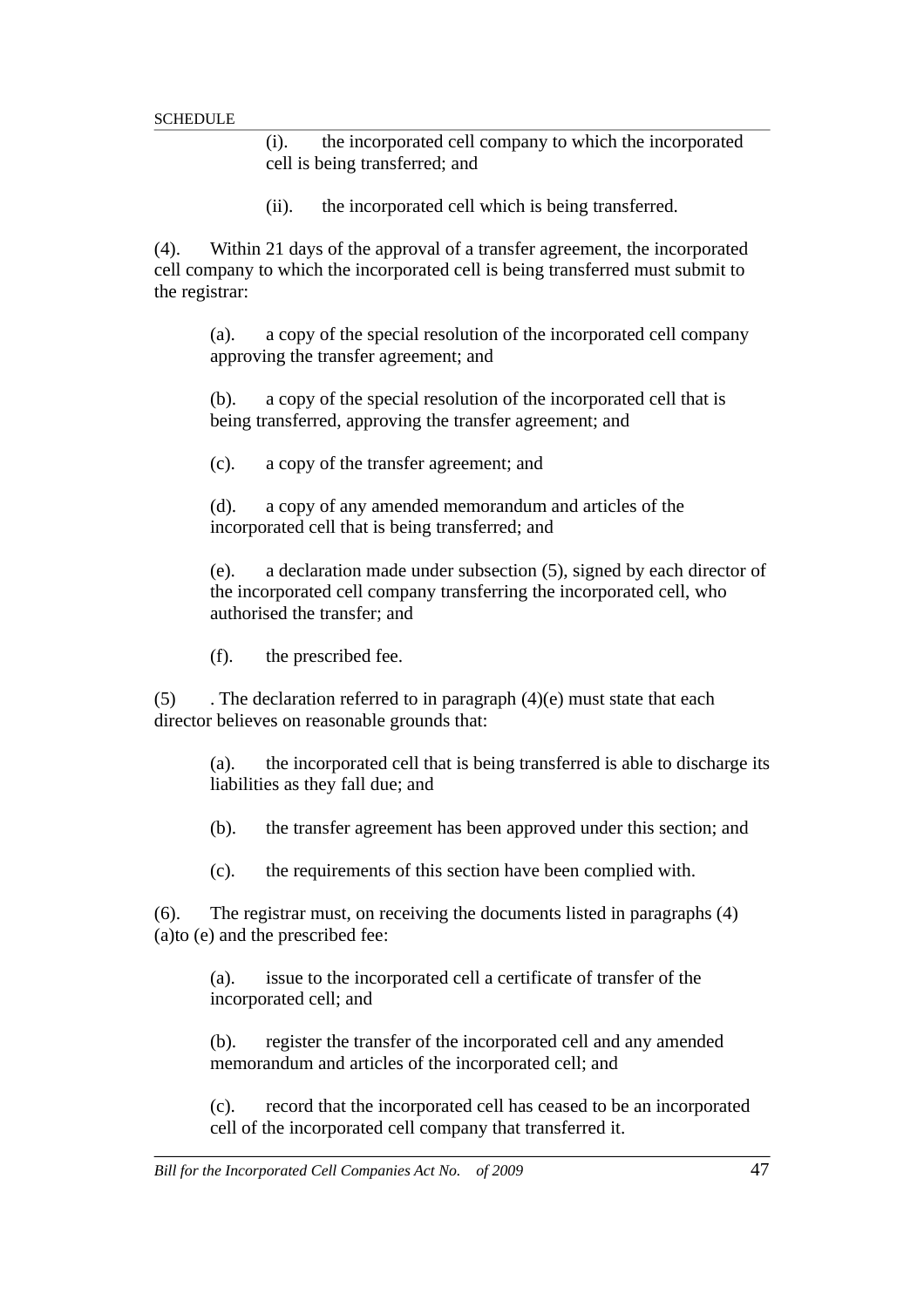(7). The certificate issued under paragraph (6)(a) must state the date on which it comes into effect.

(8). If an incorporated cell is transferred under this section:

(a). the incorporated cell ceases to be an incorporated cell of the incorporated cell company that transferred it; and

(b). the incorporated cell becomes an incorporated cell of the incorporated cell company to which it has been transferred; and

(c). the memorandum and articles of the incorporated cell must be as provided for in the transfer agreement; and

(d). all property and rights to which the incorporated cell was entitled immediately before its transfer remain the property and rights of the incorporated cell; and

(e). all civil and criminal liabilities and all contracts, debts and other obligations to which the incorporated cell was subject immediately before its transfer remain the liabilities, contracts, debts and other obligations of the incorporated cell; and

(f) all actions and other legal proceedings which, immediately before its transfer were pending by or against the incorporated cell may be continued by or against the incorporated cell.

### **55. Conversion of company into incorporated cell and transfer to incorporated cell company**

(1). A company that is a non-cellular company may transfer into an incorporated cell of an incorporated cell company.

(2). The non-cellular company and the incorporated cell company must enter into a written agreement that sets out the terms of the transfer.

(3). The non-cellular company must change its name to comply with section 11 if it transfers into an incorporated cell of an incorporated cell company.

(4). A transfer of a non-cellular company is approved if:

(a). the directors of the non-cellular company and the incorporated cell company have approved the transfer agreement; and

(b). the transfer agreement is approved by a special resolution of the non-cellular company and the incorporated cell company.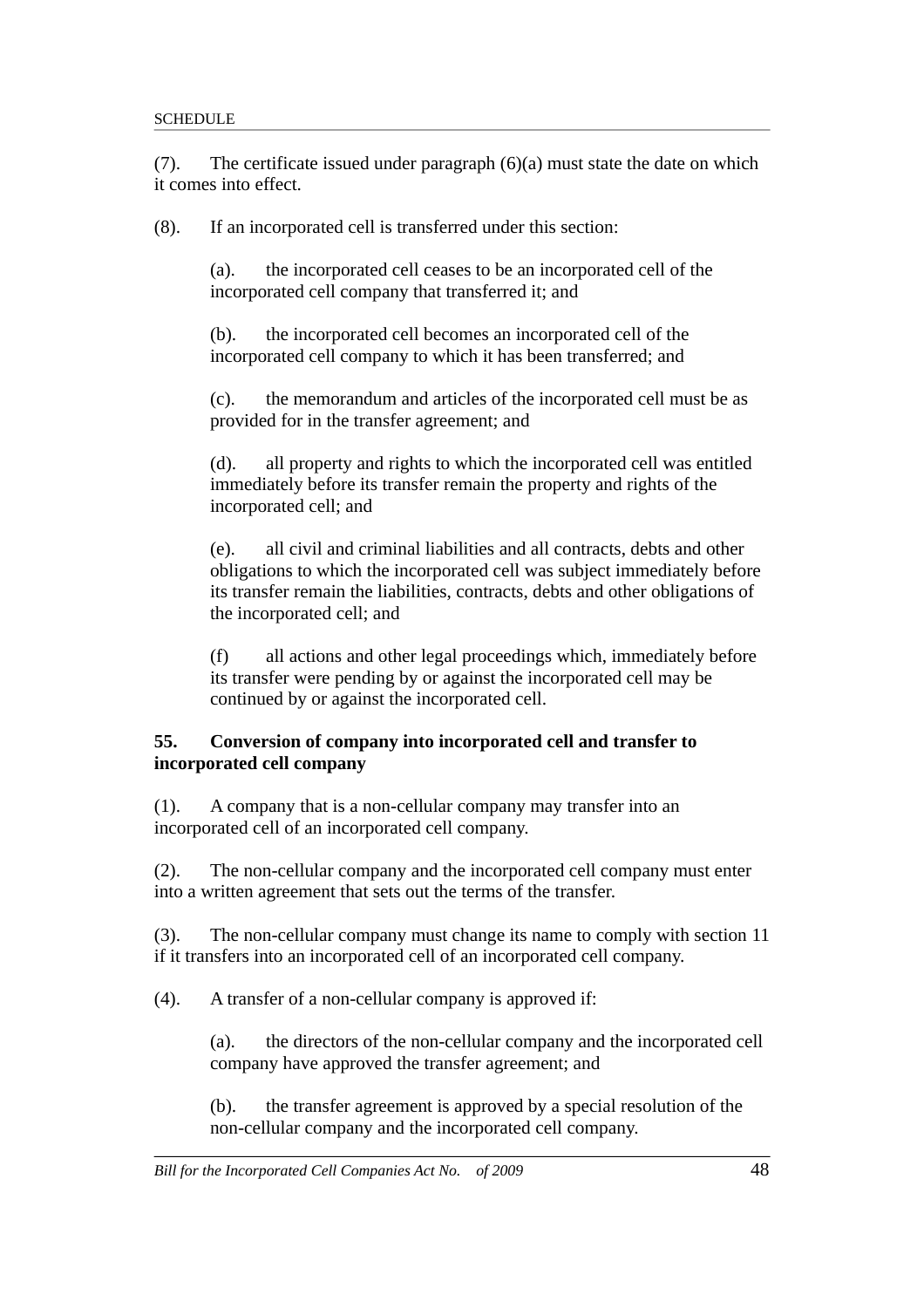(5). The incorporated cell company must submit to the registrar within 21 days of the approval of the transfer agreement:

(a). a copy of the special resolution of the non-cellular company; and

(b). a copy of the special resolution of the incorporated cell company; and

(c). a copy of the transfer agreement; and

(d). a copy of the amended memorandum and articles of the noncellular company; and

(e). a declaration made under subsection (6), signed by each director of the non-cellular company and the incorporated cell company who authorised the transfer: and

(f). the prescribed fee.

(6). The declaration referred to in paragraph  $(5)(e)$  must state that each of the director believes on reasonable grounds that;

(a). the non-cellular company is able to discharge its liabilities as they fall due; and

- (b). the transfer agreement has been approved under this section; and
- (c). the requirements of this section have been complied with.

(7). The incorporated cell company that fails to deliver the documents and prescribed fee under subsection (5) within the specified period is liable to a default fine.

(8). Upon receiving the documents specified in subsection (5), and the prescribed fee, the registrar may, if he or she is satisfied that the requirements of section 11 are complied with:

(a). issue to the non-cellular company a certificate of conversion into incorporated cell; and

(b). register the conversion of the non-cellular company and its transfer as an incorporated cell to the incorporated cell company: and

(c). register any amended memorandum and articles of the non-cellular company.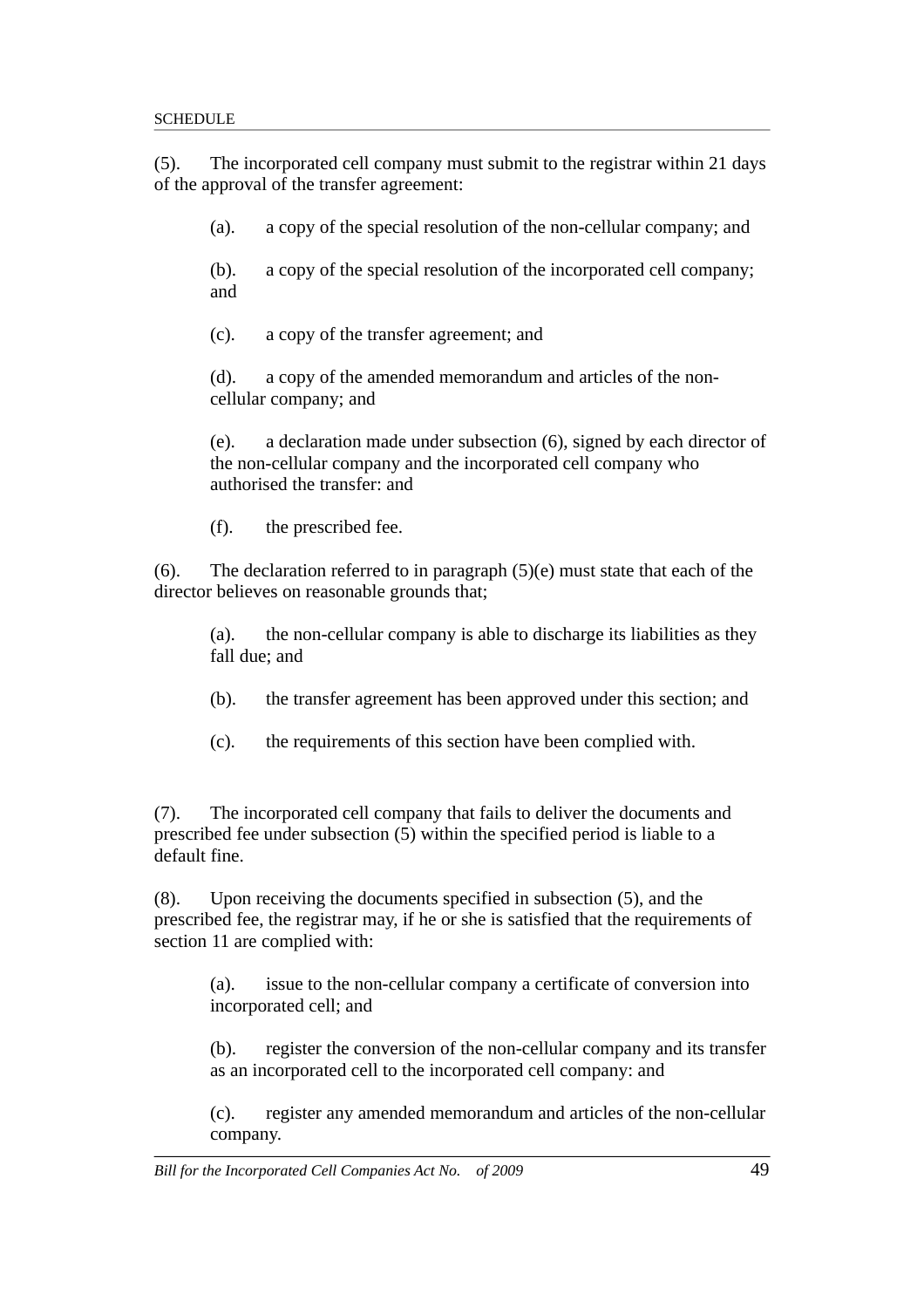(9). The certificate issued under paragraph(8) (a) must state the date on which it comes into effect.

(10). If a non-cellular company becomes an incorporated cell of an incorporated cell company under this section:

(a). its memorandum and articles must be as provided for in the transfer agreement; and

(b). all property and rights to which it was entitled immediately before its conversion remain its property and rights; and

(c). all civil and criminal liabilities and all contracts, debts and other obligations to which it was subject immediately before its conversion remain its liabilities, contracts, debts and other obligations; and

(d). all actions and other legal proceedings which, immediately before its conversion, were pending by or against it may be continued by or against it.

#### **56. Expulsion of incorporated cell from its incorporated cell company**

(1). A person referred to subsection (2) may apply to the Court to expel an incorporated cell from its incorporated cell company, on the grounds set out in subsection (3).

- (2). The persons are:
	- (a). the Commission; or
	- (b). the incorporated cell company; or
	- (c). the administrator of the incorporated cell company; or
	- (d). the liquidator of the incorporated cell company.
- (3). The grounds for expulsion are:

(a). that the affairs of the incorporated cell are being or have been conducted in a manner which is unfairly prejudicial to:

- (i). its incorporated cell company; or
- (ii). any incorporated cell of that company; or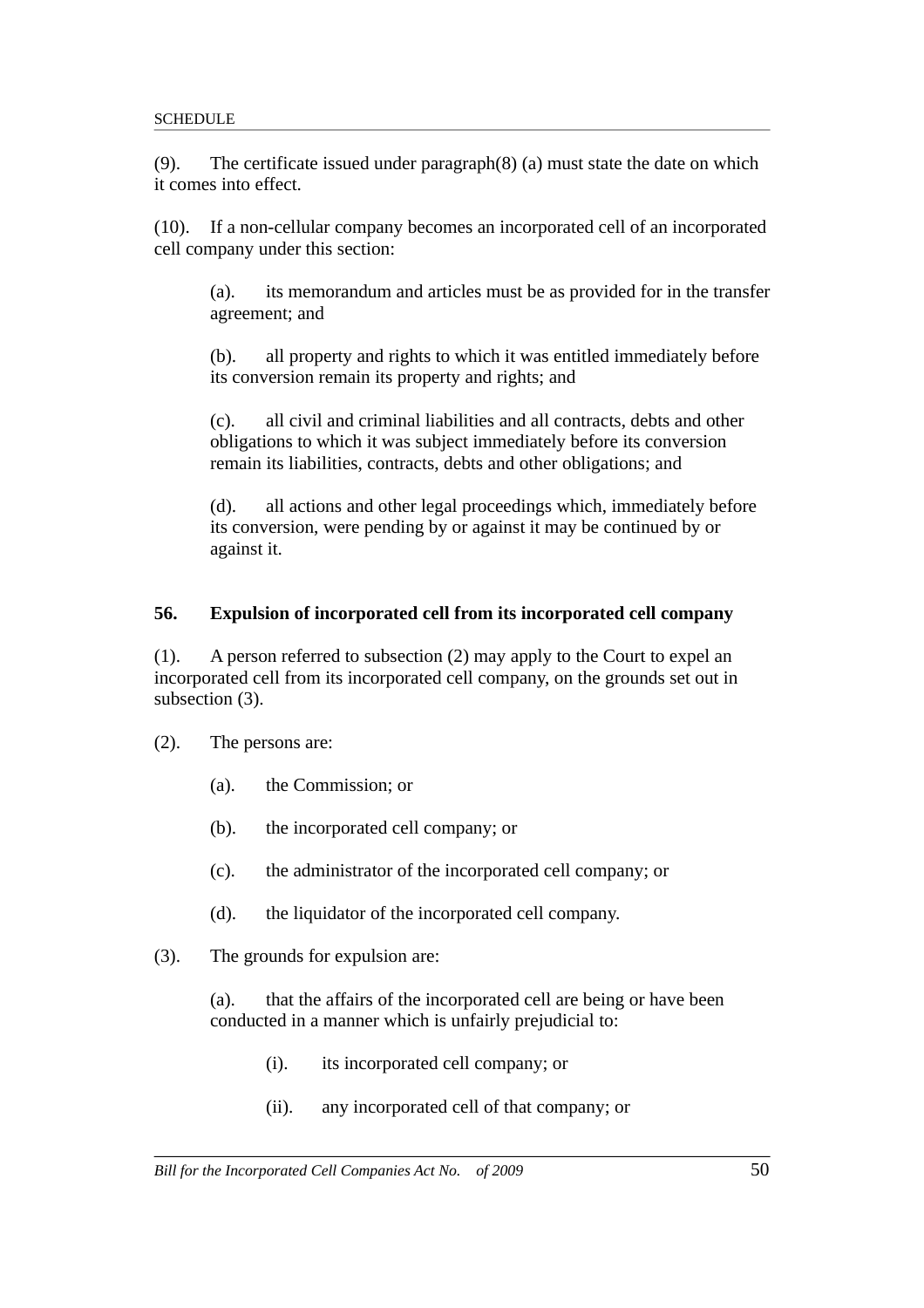(iii). to the members of that company or its incorporated cells; and

(b). that the incorporated cell is or has been used for fraudulent purposes; and

(c). that to fail to do so would jeopardize the reputation of Vanuatu as a finance centre; and

(d). that it would be just and equitable to do so.

(4). The Court after receiving an application under this section may make an order including an order requiring the incorporated cell to convert into a company, subject to the terms and conditions as it thinks fit.

#### **57. Directors' declarations**

(1). The registrar may in performing his or her functions under section 51, 52, 53, 54 or 55:

(a). rely in all **respects** upon the documents given to him or her under these sections by the directors of the incorporated cell company or as the case may be an incorporated cell; and

(b). not be bound to enquire further as to whether or not the companies or cells have complied with the provisions of this Act.

(2). A director who makes a declaration under section 51, 52, 53, 54 or 55 without satisfying the grounds for making the declarations under those sections is liable to a default fine.

#### **58. Conversions, transfers or expulsions not a default**

The operation of sections 51 to 55 must not be regarded as:

(a). a breach of contract or confidence or otherwise as a civil wrong; or

(b). a breach of any contractual provision prohibiting, restricting or regulating the assignment or transfer of rights or liabilities; or

(c). giving rise to any remedy by a party to a contract or other instrument, as an event of default under any contract or other instrument or as causing or permitting the termination of any contract or other instrument, or of any obligation or relationship.

### **PART 9. . GENERAL PROVISIONS**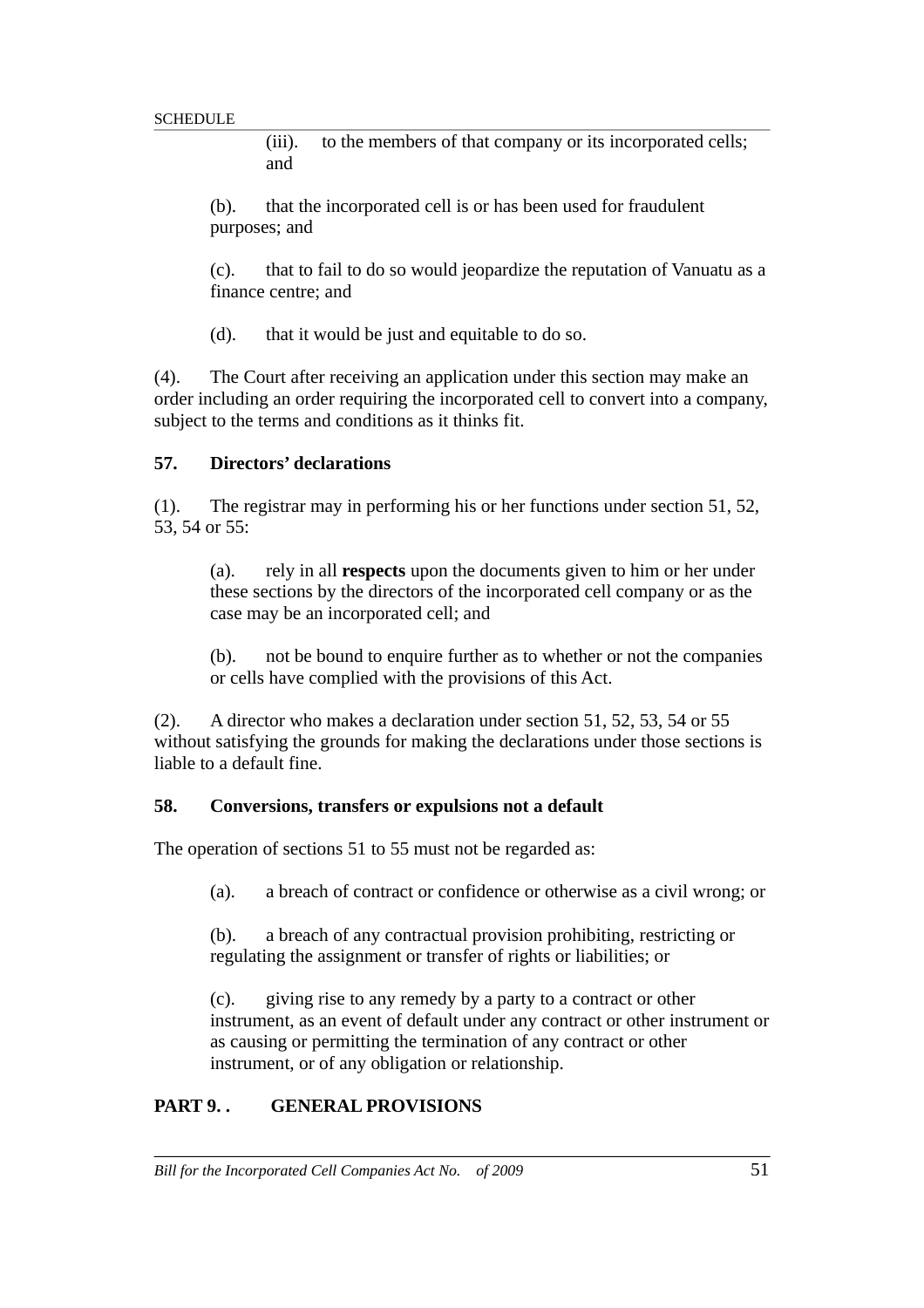#### **59. Offences**

(1). A person commits an offence if the person in connection with any application, declaration, return, report, certificate or other document required by or for the purposes of this Act:

(a). makes a statement that he or she knows or has reasonable cause to believe is false, deceptive or misleading in a material particular; or

(b). recklessly makes a statement, dishonestly or otherwise, which is false, deceptive or misleading in a material particular; or

(c). produces or furnishes or causes or permits to be produced or furnished any information or document that he or she knows or has reasonable cause to believe is false, deceptive or misleading in a material particular; or

(d). recklessly produces or furnishes or recklessly causes or permits to be produced or furnished, dishonestly or otherwise, any information or document which is false, deceptive or misleading in a material particular.

(2). A person who commits an offence under subsection (1) is liable on conviction:

(a). in the case of an individual- to a fine not exceeding VT 500,000 or imprisonment for a term not exceeding 2 years or both;

(b). in the case of a company-to a fine not exceeding VT 1,000,000.

### **60. Criminal liability of officers, etc.**

(1). If an offence under this Act committed by an incorporated cell company or an incorporated cell is:

(a). proved to have been committed with the consent or connivance of; or

(b). to be attributable to any neglect on the part of;

 any officer of the incorporated cell company or any person purporting to act in any such capacity, he or she as well as the incorporated cell company is guilty of the offence punishable on conviction:

(i). in the case of an individual- to a fine not exceeding VT 500,000 or imprisonment for a term not exceeding 2 years or both;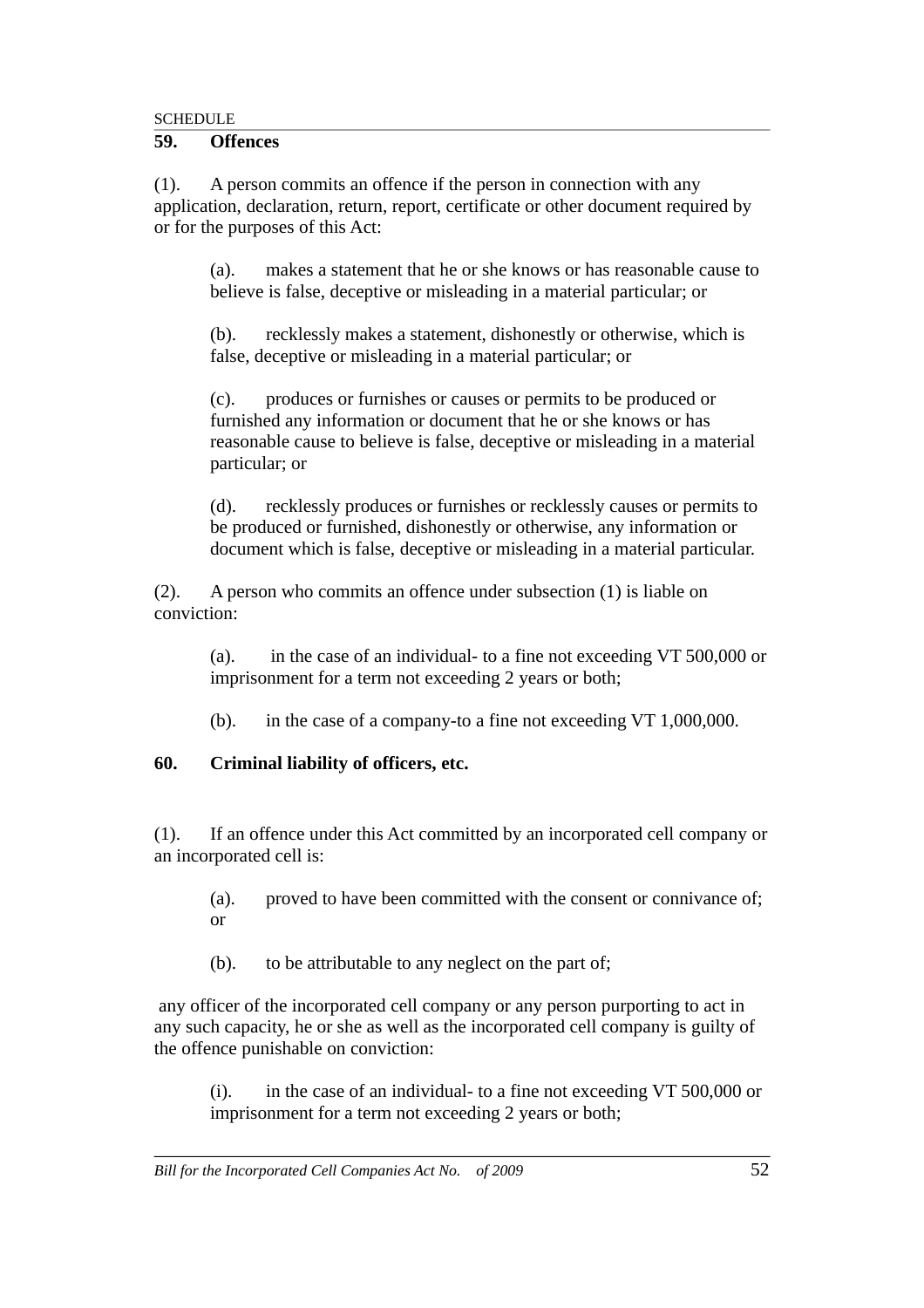(ii). in the case of an incorporated cell company - to a fine not exceeding VT 1,000,000.

(2). If the affairs of an incorporated cell company are managed by its members, subsection (1) applies to a member in connection with his or her functions of management as if he or she were an officer.

(3) For the purposes of this section, a person in accordance with whose directions or instructions any officer of an incorporated cell company acts, is taken to be an officer of the incorporated cell company.

# **61. Applications for directions**

(1). A director of an incorporated cell company or incorporated cell may apply to the Court for directions in managing any of the affairs of the incorporated cell company or incorporated cell.

(2). The Court may on hearing an application under subsection (1) make an order as it thinks fit.

(3). An application under subsection (1) may be made ex parte.

(4). The court hearing an application under this section may direct that the whole or any part of the application may be heard in camera.

# **62. Power of Court to grant relief in certain cases**

(1). If in proceedings for negligence, default or breach of duty or trust against an officer of an incorporated cell company or an incorporated cell, and it appears to the Court hearing the case that the officer is or may be liable but that:

(a). he or she acted honestly and reasonably; and

(b). having regard to all the circumstances of the case (including those connected with the officer's appointment) he or she ought fairly to be excused,

 the Court may relieve him or her, either wholly or in part, from his or her liability, subject to any terms as the court thinks fit.

(2). If an officer of a company has reasons to believe that a claim will or might be made against him or her in respect of negligence, default, breach of duty or breach of trust:

(a). the officer may apply to court for relief; and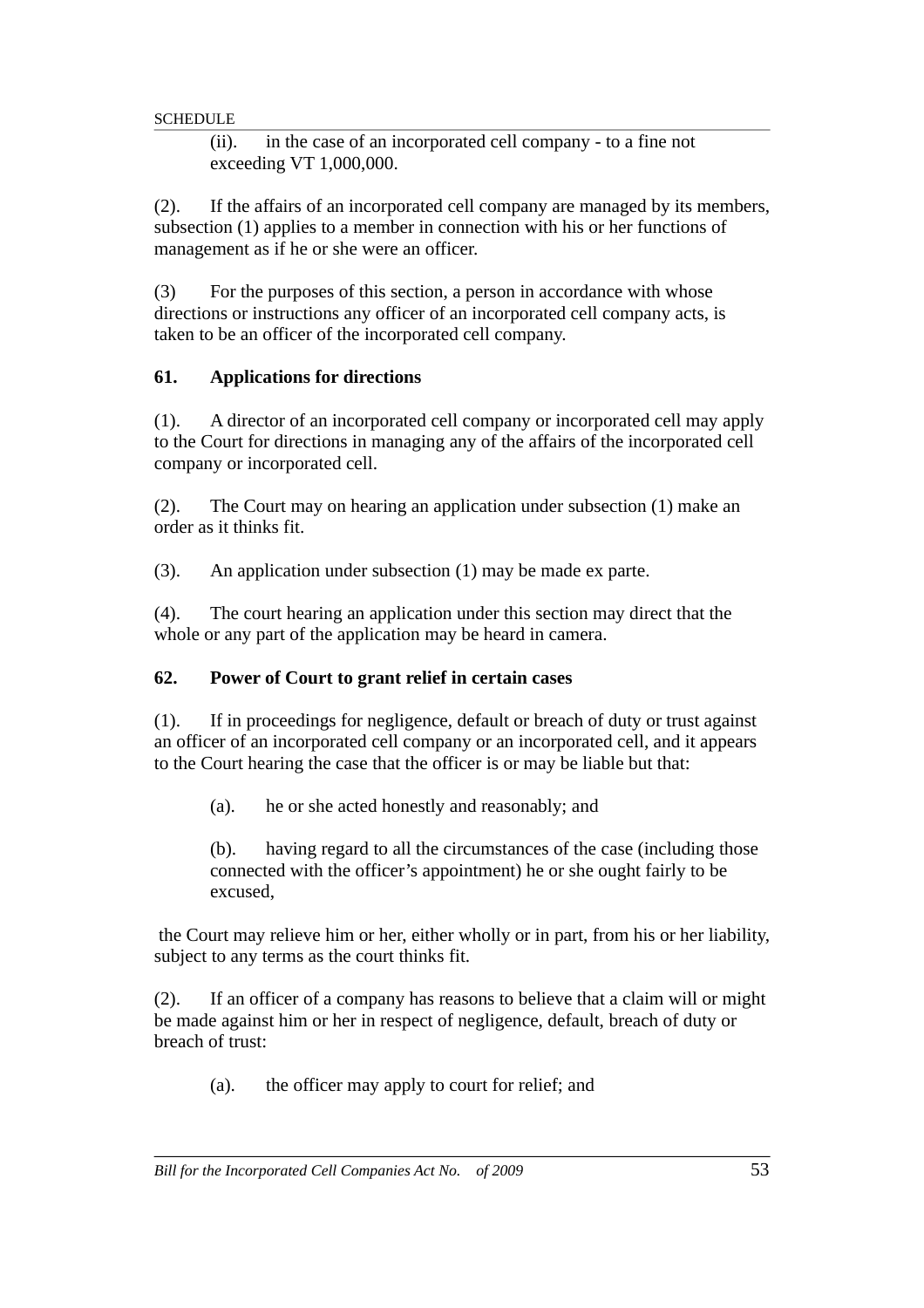(b). the Court has the same power to relieve him or her as it would have had if it had been a court before which proceedings against him or her for negligence, default, breach of duty or breach of trust had been brought.

(3). In this section "officer" includes "administrator".

### **63. Appeals against decisions of the Commission**

(1). A person aggrieved by a decision of the Commission may appeal to the Supreme Court.

(2). An appeal must be made within 28 days after the date of the notice of the Commission's decision.

(3). The Supreme Court may:

(a). set aside the decision of the Commission and if the Supreme Court considers it appropriate to do so, refer the matter back to the Commission with any directions the Supreme Court thinks appropriate; or

(b). confirm the decision in whole or in part.

## **64. Regulations**

(1). The Minister, may on the advice of the Commission make regulations, not inconsistent with this Act, prescribing matters:

(a). required or permitted by this Act to be prescribed; or

(b). necessary or convenient to be prescribed for carrying out or giving effect to this Act.

(2). Without limiting subsection (1), the regulations may make provisions in respect of all or any of the following matters:

(a). the conduct of the business of incorporated cell companies and incorporated cells;

(b). the manner in which incorporated cell companies and incorporated cells may carry on, or hold themselves out as carrying on business;

(c). the form and content of the accounts of incorporated cell companies and incorporated cells;

(d). the winding up or administration of incorporated cell companies and incorporated cells;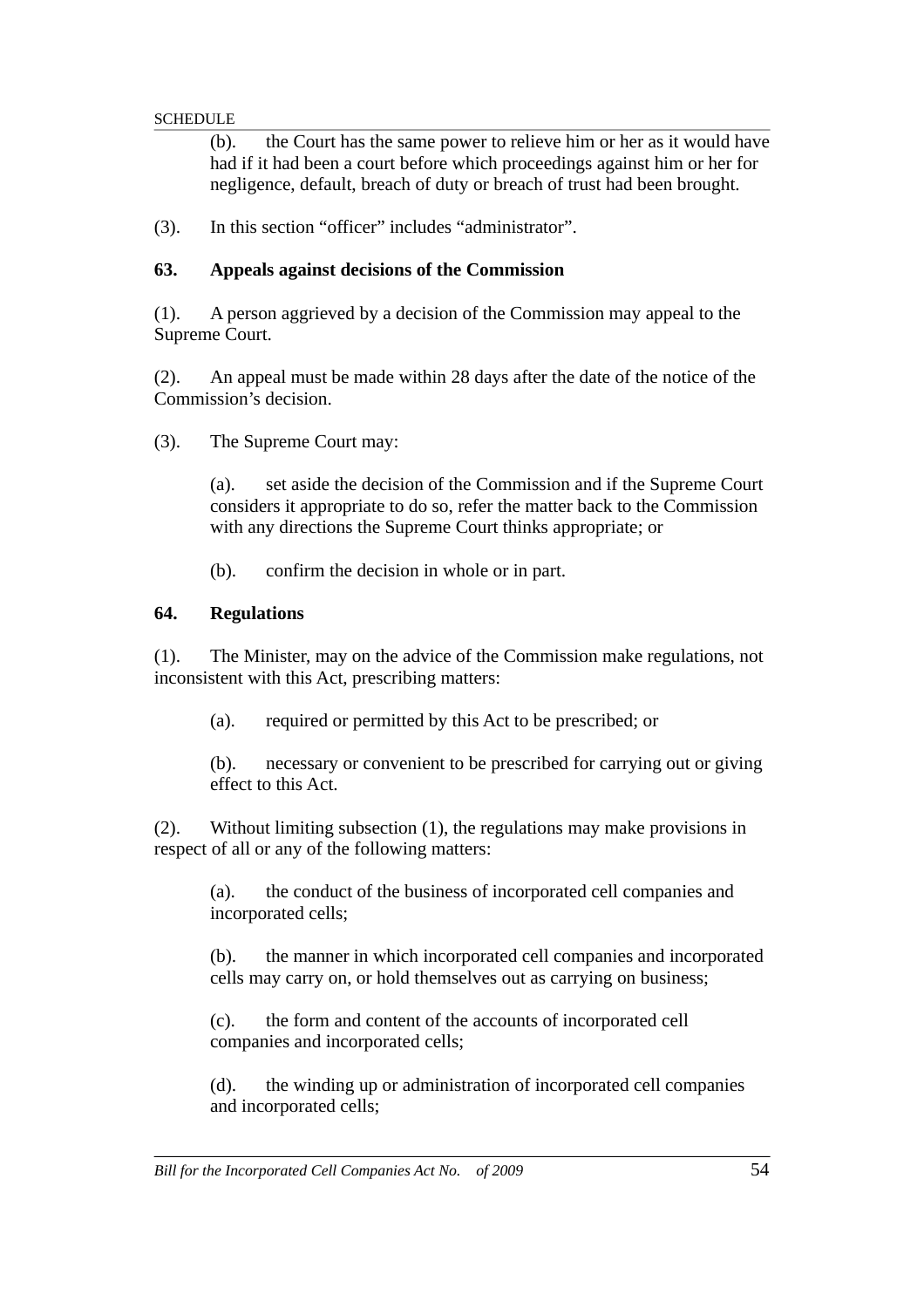(e). generally for the implementation of this Act.

## **65. Commencement**

This Act commences on the day on which it is published in the Gazette.

## **SCHEDULE**

Subsection-40(2)

## **Powers and Functions of Administrator**

1. To take possession of, collect and get in the property of an incorporated cell company or incorporated cell and, for that purpose, to take such proceedings as may seem expedient.

2. To sell or otherwise dispose of the property of an incorporated cell company by public auction or private contract.

3 To raise or borrow money; and grant security for that purpose over the property of the incorporated cell company or incorporated cell.

4. To appoint a lawyer or an accountant or other professionally qualified person to assist him or her in the performance of the functions under the Act.

5. To bring or defend any action or other legal proceedings in the name and on behalf of an incorporated cell company.

6. To refer to arbitration any question affecting an incorporated cell company.

7. To effect and maintain insurances in respect of the business and property of an incorporated cell company.

8 To use an incorporated cell company's seal.

9. To do all acts and execute in the name and on behalf of an incorporated cell company any receipt or other document.

10. To draw, accept, make and endorse any bill or exchange or promissory note in the name and on behalf of an incorporated cell company.

11. To appoint any agent to do any business which he is unable to do himself or which can more conveniently be done by an agent and power to employ and dismiss employees.

12. To do all such things (including the carrying out of works) as may be necessary for the realisation of the property of an incorporated cell company.